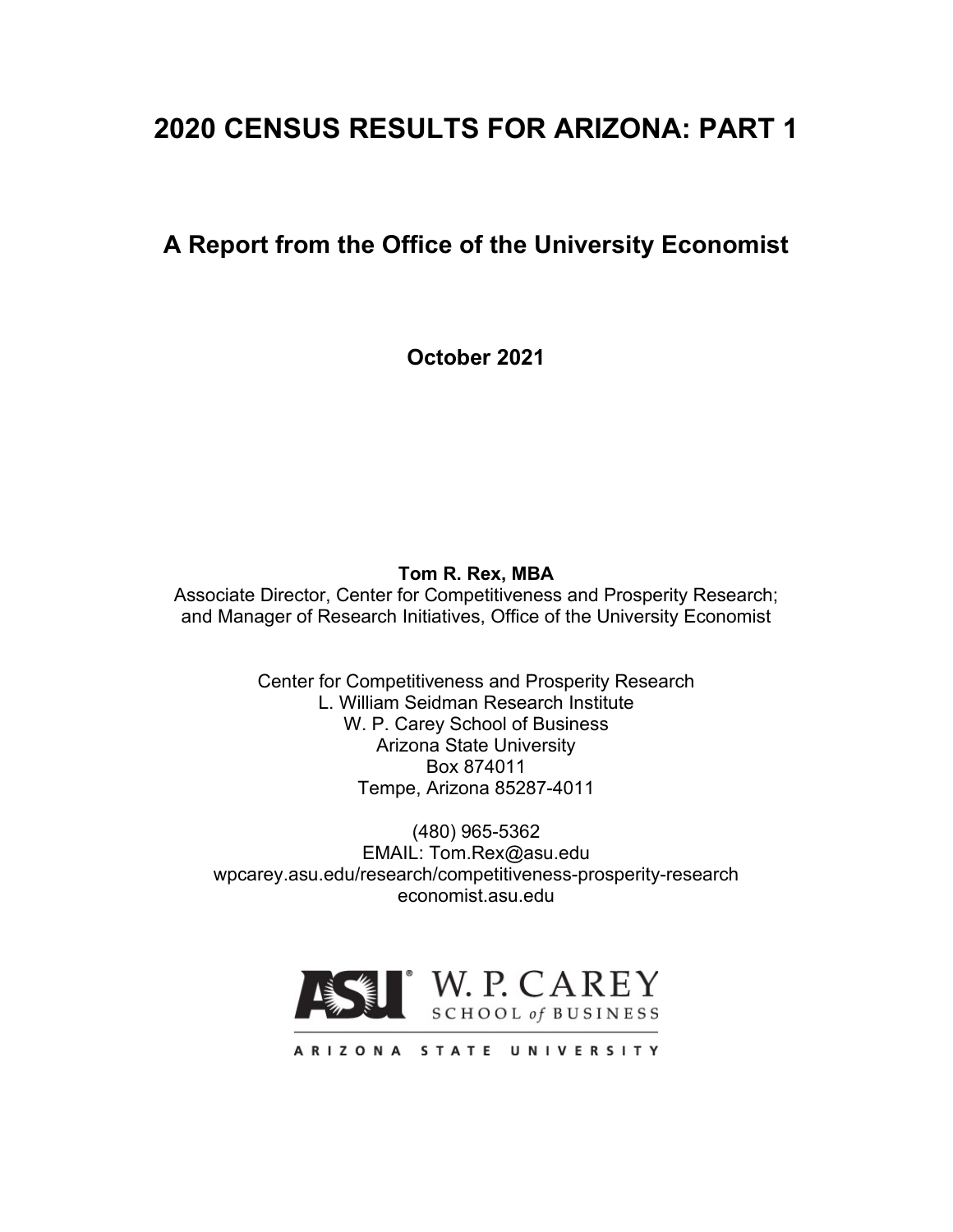## **TABLE OF CONTENTS**

| Summary                                             |    |
|-----------------------------------------------------|----|
| Introduction                                        | .5 |
| <b>Total Population</b>                             | 6  |
| Household Population and Group Quarters Population  | 17 |
| Housing Units and Household Size                    | 19 |
| Comparison of 2020 Population Counts to Estimates   | 23 |
| Comparison of 2020 Population Counts to Projections | 31 |
| Components of Population Change in Arizona          | 33 |
| Race and Ethnicity                                  | 37 |

# **LIST OF TABLES**

| 1. Population, Metropolitan Areas in Arizona                                             | 10 |
|------------------------------------------------------------------------------------------|----|
| 2. Household Population, Occupied Housing Units, and Average Household Size, Arizona and | 21 |
| Counties                                                                                 |    |
| 3. Population, Arizona, Counties, and Places                                             | 27 |
| 4. Comparison of Decennial Census Count and Population Projections for 2020, Arizona and | 32 |
| Counties                                                                                 |    |
| 5. Population Change, Net Natural Change, and Net Migration by Decade, Arizona and       | 35 |
| Counties                                                                                 |    |
| 6. Race and Ethnicity as a Share of the Total Population, Arizona and United States      | 37 |
| 7. Race and Ethnicity as a Share of the Total Population, Arizona and Counties           | 41 |
| 8. Percent Change in Population Between 2010 and 2020 by Race and Ethnicity, Arizona and | 42 |
| Counties                                                                                 |    |

# **LIST OF CHARTS**

| 1. Numeric Population Change by Decade, Arizona                                  | 6  |
|----------------------------------------------------------------------------------|----|
| 2. Numeric Population Change by Decade, Arizona as a Share of the National Total | 7  |
| 3. Population, States With Between 7-and-13 Million Residents in 2020            | 8  |
| 4. Population, Metropolitan Areas With Between 4-and-8 Million Residents in 2020 | -9 |
| 5. Share of Population Living in Group Quarters in 2020, Arizona and Counties    | 18 |
| 6. Vacancy Rate, Arizona and Counties                                            | 20 |
| 7. Net Migration and Net Natural Change by Decade, Arizona                       | 33 |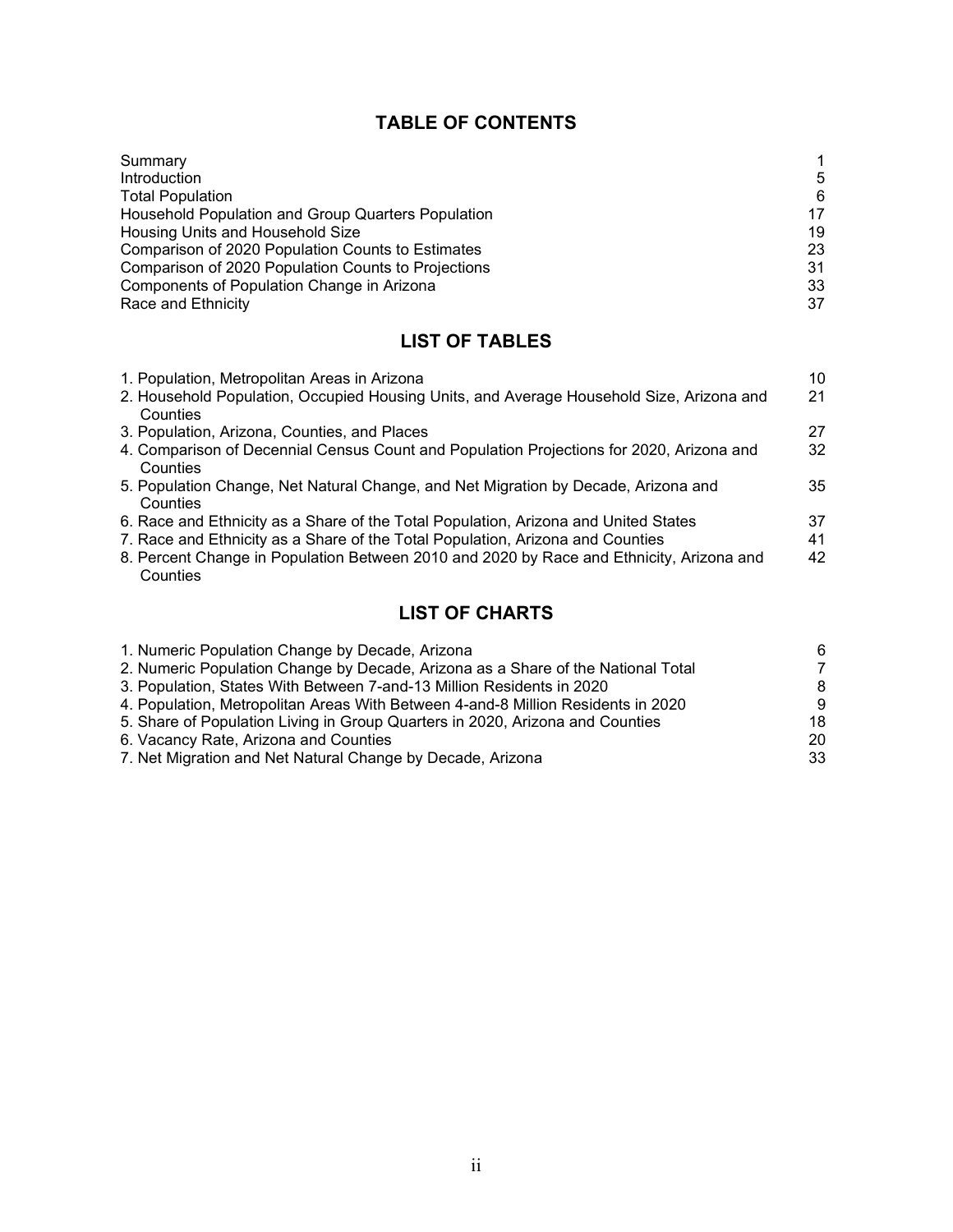#### **SUMMARY**

This paper analyzes the initial 2020 decennial census results, focusing on Arizona and its metropolitan areas, counties, and places.

#### **Arizona**

Arizona's population count on April 1, 2020 was 7,151,502, an increase of 759,485 from April 1, 2010. The numeric population gain was at least 20 percent less than in each of the four preceding decades. The state's population increase between 2010 and 2020 accounted for 3.35 percent of the national total — a lesser share than in the four preceding decades.

The rate of change between 2010 and 2020 in the number of residents in Arizona was 11.9 percent, the lowest of any decade on record. The percent change in Arizona was only 1.6 times the national average, also the lowest ratio on record.

Arizona was the 14th-most-populous state in 2020, having made a steady climb up the national rankings since 1940, when its population ranked 44th. It passed Indiana and Massachusetts between 2010 and 2020. However, Arizona's rank is unlikely to climb higher for a considerable period of time, given that the more populous states are either much more populous and/or are also growing rapidly.

The numeric population increase in Arizona between 2010 and 2020 was eighth largest in the nation, considerably less than in Texas, Florida, and California, and less than in Georgia, Washington, North Carolina, and New York. Arizona's rate of change in population of 11.9 percent ranked 10th nationally. Utah, Idaho, Texas, North Dakota, Nevada, Colorado, Florida, Washington, and the District of Columbia each experienced population growth of between 14.6 and-18.4 percent.

The change in population consists of two components:

- Net natural change: the difference between births and deaths.
- Net migration: the number of people moving into an area minus the number moving out.

Net natural change in Arizona rose considerably in number during the 1980s, 1990s, and 2000s, but was 38 percent less in the 2010s than in the 2000s, reflecting an aging population and declines in fertility rates. The number of births in Arizona in the 2010s was 10 percent less than in the 2000s. In contrast, the number of deaths was 22 percent higher.

Net migration to Arizona decreased at a similar rate (41 percent) as net natural change from the 2000s to the 2010s. Net migration to Arizona between 2010 and 2020 was less than in each of the four prior decades and 58 percent less than in the peak decade of the 1990s.

The numeric population change in Arizona in the 2010s was 501,900 less than in the 2000s. Net migration accounted for 62 percent of the total drop, with births and deaths each contributing 19 percent.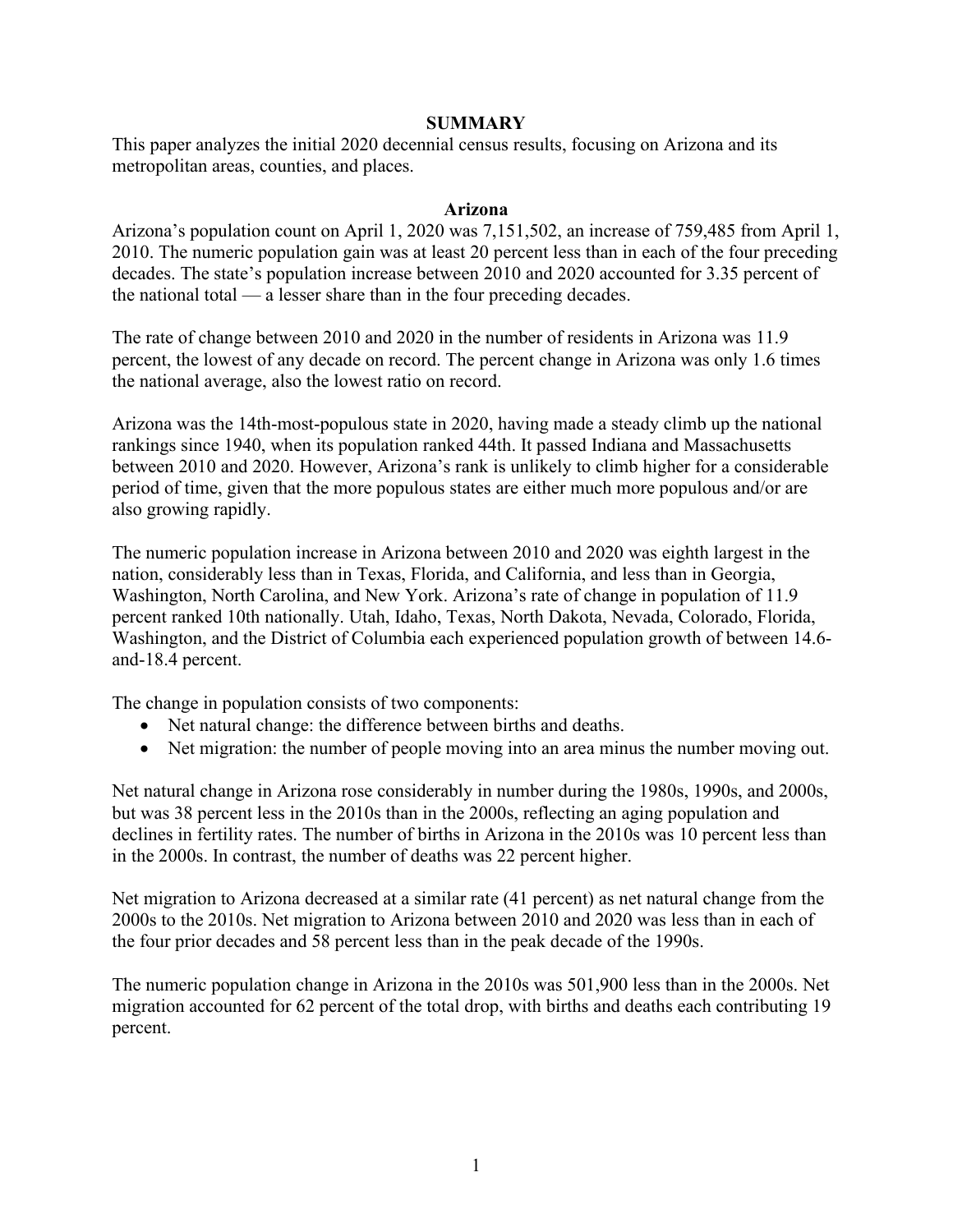#### **Metro Areas in Arizona**

Metro Phoenix was the 11th-most-populous metro area in 2020, with 4,845,832 residents. Those metro areas with a greater number of residents were New York, Los Angeles, Chicago, Dallas, Houston, Washington D.C., Philadelphia, Miami, Atlanta, and Boston. During the 2010s, Metro Phoenix passed the Riverside, Detroit, and San Francisco metro areas. Metro Phoenix is likely to pass Metro Boston in population in the next few years, but probably will not move higher in the rankings for some time, given that the more populous metro areas are either much more populous and/or are also growing rapidly.

The population change in Metro Phoenix between 2010 and 2020 of 652,945 was the sixth most of the metro areas, behind Dallas, New York, Houston, Atlanta, and Washington D.C. The rate of change over the decade was 15.6 percent in Metro Phoenix, ranking 51st among all 384 metro areas and eighth among the nation's 16 metro areas in the Sun Belt and West with a population of at least 2.5 million. The Orlando, Houston, Dallas, San Antonio, Charlotte, Seattle, and Denver metro areas had a greater percent gain.

With 1,043,433 residents in 2020, Metro Tucson was the 53rd-most-populated metro area. Its population change during the 2010s of 63,170 ranked only 75th. The rate of change in Metro Tucson of 6.4 percent ranked just 20th of the 25 metro areas in the Sun Belt and West with a population between 750,000 and 1.5 million.

Net natural change was less during the 2010s than the 2000s in both Metro Phoenix and Metro Tucson. Net migration to Metro Phoenix was less than in each of the four prior decades, barely half that of the 1990s and nearly one-third less than in the 2000s. Net migration to Metro Tucson during the 2010s was less than one-half as much as in each of the four prior decades.

#### **Arizona Counties**

Arizona's population in 2020 was heavily concentrated (82.4 percent of the total) in three counties in two metropolitan areas in the south-central part of the state. Metro Phoenix consists of Maricopa County (population of 4,420,568 — 61.8 percent of the state's total) and Pinal County (population of  $425,264 - 5.9$  percent of the total). The population of Pima County (the Tucson metro area) of 1,043,433 accounted for 14.6 percent of the state's residents. Among the state's other 12 counties, Yavapai was the most populous with 236,209 residents.

The population of the three-county area grew faster than the rest of the state between 2010 and 2020, accounting for 94.3 percent of the state's numeric increase. The numeric gains in the decade were 603,451 in Maricopa County (79.5 percent of the state's total), 49,494 in Pinal County (6.5 percent of the total), and 63,170 in Pima County (8.3 percent of the total). The nexthighest change in population was 25,176 in Yavapai County.

Four Arizona counties experienced an increase in population over the 2010-to-2020 decade at least equal to the state's 11.9 percent: Maricopa (15.8 percent), Greenlee (13.3 percent), Pinal (13.2 percent), and Yavapai (11.9 percent). The number of residents decreased in five counties: La Paz (-19.2 percent), Apache (-7.7 percent), Cochise (-4.5 percent), Navajo (-0.7 percent), and Gila (-0.6 percent).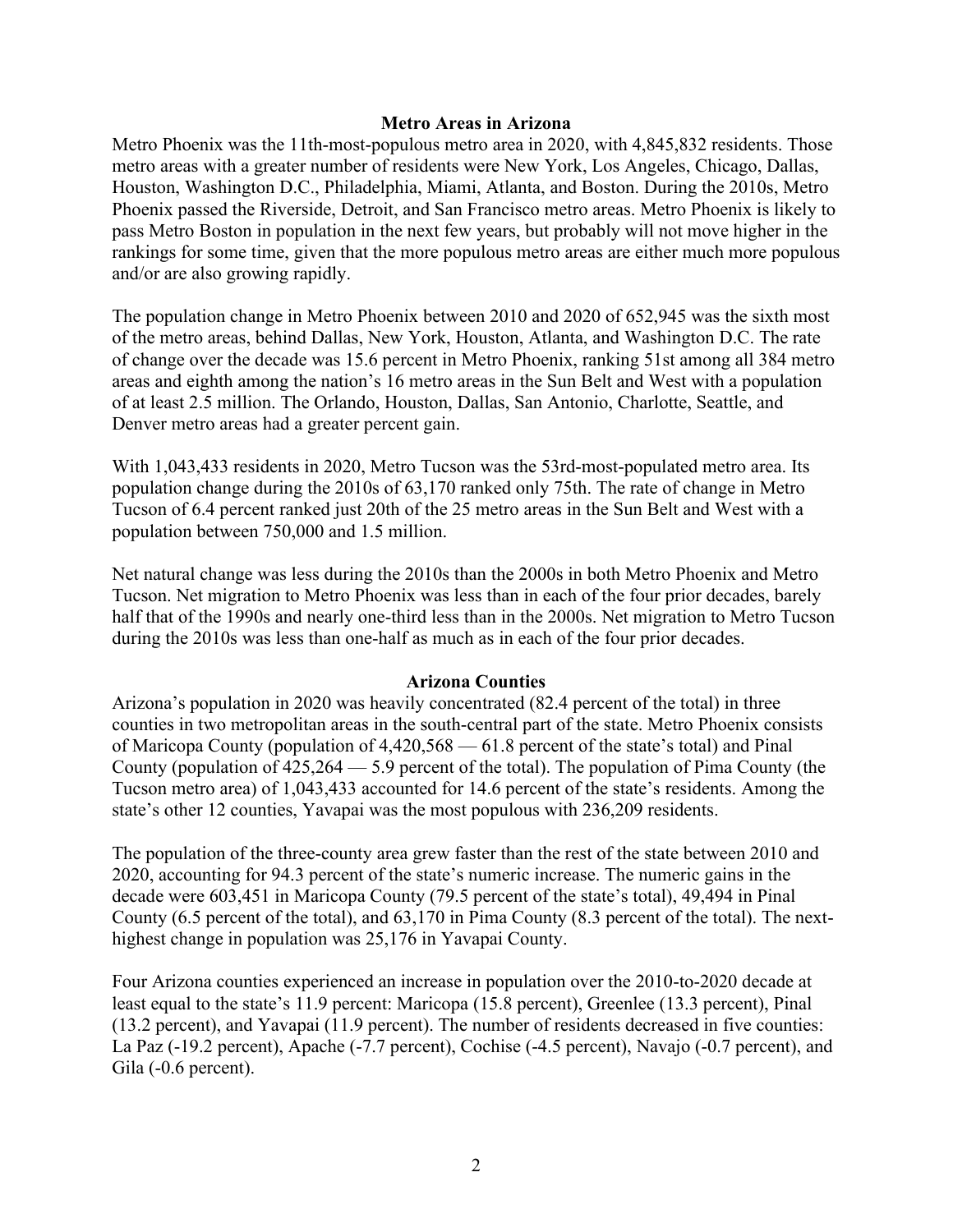In several counties, the numeric population change in the 2010s was among the lowest of the 12 decades dating back to 1900. In most counties, the 2010-to-2020 numeric change was less than in at least the four prior decades (1970s through 2000s); the primary exceptions were Maricopa and Pinal counties.

In Pinal County, the numeric population increase was less than 26,000 in each decade prior to the 1990s. The gain rose to 63,348 during the 1990s, then exploded to 196,043 during the 2000s, with about 139,000 occurring in just four years from 2005 through 2008. However, the numeric population change between 2010 and 2020 fell to 49,494 — a level less than that of the 1990s.

Net natural change was less during the 2010s than the 2000s in 13 counties. The decrease in net natural change was only 12 percent in Pinal County and 19 percent in Maricopa County, but was 54 percent in Pima County and 68 percent in the 12 less-populous counties taken together. Deaths outnumbered births in Gila, Mohave, and Yavapai counties.

While net migration to Maricopa County fell only 8 percent between the 2000s and 2010s, the decline was 82 percent in Pinal County to a figure less than in the 1990s. The decrease was 53 percent in Pima County to a figure less than in each of the six prior decades and 81 percent in the balance of the state. In six of the 12 less-populous counties, net migration was negative in the 2010s.

#### **Arizona Cities**

Ten incorporated places, nine of which are in the Phoenix area, had more than 100,000 residents in 2020: Phoenix (1,608,139), Tucson (542,629), Mesa (504,258), Chandler (275,987), Gilbert (267,918), Glendale (248,325), Scottsdale (241,361), Peoria (190,985), Tempe (180,587), and Surprise (143,148).

All of the fastest-growing incorporated places were suburbs of Phoenix or Tucson: Queen Creek (126 percent), Buckeye (80 percent), Marana (49 percent), Goodyear (46 percent), Sahuarita (35 percent), and Maricopa (34 percent). In the large urban areas, population growth moves outward from the core as the development of inner and older areas forces new home construction to the fringes of the urban area. Since both the Phoenix and Tucson areas consist of multiple cities, city growth rates in any decade are heavily dependent on the location of the city relative to the fringe of the highly developed area.

Thirty-three incorporated places (36 percent of the total) in Arizona experienced a loss in population between 2010 and 2020. The largest incorporated places to experience a reduction in the number of residents were Nogales (2020 population of 19,770), Douglas, Eloy, Somerton, and Paradise Valley.

**Comparison of 2020 Census Counts to Population Estimates and Projections for 2020** Both the U.S. Census Bureau and the Arizona Office of Economic Opportunity (OEO) overestimated Arizona's population relative to the 2020 census count; each had also overestimated the 2010 count. In contrast, in most states and for the nation as a whole, the Census Bureau's estimate for April 1, 2020 was *less* than the census count.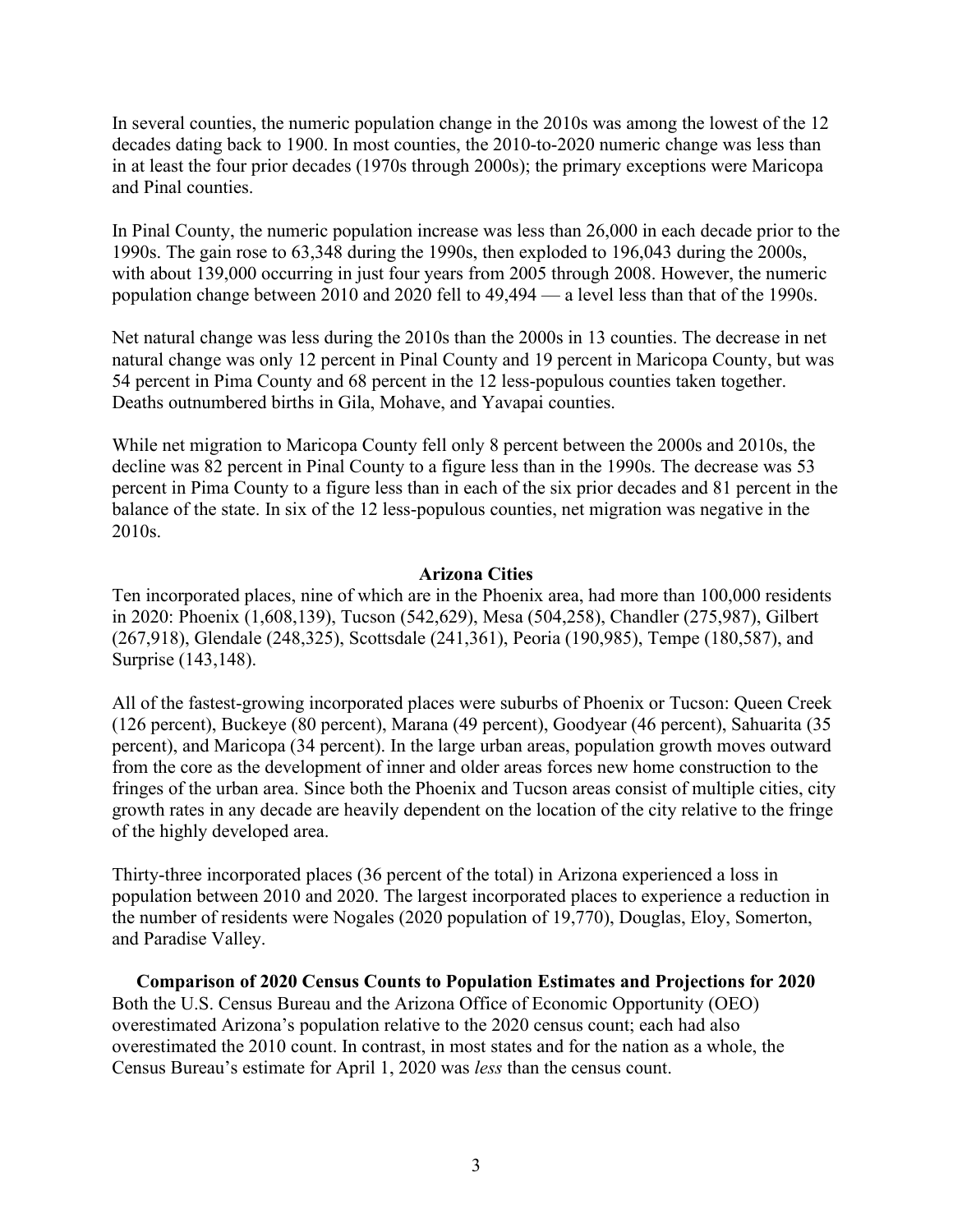The magnitude of the overestimate for 2020 by the OEO (116,693, or 1.6 percent) was less than half that of the Census Bureau. Expressed relative to the actual population change between the 2010 and 2020 censuses of 759,485, the estimate error is much larger at 31.9 percent for the Census Bureau's estimate and 15.4 percent for the OEO's estimate.

The number of incorporated places and the unincorporated portion of each county in Arizona whose 2020 population was overestimated was double the number underestimated by both the Census Bureau and the OEO. In most places, the direction of the error was the same for the OEO and the Census Bureau.

The OEO's estimate was more accurate than the Census Bureau's estimate in each of Arizona's three populous counties. The Census Bureau overestimated the population of Maricopa County but the OEO's estimate was nearly identical to the census count. Estimates were too high, especially by the Census Bureau, for some cities in the core of the county (Phoenix, Scottsdale, and Tempe) and for the small communities that lost population. In contrast, estimates were too low for a few of the rapidly growing suburbs (Buckeye, Goodyear, and Peoria).

The Census Bureau and the OEO significantly overestimated the 2020 population of Pinal County. The population was considerably overestimated in most of the county's places, but the number of residents in the city of Maricopa was underestimated.

Pima County's population was slightly overestimated by each agency. The population of South Tucson was considerably overestimated but the estimates for the suburbs were too low.

The OEO overestimated the number of residents in 11 of the 12 less-populous counties, with errors of more than 5 percent in Apache, Navajo, La Paz, Yuma, Santa Cruz, and Greenlee counties. The Census Bureau overestimated the population in nine of the 12 counties, with errors in excess of 5 percent in Apache, La Paz, and Yuma counties. The Census Bureau's estimate was closer to the census count than the OEO's estimate in nine counties.

The projection made by the OEO in 2012 of the population in Arizona in 2020 was 299,100 (4.2 percent) too high. The magnitude of the overprojection narrowed to 165,100 (2.3 percent) for the series issued in 2015 and to 109,000 (1.5 percent) for the series released in 2018. Even for the projections released in 2018, this represents a 14 percent overprojection of the actual population change between 2010 and 2020.

Each of the OEO's projections issued in 2012, 2015, and 2018 was higher than the census count in nearly all counties. Expressed as a percentage, the magnitude of the error was consistently quite small for Maricopa County, and small for Pima County except in the 2012 projection series. In contrast, the projected population was considerably too high in most of the lesspopulous counties.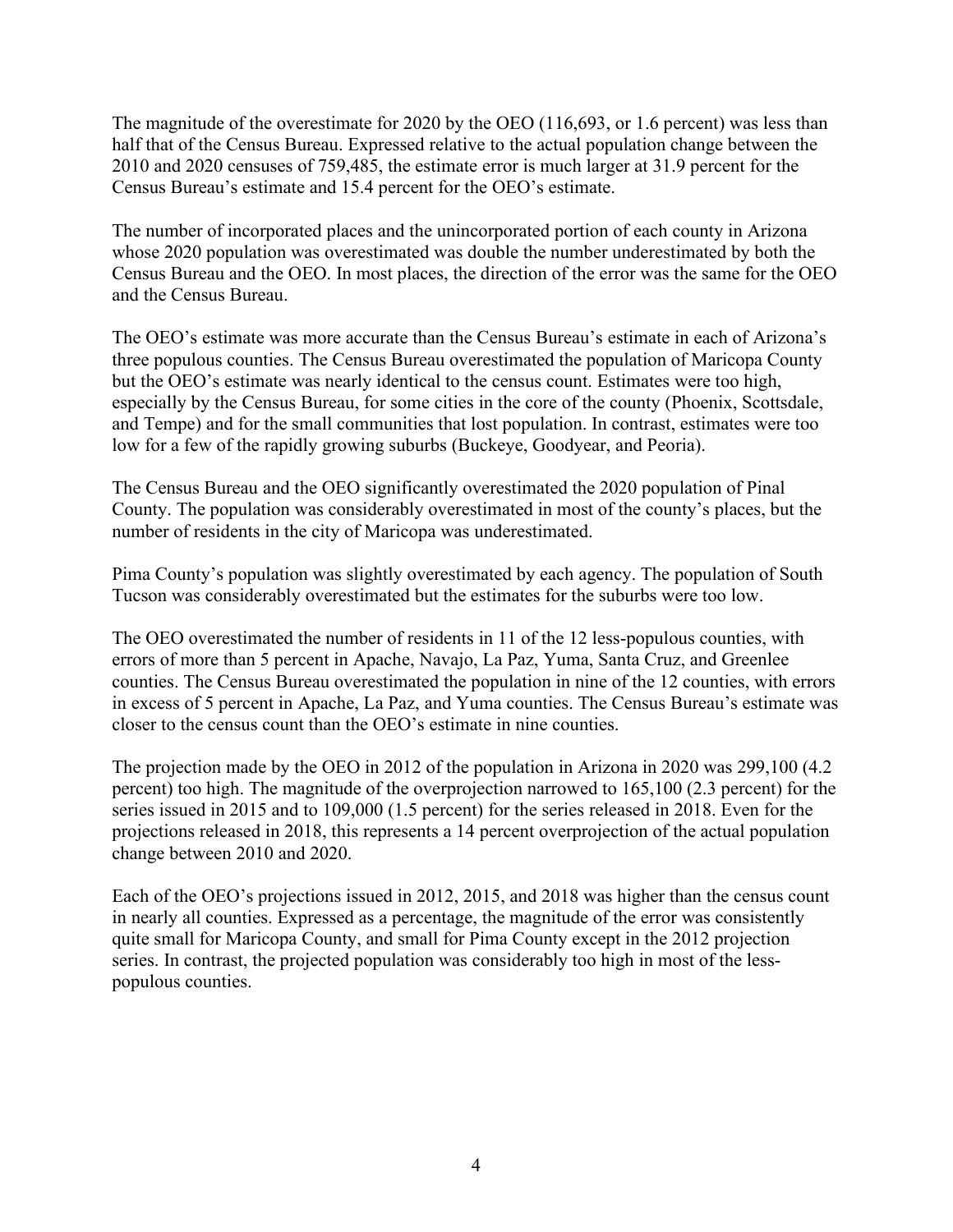#### **INTRODUCTION**

The 2020 census questionnaire was quite short, similar to the 2010 census questionnaire. The form sent to each housing unit asked for two pieces of information about the housing unit: the number of people living there on April 1, 2020 and the "tenure" of the unit — whether it was owned with a mortgage, owned without a mortgage, rented, or occupied without rent being paid. For each person living in the housing unit (household), the following information was requested:

- Sex
- Age and date of birth
- Ethnicity (Hispanic<sup>[1](#page-6-0)</sup> or not Hispanic)
- Race
- Relationship to householder

Similar information was collected for those living in group quarters, such as prisons, nursing homes, and college dormitories.

The COVID-19 epidemic interrupted the data collection efforts such that most of the follow-up was not conducted until some months after the April 1 date of the census. Another factor affecting the results is that the U.S. Census Bureau implemented a new method of ensuring the privacy of all respondents ("disclosure avoidance"), known as "differential privacy."[2](#page-6-1) This process infuses statistical noise and may have changed even the total population figure for substate jurisdictions.

The Census Bureau is releasing the 2020 census results in two parts:

- The 2020 Census Redistricting Data (Public Law 94-171) Summary File. This file provides the data necessary for the redistricting of the U.S. House of Representatives, state legislatures, and other elected offices. The initial release of these data occurred on August 12, 2021. The redistricting data were released in an easier-to-use format on September 16, 2021. The data generally are limited to totals, though race/ethnic detail also is provided.
- A complete summary file of all 2020 census data will be released by the Census Bureau at a date not yet determined, but not before 2022.

In this paper, the 2020 census counts and the change between the 2010 and 2020 censuses are reported for the nation, states, and metropolitan areas. Arizona is compared to the nation, to all states, and to 10 Western states.<sup>[3](#page-6-2)</sup> Totals for Arizona counties and places also are presented. Since Arizona's population in 2020 was considerably overprojected and overestimated (as it was in 2010), the census results for Arizona and its counties and places are compared to estimates and projections issued before the release of the decennial census redistricting file.

<span id="page-6-0"></span><sup>1</sup> "Hispanic" is synonymous with "Latino" and "Spanish origin."

<span id="page-6-1"></span><sup>&</sup>lt;sup>2</sup> For more information, go to https://www.census.gov/about/policies/privacy/statistical safequards.html.

<span id="page-6-2"></span><sup>3</sup> Arizona, California, Colorado, Idaho, Nevada, New Mexico, Oregon, Texas, Utah, and Washington.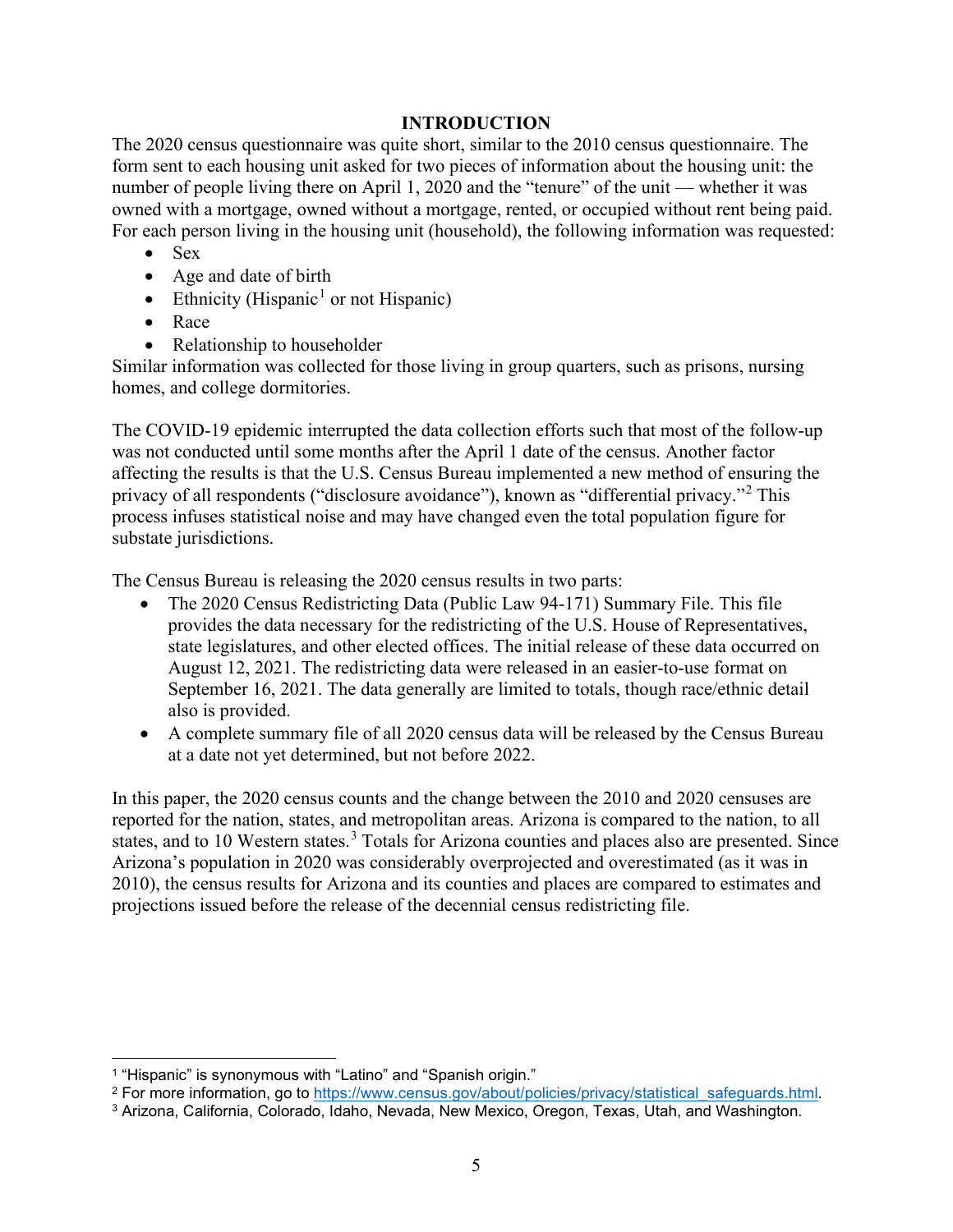#### **TOTAL POPULATION**

The population of the United States on April 1, 2020 was 331,449,281, as counted by the decennial census. The population change between the 2010 and 2020 censuses was 22,703,743 (7.4 percent). The numeric and percentage change between 2010 and 2020 was less than in the prior decade (27.3 million, 9.7 percent). The numeric change also was less than in the 1950s and 1990s; it was similar (within 5 percent) to the change of the 1960s, 1970s, and 1980s. The percentage change was second lowest on record, barely more than in the Depression-wracked 1930s. [4](#page-7-0)

#### **States**

Arizona's population count on April 1, 2020 was 7,151,502, an increase of 759,485 (11.9 percent) from April 1, 2010. The numeric population gain was less than in the four preceding decades (see Chart 1): 48 percent less than the number during the 1990s, 40 percent less than the change during the 2000s, and 20 percent less than the figures of the 1970s and 1980s. The state's population increase between 2010 and 2020 accounted for 3.35 percent of the national total — a lesser share than in the four preceding decades (see Chart 2).

The rate of change in population in Arizona between 2010 and 2020 of 11.9 percent was the lowest decadal change on record, even less than in the 1930s. The percent change in Arizona was only 1.6 times the national average, also the lowest ratio on record.



#### **CHART 1 NUMERIC POPULATION CHANGE BY DECADE, ARIZONA**

Source: U.S. Department of Commerce, Census Bureau (decennial censuses, as of April 1).

<span id="page-7-0"></span><sup>4</sup> Caution is urged in interpreting the percent change over time. If the population is increasing, the percent change decreases even if the numeric population change remains constant, due to the increasing base. For example, the numeric increase in Arizona during the 1980s was nearly identical to that of the 1970s, but the rate of change dropped from 54 percent during the 1970s to 35 percent during the 1980s.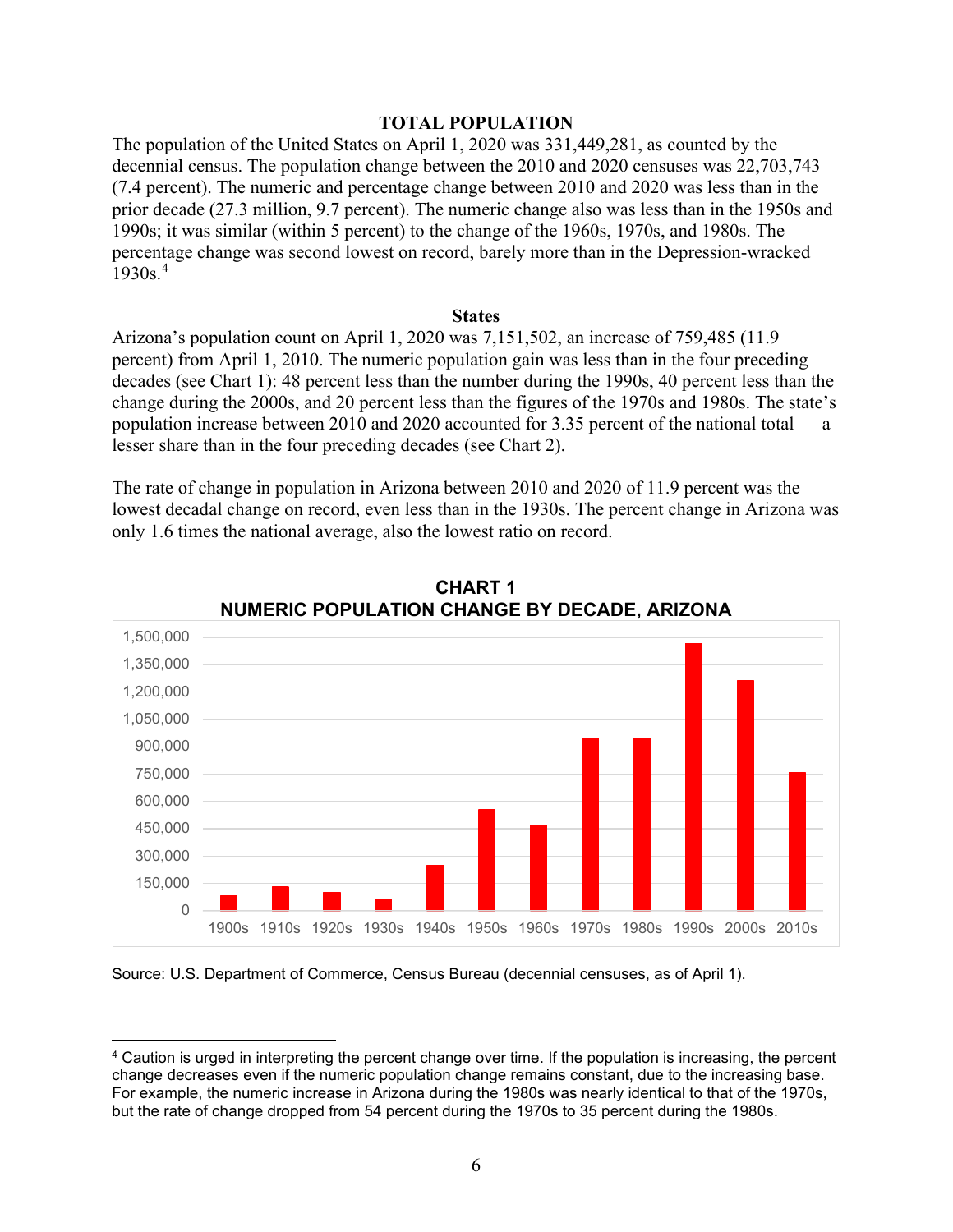

#### **CHART 2 NUMERIC POPULATION CHANGE BY DECADE, ARIZONA AS A SHARE OF THE NATIONAL TOTAL**

Source: U.S. Department of Commerce, Census Bureau (decennial censuses, as of April 1).

Arizona was the 14th-most-populous state in 2020 and ranked fourth among the 10 Western states. The more-populous states were California (39.5 million), Texas (29.1), Florida (21.5), New York (20.2), Pennsylvania (13.0), Illinois (12.8), Ohio (11.8), Georgia (10.7), North Carolina (10.4), Michigan (10.1), New Jersey (9.3), Virginia (8.6), and Washington (7.7).

Arizona has made a steady climb up the national rankings since 1940, when its population ranked 44th. It passed Indiana and Massachusetts during the 2010s. However, Arizona's rank is unlikely to climb higher for a considerable period of time given that the more-populous states are either much more populous and/or are also growing rapidly (see Chart 3). Washington, ranked 13th in 2020, had 550,000 more residents than Arizona in 2020 and had a greater numeric change between 2010 and 2020. Virginia, ranked 12th, had a population 1.5 million higher and had a numeric change not much less than Arizona. New Jersey, ranked 11th, had 2.1 million more residents than Arizona in 2020.

The numeric population increase in Arizona between 2010 and 2020 was eighth largest in the nation and fourth highest among the 10 Western states, considerably less than in Texas (4.0 million), Florida (2.7), and California (2.3), and less than in Georgia (1.0), Washington (nearly 1), North Carolina (0.9), and New York (0.8). Arizona's rate of change in population ranked 10th nationally, but only seventh among the 10 Western states. Utah, Idaho, Texas, North Dakota, Nevada, Colorado, Florida, Washington, and the District of Columbia each experienced population growth of between 14.6-and-18.4 percent.

Eleven additional states experienced population growth between 2010 and 2020 that exceeded the national average. In contrast, 17 states had a gain of less than half the national average. Three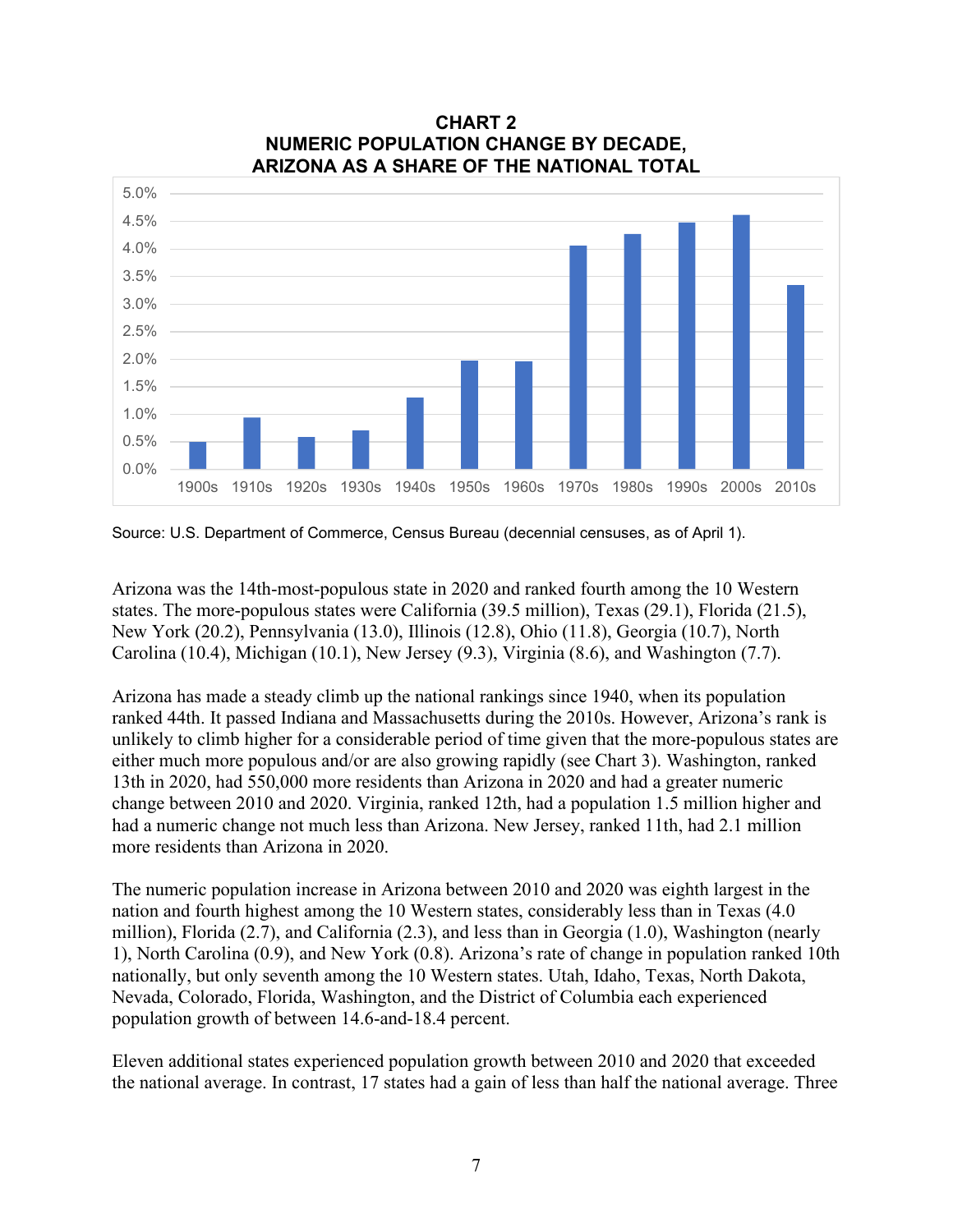

**CHART 3 POPULATION, STATES WITH BETWEEN 7-AND-13 MILLION RESIDENTS IN 2020**

Source: U.S. Department of Commerce, Census Bureau (decennial censuses, as of April 1).

states lost population between 2010 and 2020: Illinois (-0.1 percent), Mississippi (-0.2 percent), and West Virginia (-3.2 percent).

As in the nation, most states experienced a lesser numeric population increase between 2010 and 2020 than in the prior decade. However, 17 states scattered across the country had a larger increase in the 2010s than the 2000s, including Nebraska, which had its largest decadal gain since the 1880s. In no state was the numeric change between 2010 and 2020 the greatest on record.

#### **Metropolitan Areas**

Metro Phoenix-Mesa-Chandler (Maricopa and Pinal counties) was the 11th-most-populous metro area in 2020, with 4,845,832 residents. Those metro areas with a greater number of residents were New York (20.1 million), Los Angeles (13.2), Chicago (9.6), Dallas (7.6), Houston (7.1), Washington D.C. (6.4), Philadelphia (6.2), Miami (6.1), Atlanta (6.1), and Boston (4.9). Between 2010 and 2020, Metro Phoenix passed the Riverside, Detroit, and San Francisco metro areas. Metro Phoenix is likely to pass Metro Boston in population in the next few years, but probably will not move higher in the rankings for some time, given that the more-populous metro areas are either much larger and/or are also growing rapidly (see Chart 4).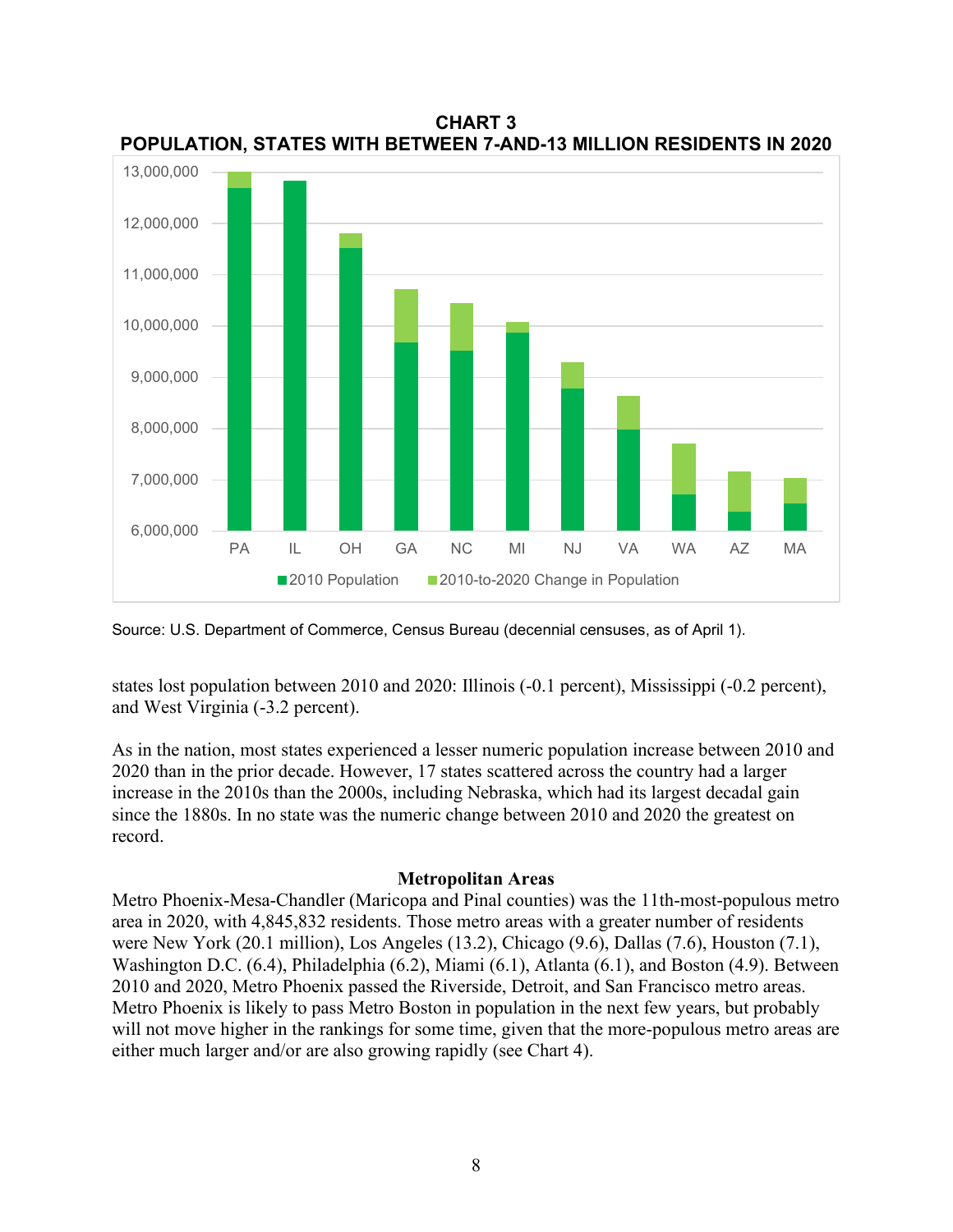

**CHART 4 POPULATION, METROPOLITAN AREAS WITH BETWEEN 4-AND-8 MILLION RESIDENTS IN 2020**

Source: U.S. Department of Commerce, Census Bureau (decennial censuses, as of April 1).

The population change in Metro Phoenix between 2010 and 2020 of 652,945 was the sixth most of the metro areas, behind Dallas (1.27 million), New York (1.24), Houston (1.20), Atlanta (0.80), and Washington D.C. (0.74). The rate of change over the decade was 15.6 percent in Metro Phoenix, ranking 51st among all 384 metro areas and eighth among the nation's 16 metro areas in the Sun Belt and West with a population of at least 2.5 million. The Orlando (25.3 percent), Houston (20.3), Dallas (20.0), San Antonio (19.4), Charlotte (18.6), Seattle (16.8), and Denver (16.5) metro areas had a greater percent gain.

With 1,043,433 residents in 2020, Metro Tucson (Pima County) was the 53rd-most-populated metro area. Its population change during the 2010s of 63,170 ranked only 75th. The rate of change in Metro Tucson of 6.4 percent ranked just 20th of the 25 metro areas in the Sun Belt and West with a population of between 750,000 and 1.5 million.

Of the 56 metro areas with a population of more than 1 million, 32 had a percent increase in the number of residents between 2010 and 2020 in excess of the national average. Eleven of the highly populous metro areas — six of which are located on one of the Great Lakes — had a population increase of less than half the U.S. average.

Five less-populous metro areas are located in Arizona: Flagstaff (Coconino County), Lake Havasu City-Kingman (Mohave County), Prescott Valley-Prescott (Yavapai County), Sierra Vista-Douglas (Cochise County), and Yuma (Yuma County). Their populations and population changes are shown in Table 1.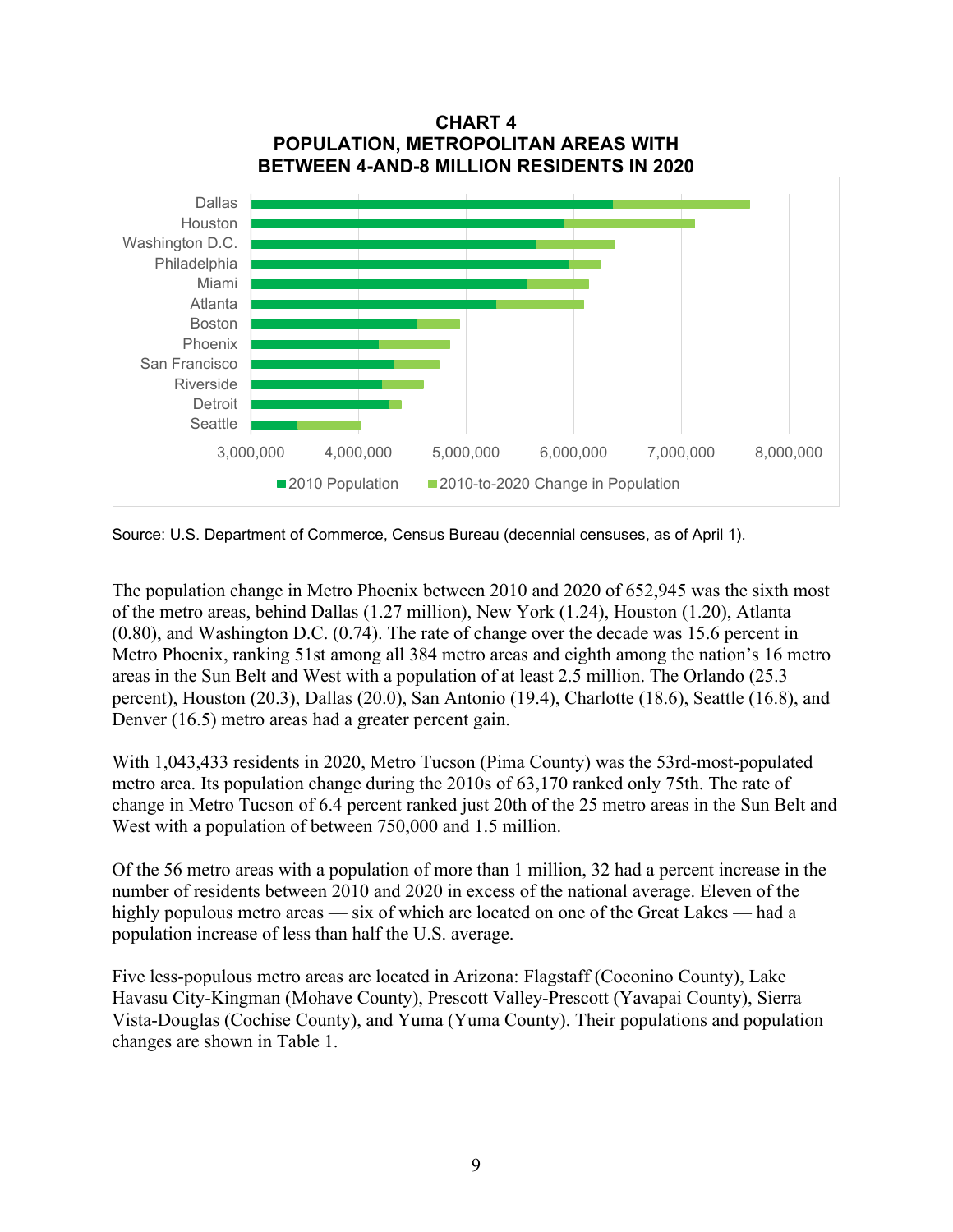#### **TABLE 1 POPULATION, METROPOLITAN AREAS IN ARIZONA**

|                  |       | 2020 Census   | Change Between 2010 and 2020 Censuses |               |                |                |  |  |
|------------------|-------|---------------|---------------------------------------|---------------|----------------|----------------|--|--|
|                  |       |               | <b>Numeric</b>                        |               | <b>Percent</b> |                |  |  |
|                  | Rank* | <b>Number</b> | Rank*                                 | <b>Number</b> | Rank*          | <b>Percent</b> |  |  |
| Phoenix          | 11    | 4,845,832     | 6                                     | 652,945       | 51             | 15.6%          |  |  |
| Tucson           | 53    | 1,043,433     | 75                                    | 63.170        | 182            | 6.4            |  |  |
| Prescott         | 196   | 236,209       | 140                                   | 25.176        | 85             | 11.9           |  |  |
| Lake Havasu City | 213   | 213,267       | 193                                   | 13,081        | 177            | 6.5            |  |  |
| Yuma             | 222   | 203,881       | 233                                   | 8,130         | 234            | 4.2            |  |  |
| Flagstaff        | 290   | 145.101       | 207                                   | 10.680        | 148            | 7.9            |  |  |
| Sierra Vista     | 319   | 125.447       | 363                                   | $-5.899$      | 367            | $-4.5$         |  |  |

 $*$  Rank among 384 metro areas (1 = highest).

Source: U.S. Department of Commerce, Census Bureau (decennial censuses, as of April 1)

#### **Reservations in Arizona**

Twenty-one American Indian reservations are located wholly or partially in Arizona. The Navajo Nation was by far the most populous in 2020 with 94,511 residents. Three reservations had between 10,000 and 15,000 residents: Fort Apache, Gila River, and San Carlos. The total population in Arizona of those living on reservations was 173,499. However, not all of those are Native Americans.

The number living on reservations in Arizona declined by 4,632 (2.6 percent) between 2010 and 2020, though only eight of the 21 reservations lost population. The Navajo Nation lost 7,324 residents (7.2 percent) but the Gila River Reservation gained 2,341 residents (20.0 percent).

#### **Arizona Counties and Places**

Arizona's population in 2020 was heavily concentrated (82.4 percent of the total) in three counties in two metropolitan areas in the south-central part of the state. Metro Phoenix consists of Maricopa County (population of 4,420,568 — 61.8 percent of the state's total) and Pinal County (population of 425,264 — 5.9 percent of the total). Pima County (the Tucson metro area) had a population of 1,043,433, accounting for 14.6 percent of the state's residents. Among the state's other 12 counties, Yavapai was the most populous with 236,209 residents.

The population of the three-county area grew faster than the rest of the state between 2010 and 2020, accounting for 94.3 percent of the state's numeric increase. The numeric gains in the decade were 603,451 in Maricopa County (79.5 percent of the state's total), 49,494 in Pinal County (6.5 percent of the total), and 63,170 in Pima County (8.3 percent of the total). The nexthighest change in population was 25,176 in Yavapai County.

Four Arizona counties experienced a rate of increase in population over the 2010-to-2020 decade at least equal to the state's 11.9 percent: Maricopa (15.8 percent), Greenlee (13.3), Pinal (13.2), and Yavapai (11.9). The rate of change in Pima County was only 6.4 percent. The population decreased in five counties: La Paz (-19.2 percent), Apache (-7.7), Cochise (-4.5), Navajo (-0.7), and Gila (-0.6).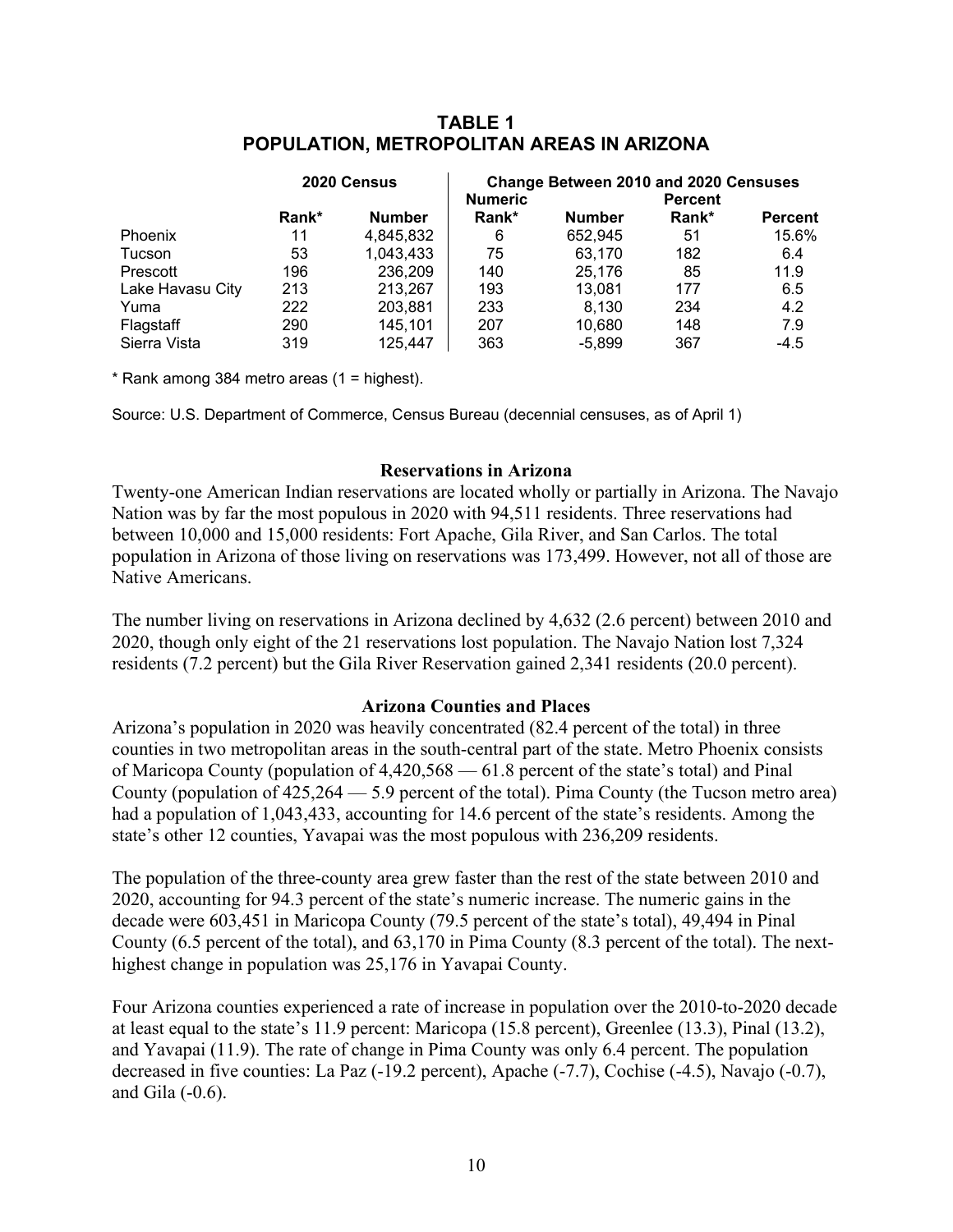In several counties, the numeric population change in the 2010s was among the lowest of the last 12 decades dating back to 1900. [5](#page-12-0) In most counties, the 2010-to-2020 numeric change was less than in at least the four prior decades (1970s through 2000s); the primary exceptions were Maricopa and Pinal counties:

- Apache: lowest on record.
- Navajo: lowest on record.
- Coconino: sixth highest, less than in each of the four prior decades.
- Yavapai: fifth highest, less than in each of the four prior decades.
- Mohave: sixth highest, less than in each of the five prior decades.
- La Paz/Yuma: ninth highest, less than in each of the seven prior decades.<sup>[6](#page-12-1)</sup>
- Santa Cruz: ninth highest, less than in each of the six prior decades.
- Cochise: second lowest, less than in each of the seven prior decades.
- Greenlee: second highest of last 10 decades.<sup>[7](#page-12-2)</sup>
- Graham: seventh highest of last 10 decades, less than in each of the five prior decades.
- Gila: second lowest, less than in each of the seven prior decades.
- Maricopa: fourth highest, less than in each of the three prior decades.
- Pinal: third highest, less than in each of the two prior decades.
- Pima: eighth highest, less than in each of the seven prior decades.

In Pinal County, the numeric population increase was less than 26,000 in each decade prior to the 1990s. The decadal gain rose to 63,348 during the 1990s, then exploded to 196,043 during the 2000s, with about 139,000 occurring in just four years from 2005 through 2008. However, the numeric population change between 2010 and 2020 fell to 49,494 — a level less than that of the 1990s.

For the 2020 census, 469 places were defined in Arizona: 91were incorporated cities and towns and 378 were unincorporated census-designated places (CDPs). The incorporated places ranged in size in 2020 from less than 1,000 residents to 1.61 million residents. Ten incorporated places, nine of which are in Maricopa County, had more than 100,000 residents: Phoenix (1,608,139), Tucson (542,629), Mesa (504,258), Chandler (275,987), Gilbert (267,918), Glendale (248,325), Scottsdale (241,361), Peoria (190,985), Tempe (180,587), and Surprise (143,148).

Most of the CDPs are not very populous: two-thirds had a population of less than 1,000 and 94 percent had fewer than 10,000 residents in 2020. The most-populous CDP in 2020 was San Tan Valley (99,894), located in Pinal County between Queen Creek and Florence. In Pima County, two CDPs near Tucson each had more than 50,000 residents: Casas Adobes (70,973) and Catalina Foothills (52,401).

<span id="page-12-0"></span><sup>5</sup> For most counties, consistent data are not available prior to 1900 due to multiple changes in county boundaries.

<span id="page-12-1"></span><sup>6</sup> The original Yuma County was split into La Paz County and a smaller Yuma County in 1983.

<span id="page-12-2"></span><sup>&</sup>lt;sup>7</sup> Greenlee County was split from Graham County in 1909, but a separate census count was not produced for 1910.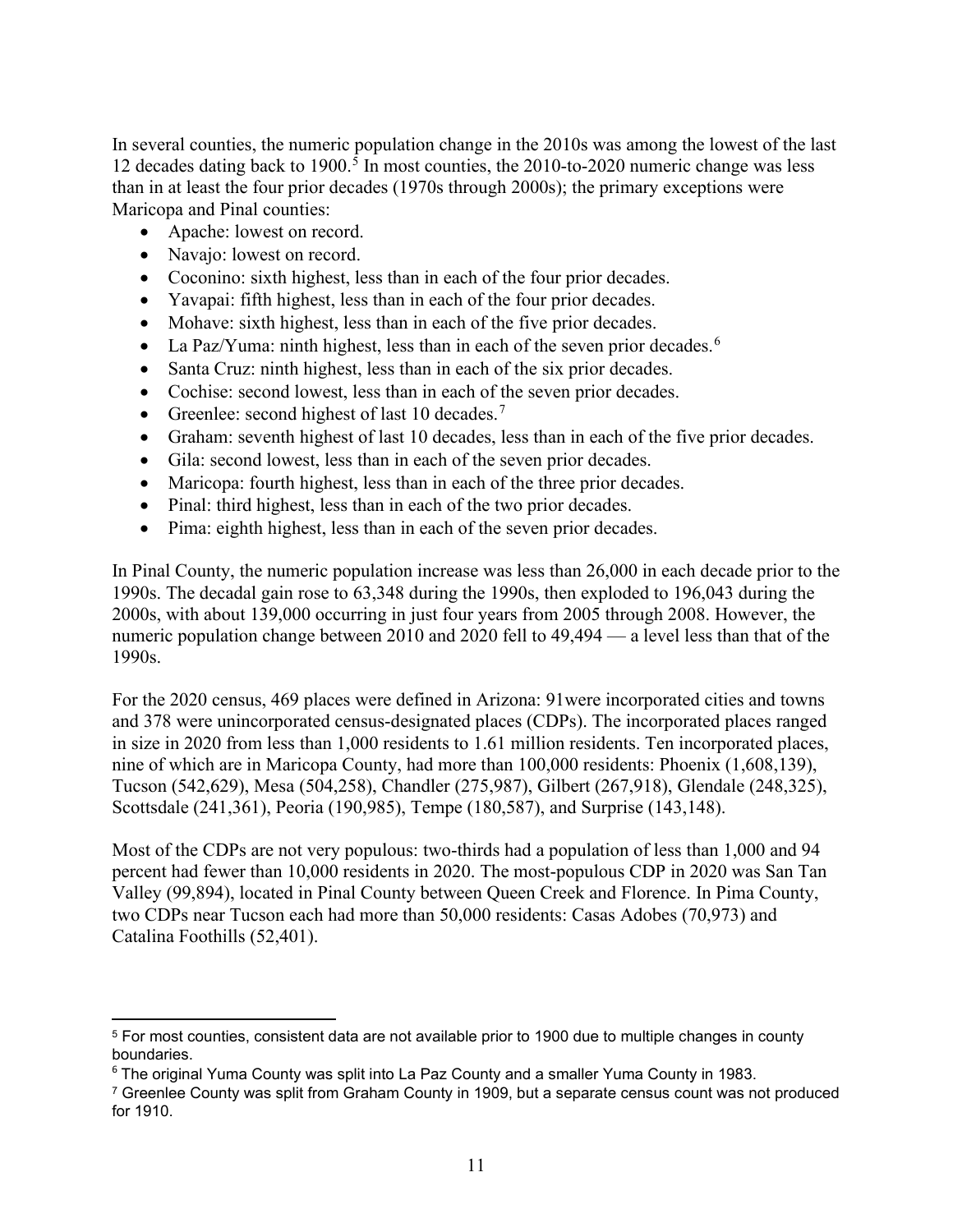The rate of change in population between 2010 and 2020 varied widely by incorporated place, from 126 percent to -49 percent. Thirty-three incorporated places (36 percent of the total) experienced a loss in population during the 2010s — most of these were small, with 24 having a population of less than 5,000 in 2020. The largest incorporated places to experience a loss in population were Nogales (2020 population of 19,770), Douglas (16,534), Eloy (15,635), Somerton (14,197), and Paradise Valley (12,658).

All of the fastest-growing incorporated places were suburbs of Phoenix or Tucson: Queen Creek (126 percent), Buckeye (80 percent), Marana (49 percent), Goodyear (46 percent), Sahuarita (35 percent), and Maricopa (34 percent). In the large urban areas, population growth moves outward from the core as the development of inner and older areas forces new home construction to the fringes of the urban area. Since both the Phoenix and Tucson areas consist of multiple cities, city growth in any decade is heavily dependent on the location of the city relative to the fringe of the highly developed area.

The 2020 census count and the 2010-to-2020 change in population for counties and places are included in Table 3, beginning on page 27. The change in population between 2010 and 2020 shown in Table 3 does not adjust for annexations by incorporated cities and towns. An annexation of existing housing units shifts existing residents from being counted in an unincorporated area to being included in an incorporated place. Based on the database of annexations maintained by the Arizona Office of Economic Opportunity (OEO), which includes the number of existing housing units annexed and the estimated number of residents in those housing units, only a few incorporated places annexed enough housing units from 2010 through 2019 to materially affect the interpretation of the census results; these are specified below.

#### **Population Trends in the Phoenix and Tucson Areas**

The population of **Maricopa** County in 2020 was 4,420,568. Phoenix (1,608,139) was the mostpopulous incorporated place, accounting for a high 36.4 percent of the county total, followed by Mesa (504,258), which was home to 11.4 percent of the county's residents. Four incorporated places had a population of between 240,000 and 280,000: Chandler, Gilbert, Glendale, and Scottsdale. Three others had more than 100,000 residents: Peoria, Tempe, and Surprise. The most-populous CDPs were Sun City (39,931) and Sun City West (25,806). The share of the population living in an unincorporated area was quite small at 7.2 percent, as was the share not living in an incorporated place or a CDP (4.1 percent).

Maricopa County's population rose 603,451 (15.8 percent) between 2010 and 2020. Six incorporated places posted population gains between 2010 and 2020 in excess of 35,000. While Phoenix had the largest numeric increase of 162,507, its rate of gain of 11.2 percent was less than the county total. Mesa's increase was 65,217, but its 14.9 percent rate of growth also was below the county total. Of the other seven incorporated places with a population exceeding 100,000, the growth rate was highest in Gilbert at 28.5 percent and lowest in Glendale at 9.5 percent. Of the four incorporated places with a population of between 50,000 and 99,999, three experienced rapid growth: Queen Creek (93.7 percent in the portion of the city in Maricopa County), Buckeye (79.9 percent), and Goodyear (46.0 percent). In contrast, four smaller incorporated places lost population: Cave Creek, Gila Bend, Guadalupe, and Paradise Valley. The growth rate in the portion of Wickenburg that is in Maricopa County was only 1.5 percent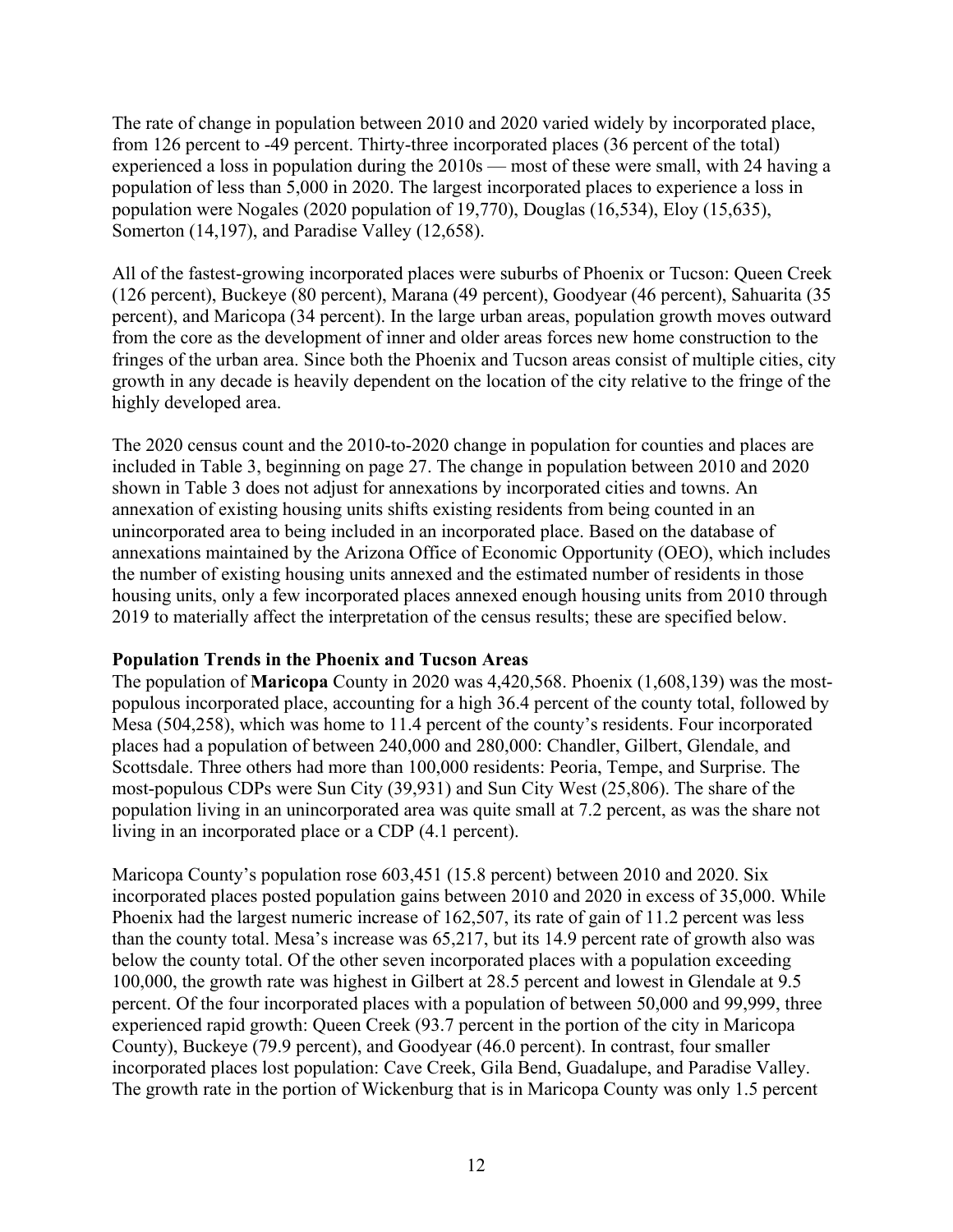after adjusting for annexations. While the population rose in the unincorporated portion of the county, only 11 of the 19 CDPs defined in both 2010 and 2020 experienced an increase in population.

In **Pinal** County, the 2020 population count was 425,264. Nearly half of the county's inhabitants lived in an unincorporated area, with close to half of these noncity residents living in the San Tan Valley CDP. Its population of 99,894 greatly exceeded the number of residents in the largest incorporated places: 58,125 in Maricopa and 53,658 in Casa Grande. Apache Junction (38,106) and Florence (26,785) also accounted for more than 5 percent of the county's inhabitants.

Between 2010 and 2020, the numeric increase in population in Pinal County was greatest in the San Tan Valley CDP at 18,573 (a growth rate of 22.8 percent). The city of Maricopa added 14,643 residents (33.7 percent) and the Pinal County portion of Queen Creek added 8,880, but 97 percent of this population gain was due to annexations. These three communities accounted for 85 percent of the county's increase. In contrast, the population dropped in three incorporated mining communities in the eastern part of the county as well as in Eloy. Of the 10 incorporated places, six posted a gain in population. Of the 30 CDPs, 21 posted an increase. However, excluding the San Tan Valley CDP, the number of inhabitants in unincorporated areas declined.

**Pima** County's population reached 1,043,433 in 2020. More than half of the population lived in Tucson (542,629). Yet much of what is thought of as Tucson actually is unincorporated; two CDPs with a population of more than 50,000 and eight others of more than 10,000 were identified near the city limits. The unincorporated portion of the county was home to 35 percent of the residents.

The population of Pima County rose 63,170 (6.4 percent) between 2010 and 2020. Tucson had the largest numeric gain at 22,513, but its growth rate of 4.3 percent was less than the county total. Excluding annexations, the increase was only 3.0 percent. The increase in Marana was 48.5 percent (16,947). Sahuarita's population rose 35.1 percent (8,875), but approximately 700 of the gain resulted from annexations. Some of the CDPs near Tucson also experienced strong growth, including Corona de Tucson, Valencia West, and Vail. Only 15 of 47 CDPs had a population gain; the population not living in incorporated places or CDPs decreased.

#### **Population Trends in the Balance of State**

**Apache** County is dominated by Native American reservations, especially the Navajo Nation, which have no incorporated places. Thus, a very high 86 percent of the county's 66,021 inhabitants in 2020 lived in an unincorporated area. Chinle (4,573) and Fort Defiance (3,541) were the most-populous CDPs. The largest of the incorporated places were Eager (4,395) and St. Johns (3,417). A very high 48 percent of the county's inhabitants did not live either in an incorporated place or a CDP.

Apache County's population fell considerably during the 2010s, by 5,497 (7.7 percent). Each of the three incorporated places and the unincorporated area experienced a loss in population. The population declined in 25 of 35 CDPs, most of which are located on American Indian reservations.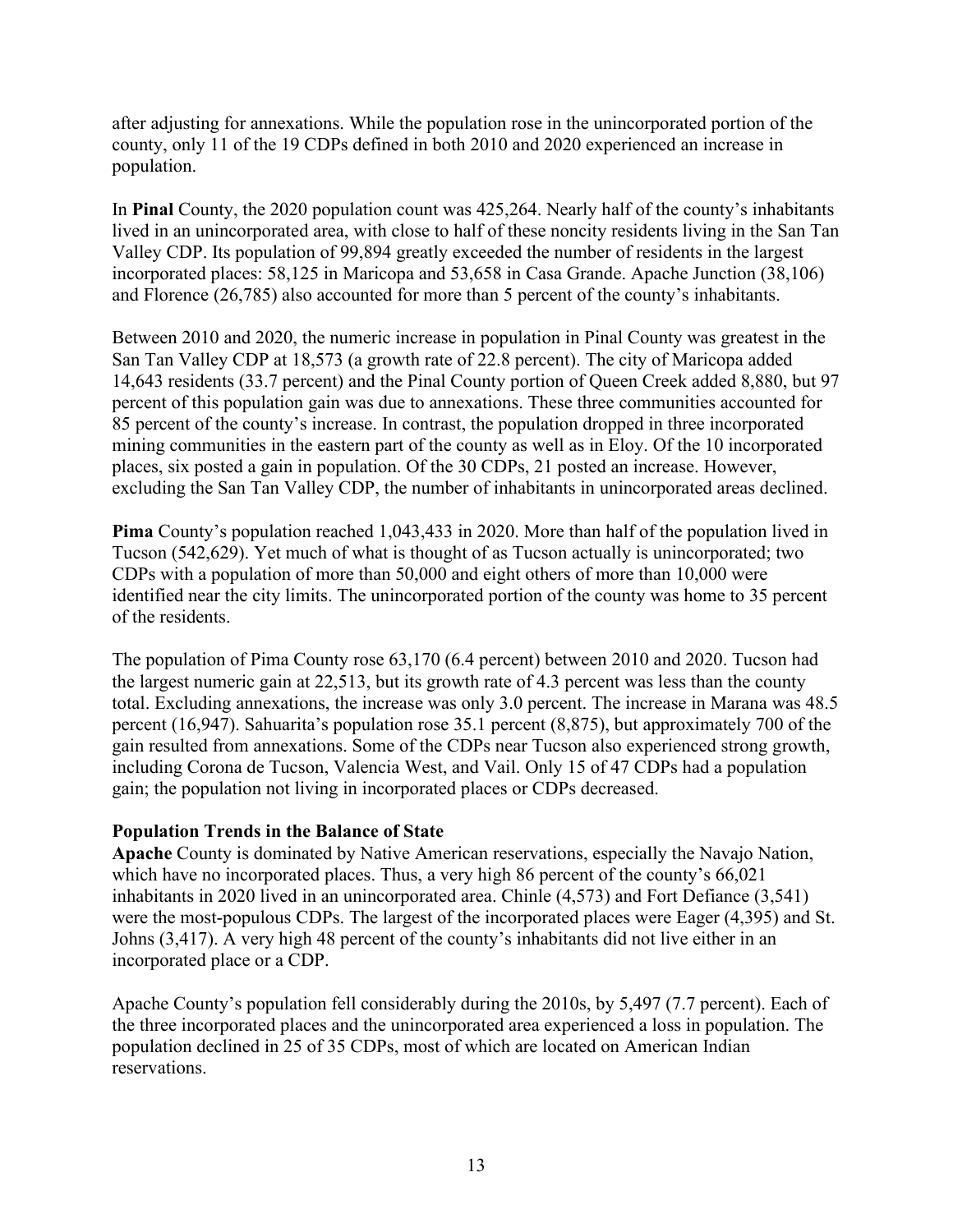In neighboring **Navajo** County, which also has a significant portion of its land area in Native American reservations, a high 63 percent of the county's 106,717 residents lived in an unincorporated area in 2020. Kayenta (4,670) and Whiteriver (4,520) were the most-populous CDPs. Show Low was the largest incorporated place, with 11,732 residents. Winslow (9,005) and Snowflake (6,104) each accounted for more than 5 percent of the county's inhabitants.

The population of Navajo County dropped by 732 (-0.7 percent) between 2010 and 2020. The number of residents fell in four of the six incorporated places — Show Low and Snowflake experienced population gains of between 9-and-10 percent — and in the unincorporated portion of the county. Of the 40 CDPs defined in both 2010 and 2020, 24 lost population.

The Navajo Nation and the Hopi Reservation extend into **Coconino** County, but unlike Apache and Navajo counties, Coconino County also has a significant off-reservation population center: more than half (76,831) of the county's 145,101 residents lived in Flagstaff in 2020. Of the other five incorporated places, Page was the most populous at 7,440, but it was eclipsed in number by the Tuba City CDP (8,072). The proportion of the county's residents living in an unincorporated area was 37 percent.

Coconino County experienced a population gain of 10,680 (7.9 percent) between 2010 and 2020. The numeric increase was larger in Flagstaff at 10,961 (16.6 percent). The city's outlying CDPs of Doney Park and Fort Valley also saw a rise in population. In contrast, the portion of Sedona located in Coconino County lost population, as did 12 of the 17 CDPs defined in both 2010 and 2020. Most of the CDPs with a decline in number are located on the Navajo Nation.

The number of **Yavapai** County residents in 2020 totaled 236,209. Prescott Valley (46,785) was more populous than Prescott (45,827); combined they housed 39 percent of the county's residents. Also accounting for more than 5 percent of the county total were Chino Valley (13,020), Camp Verde (12,147), and Cottonwood (12,029). The unincorporated portion of the county was home to 38 percent of the county's residents; the Verde Village CDP housed 12,019.

Between 2010 and 2020, Yavapai County gained 25,176 residents, a growth rate of 11.9 percent. Prescott Valley (7,963; 20.5 percent) and Prescott (5,984; 15.0 percent) led the growth. Of the 17 CDPs defined in both 2010 and 2020, seven lost population, as did the Yavapai County portion of Sedona.

The 2020 population of **Mohave** County was 213,267, of which 37 percent lived in an unincorporated area. Three of the four incorporated places were sizable: Lake Havasu City (57,144 residents), Bullhead City (41,348), and Kingman (32,689). Two CDPs had a population of more than 10,000: Fort Mohave (16,190) and New Kingman-Butler (12,907).

The population of Mohave County rose 13,081 (6.5 percent) during the 2010s. Each of the three populous incorporated places and the largest CDPs had an increase, led by a 16.5 percent rise in Kingman. Colorado City, the other incorporated place, lost nearly half of its population. Of the 42 CDPs, 20 had fewer residents in 2020 than in 2010.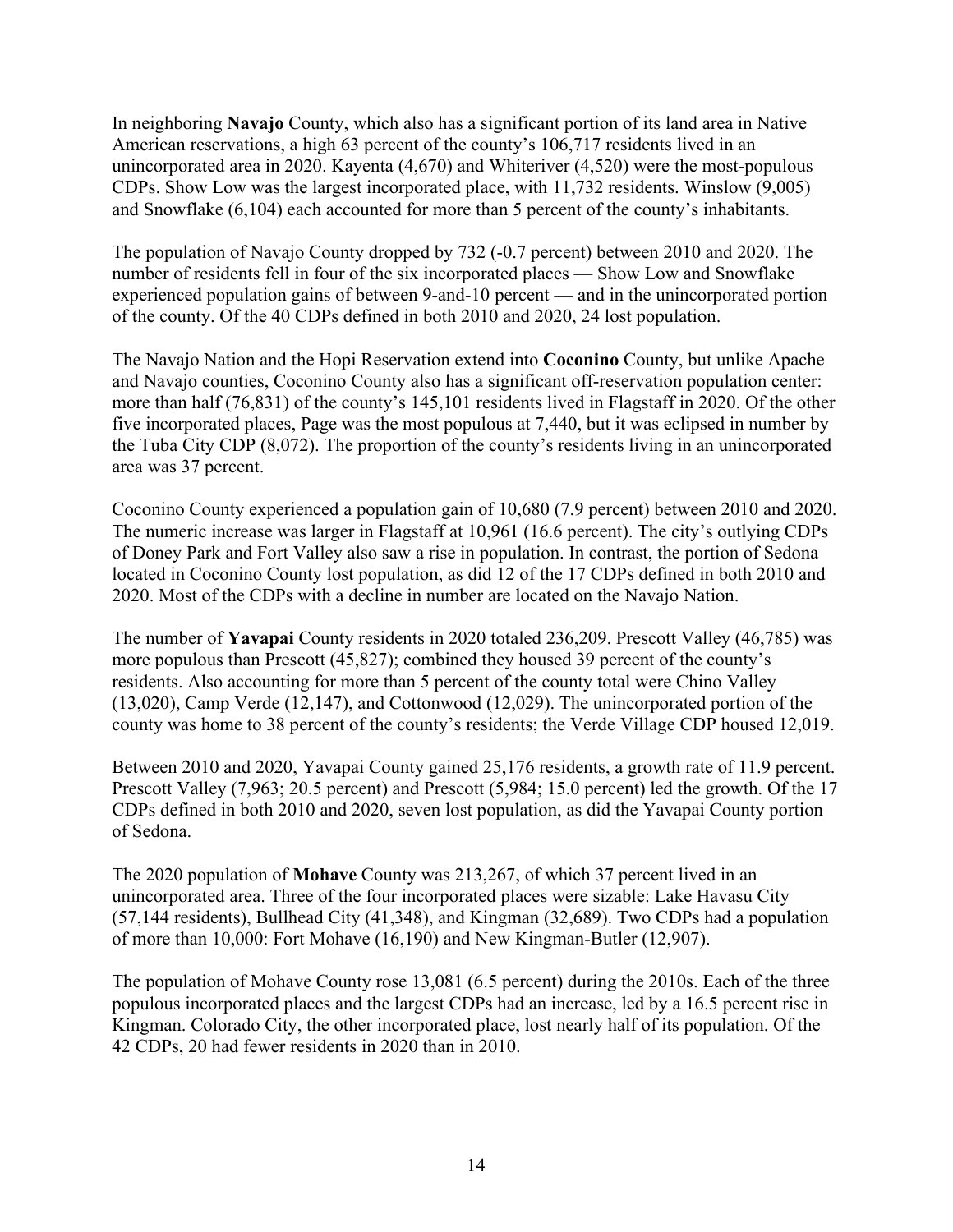The population of **La Paz** County was only 16,557 in 2020; a high 65 percent lived in an unincorporated area. Only two places are incorporated: Parker had 3,417 residents and Quartzsite 2,413. The most populous CDPs were Cienega Springs (1,690), outside Parker, and Salome (1,162) in the eastern portion of the county.

La Paz County's population dropped 19.2 percent (-3,932) between 2010 and 2020. Quartzsite's population fell 34.4 percent (-1,264). The number living in the unincorporated portion dropped 21.9 percent (-3,002), with each of the 15 CDPs losing population. However, Parker had a gain of 10.8 percent (334).

Nearly 47 percent of the 203,881 residents of **Yuma** County lived in the city of Yuma (95,548) in 2020. The border city of San Luis had 35,257 residents and Somerton had 14,197. The Fortuna Foothills CDP east of Yuma had 27,776 residents, accounting for nearly half of the county's residents who lived in an unincorporated area.

Yuma County's population rose only 4.2 percent (8,130) during the 2010s. San Luis led the growth with a gain of 7,348 (26.3 percent). The only other communities to experience a population gain were Yuma and Fortuna Foothills CDP, each between 5-and-6 percent. The other 15 CDPs lost population.

**Santa Cruz** County also shares a border with Mexico. More than half of its 2020 population of 47,669 lived in an unincorporated area. The Rio Rico CDP, located just north of Nogales, surpassed Nogales in population (20,549 versus 19,770). These two communities combined for 85 percent of the county's residents.

The population of Santa Cruz County rose by just 249 (0.5 percent) between 2010 and 2020. The Rio Rico CDP gained 1,587 residents (8.4 percent) but Nogales lost 1,067 residents (-5.1 percent). The Tubac CDP posted a large percentage increase (32.7 percent, 390 residents) but Patagonia and four of the eight CDPs had fewer residents in 2020 than in 2010.

**Cochise** is the other border county; it had 125,447 residents in 2020. Sierra Vista (45,308) and the adjacent Sierra Vista Southeast CDP (14,428) accounted for 48 percent of the county's inhabitants. Douglas (16,534) was the most populous of the other six incorporated places. Nearly 39 percent of the county's residents lived in an unincorporated area.

Cochise County experienced a sizable loss of population during the 2010s (-5,899; -4.5 percent). Five of the seven incorporated places and 12 of the 14 CDPs defined in both 2010 and 2020 lost population, including the Sierra Vista Southeast CDP (a decline of 369 residents; 2.5 percent). Sierra Vista's population rose 1,420 (3.2 percent), but more than 1,000 of the gain was due to annexations. Otherwise, the greatest increase in population (619; 23.7 percent) was in the Whetstone CDP located north of Sierra Vista.

**Greenlee** County, Arizona's least populous, had only 9,563 residents in 2020. Its largest communities were Clifton (3,933) and the Morenci CDP (2,028), which were home to 62 percent of the county's residents. These two communities gained population between 2010 and 2020, summing to more than the county's gain of 1,126 (13.3 percent).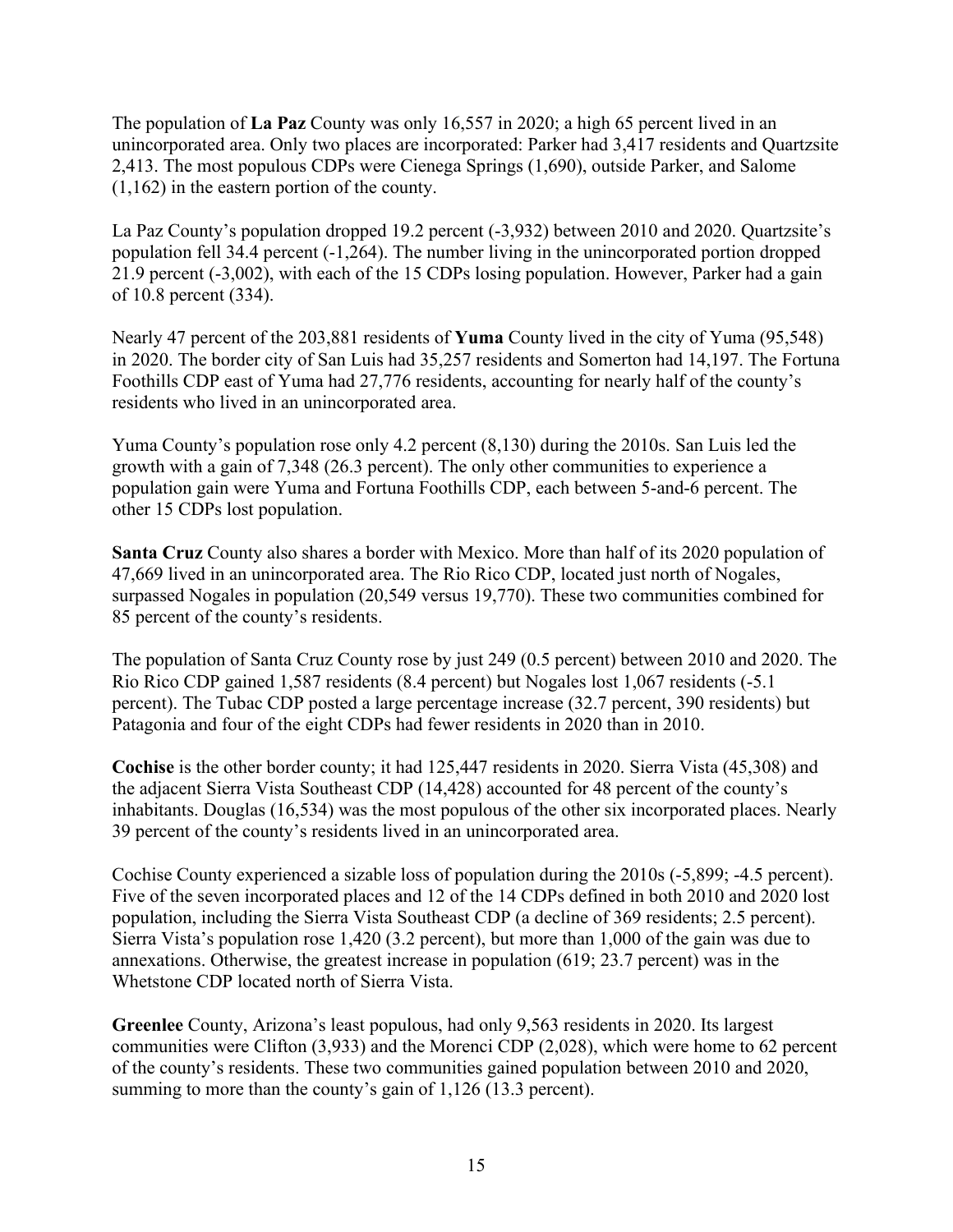**Graham** County had 38,533 residents in 2020. Safford was the largest population center at 10,129. The other two incorporated places were Thatcher (5,231) and Pima (2,847). More than half of Graham County's residents lived in an unincorporated area, with the Swift Trail Junction CDP east of Safford the largest with 2,810 residents. A high 31.4 percent of the inhabitants lived outside an incorporated place or CDP.

The increase in population in Graham County between 2010 and 2020 was 1,313 (3.5 percent). Each of the three incorporated cities had an expansion in the number of residents, led by Pima with a 19.3 percent rise. In contrast, six of the eight CDPs suffered a loss in population.

**Gila** County's population in 2020 was 53,272. Payson was the largest population center with 16,351 residents. Globe (7,249) and the San Carlos CDP (3,987) were the next-largest communities. Close to half of the county's population lived in an unincorporated area.

The population of Gila County fell by 325 (-0.6 percent) during the 2010s. The number of inhabitants declined in most of the county: in four of six incorporated places and in 27 of 42 CDPs that were defined in both 2010 and 2020. All of the incorporated places and CDPs in the southern portion of the county that are tied to mining suffered a population decrease. In the northern portion of the county, Payson and adjacent Star Valley each had a gain of about 7 percent.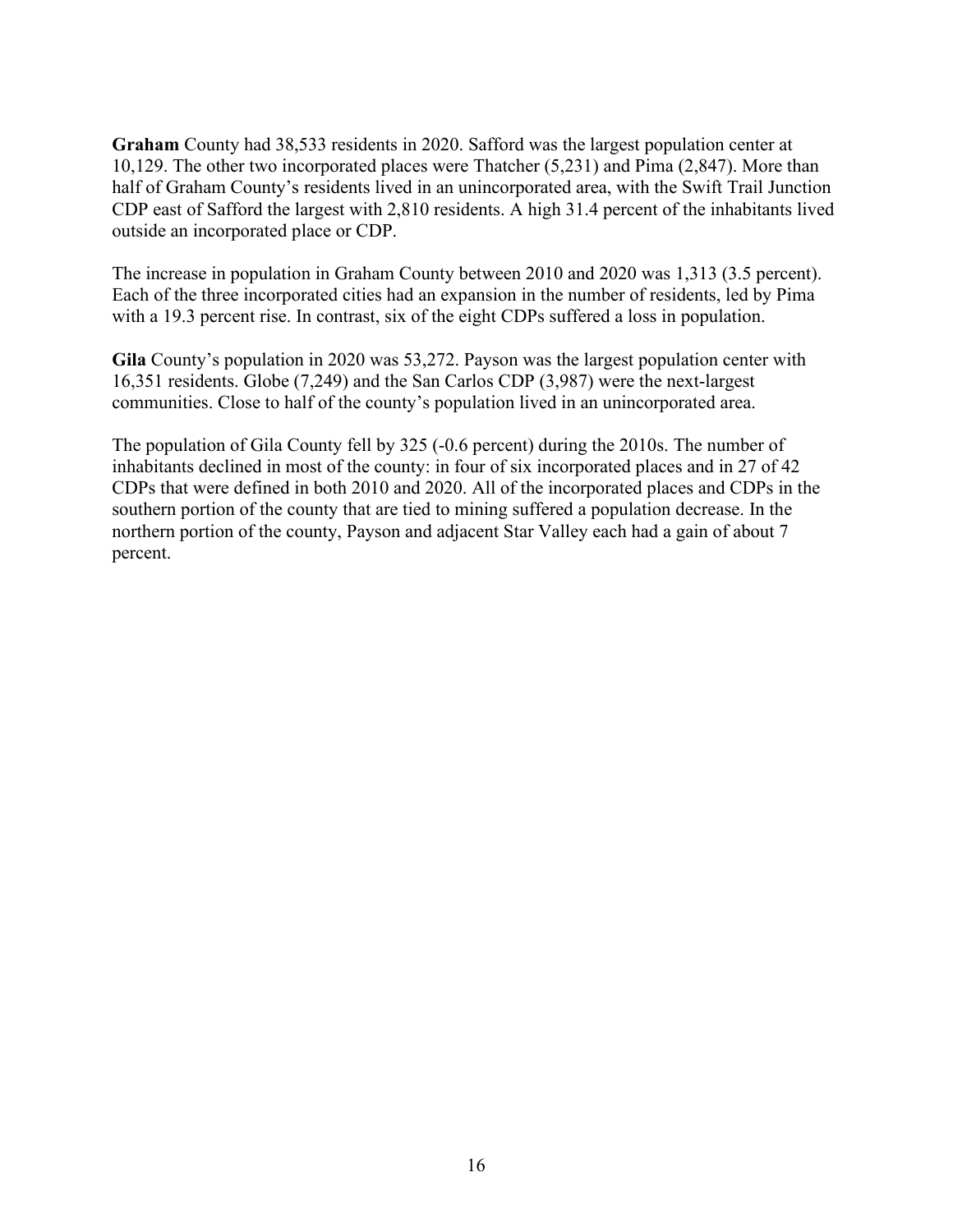#### **HOUSEHOLD POPULATION AND GROUP QUARTERS POPULATION**

Group quarters include institutions, such as correctional facilities and nursing homes, and noninstitutional settings, such as college dormitories and military quarters. Nationally, 97.5 percent (323,210,265) of the people counted in the 2020 census lived in households. The remaining 2.5 percent (8,239,016) lived in group quarters. Between 2010 and 2020, the household population rose by 22,452,050 (7.5 percent) while the group quarters population increased by only 251,693 (3.2 percent). The group quarters share of the total population of 2.49 percent in 2020 was slightly less than in the three prior censuses: 2.69 percent in 1990, 2.76 in 2000, and 2.59 in 2010.

Approximately 46 percent of the group quarters population nationally lived in institutions — 24 percent in correctional facilities, 1 percent in juvenile facilities, 20 percent in nursing facilities, and 1 percent in other institutions. The other 54 percent of group quarters dwellers lived in noninstitutional settings — 34 percent in university housing, 4 percent in military quarters, and 17 percent in other places (including homeless shelters and group homes for the elderly and handicapped).

#### **States**

In 2020 in Arizona, 6,991,233 individuals dwelled in households and 160,269 lived in group quarters. The 2.2 percent share of Arizonans who lived in group quarters was less than the national average. The distribution also was different from the U.S. average, with 40 percent of those Arizonans living in group quarters incarcerated in prisons. Arizona had lesser-than-average shares living in nursing facilities, university dormitories, and military housing.

The percentage of the total population living in group quarters in Arizona in 2020 ranked 40th among the 51 "states," but most Western states had a below-average share — Arizona ranked fourth among 10 Western states. Arizona ranked sixth nationally in the share living in correctional facilities, but only 47th in nursing facilities and 44th in college dormitories. Washington, D.C. had the highest group quarters share at 5.9 percent, while Nevada had the lowest share at 1.2 percent.

Between 2010 and 2020, the increase in Arizona's household population of 738,600 ranked eighth in the nation and fourth among the 10 Western states. The 11.8 percent change ranked 10th nationally but only seventh among the 10 Western states.

The 2010-to-2020 increase in the group quarters population of 20,885 in Arizona ranked sixth in the nation and third among the 10 Western states. The 20.9 percent change ranked third both nationally and among the 10 Western states. Arizona's group quarters share of 2.24 percent in 2020 was slightly higher than in the three prior censuses — 2.20 percent in 1990, 2.14 in 2000, and 2.18 in 2010.

#### **Arizona Counties and Places**

The share of the population living in group quarters in 2020 varied widely by county in Arizona, from less than 0.5 percent in Greenlee and Santa Cruz counties to 8 percent in Coconino County (see Chart 5). The share was between 4-and-7 percent in Cochise, Graham, and Pinal counties.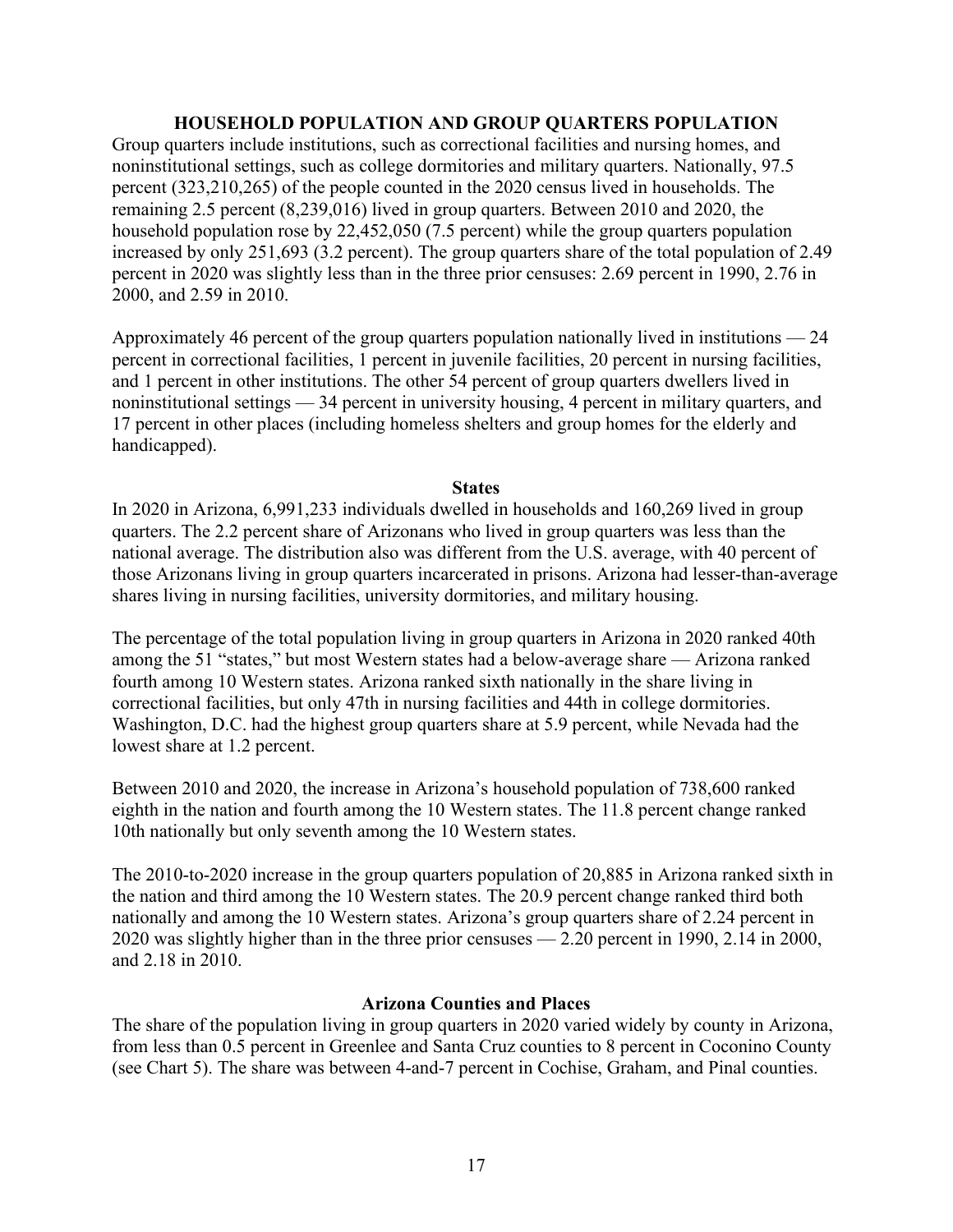The high group quarters share in Coconino County largely was the result of college dormitories, though the share living in "other noninstitutional facilities" also was high. In contrast, the relatively high shares in Graham and Pinal counties largely resulted from a large correctional population, while the high share in Cochise County was mostly due to military housing.

In eight incorporated places or unincorporated portion of a county in Arizona, more than one-in-10 residents lived in group quarters in 2020. Correctional facilities accounted for all or nearly all of the high share in Florence (57 percent of its residents lived in group quarters), Eloy (38 percent), San Luis (15 percent), Douglas (13 percent), Winslow (13 percent), and unincorporated Graham County (12 percent). In Flagstaff, most of the 14 percent of residents living in group quarters lived in college dormitories, but the share living in "other noninstitutional facilities" also was above average. In the small community of Tusayan, all of the 21 percent of residents living in group quarters lived in "other noninstitutional facilities." In contrast, less than 1 percent of the population lived in group quarters in many places.



**CHART 5 SHARE OF POPULATION LIVING IN GROUP QUARTERS IN 2020, ARIZONA AND COUNTIES**

Source: U.S. Department of Commerce, Census Bureau (decennial census).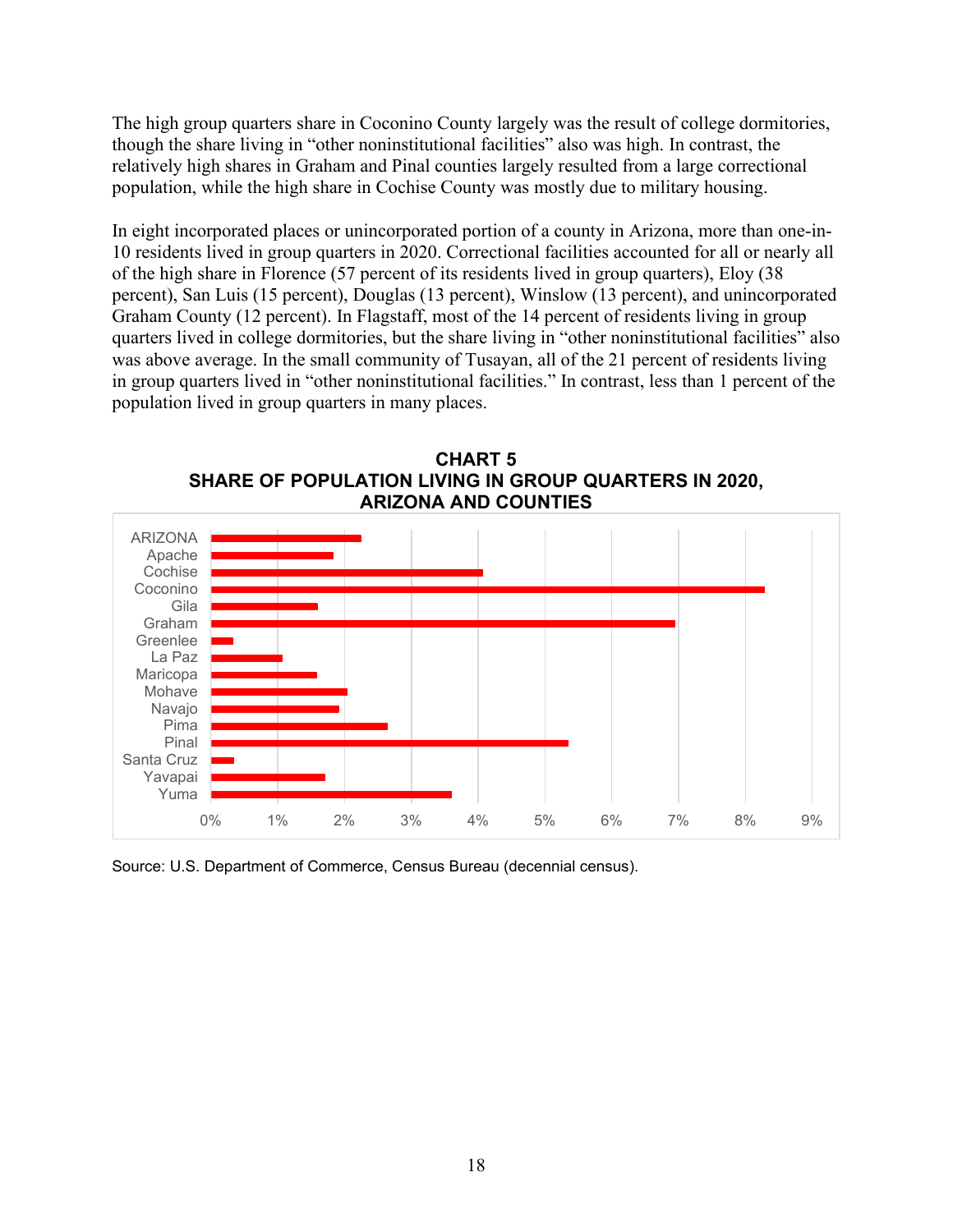#### **HOUSING UNITS AND HOUSEHOLD SIZE**

The household population is the product of the number of occupied housing units and the average household size (number of persons per household).

Nationally, the total number of housing units in 2020 was 140,498,736, of which 126,817,580 were occupied and 13,681,156 (9.7 percent) were vacant. The average household size was 2.549. Between 2010 and 2020, the number of housing units increased 6.7 percent, half the rate of the two prior decades. The rate of increase in the number of occupied units did not fall quite as much, from 14.7 percent during the 1990s to 10.7 percent during the 2000s to 8.7 percent during the 2010s.

The national vacancy rate has fluctuated by census, from 10.1 percent in 1990 to 9.0 percent in 2000 to 11.4 percent in 2010 to 9.7 percent in 2020. The number of vacant units changed little during the 1990s, rose by 4.6 million during the 2000s, and decreased by 1.3 million during the 2010s.

The vacancy rate as defined by the Census Bureau is much broader than the real estate vacancy rate. The greatest definitional difference is due to seasonal homes, which are not on the market for sale or lease, but are counted as vacant in the census since the owners of these seasonally used properties are counted at the location of their primary home.

Average household size has been declining nationally since the founding of the country, though the rate of the decrease has varied by decade. The average number of persons per household was 2.632 in 1990, 2.594 in 2000, 2.577 in 2010, and 2.549 in 2020. While the decreases may seem small, when multiplied by the large number of occupied housing units, these declines have had a noticeable effect on the counted population.

#### **States**

The decennial census counted 3,082,000 housing units in Arizona on April 1, 2020, of which 2,705,878 were occupied and 376,122 (12.2 percent) were vacant. The average household size was 2.584. Between 2010 and 2020, the number of housing units climbed by 237,474 (8.3 percent). The increase was much less than in the 1990s and 2000s; the percent change during the 2010s was barely more than one-fourth that of the two prior decades. The increase in the number of occupied units fell from 38.9 percent during the 1990s to 25.2 percent during the 2000s to 13.6 percent during the 2010s.

The vacancy rate in Arizona has fluctuated over the decades similarly to the national rate, but has consistently been considerably higher than the U.S. rate at 17.5 percent in 1990, 13.1 percent in 2000, 16.3 percent in 2010, and 12.2 percent in 2020. The number of vacant units in Arizona changed little during the 1990s, rose by 176,000 during the 2000s, and decreased by 87,000 during the 2010s.

The average number of persons per household in Arizona rose during the 1990s then resumed its long-term decline, dropping below the 1990 figure in 2020. The average household size in Arizona was less than the U.S. average in 1990 but has been higher since. The figure was 2.619 in 1990, 2.641 in 2000, 2.626 in 2010, and 2.584 in 2020.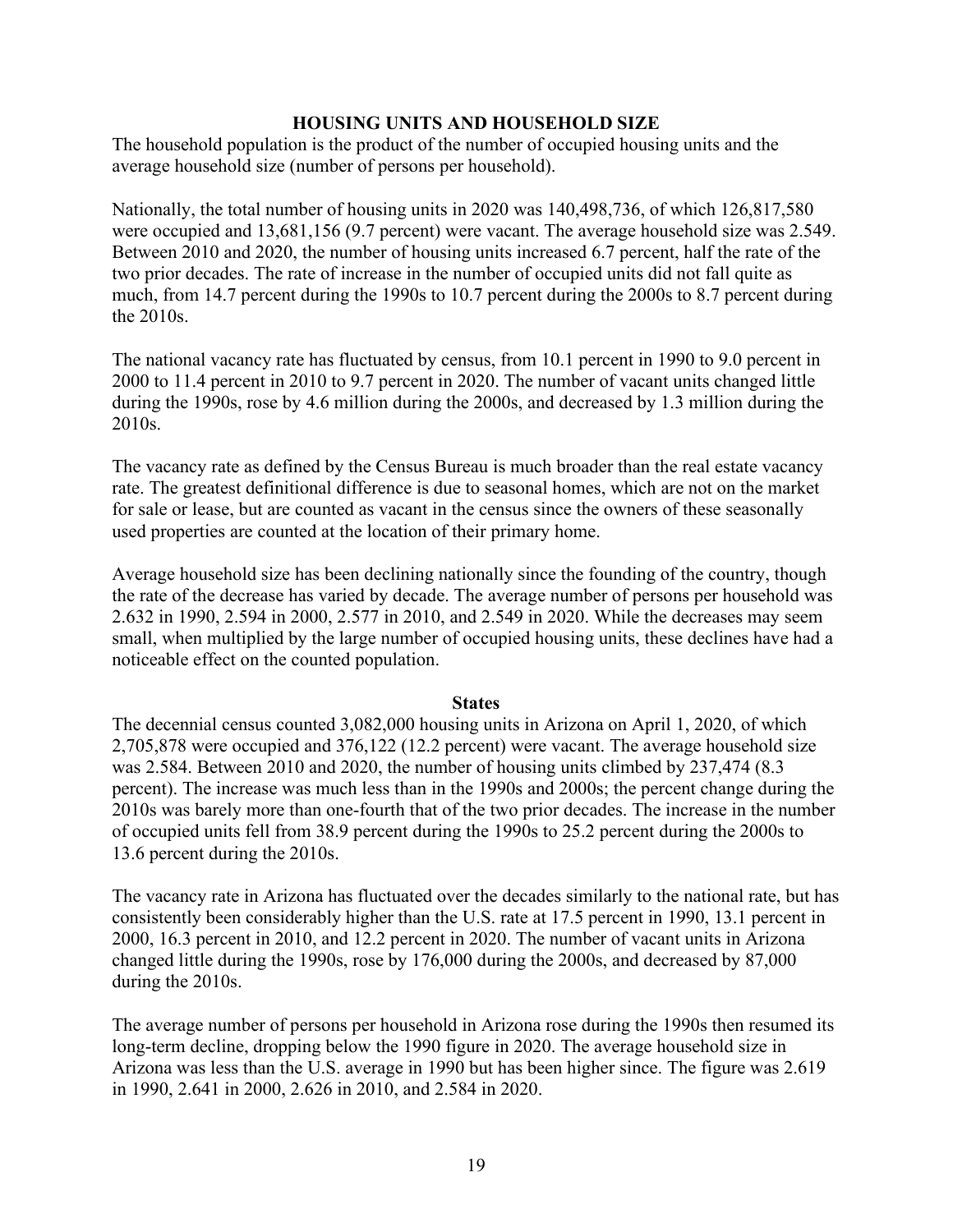The vacancy rate declined between 2010 and 2020 in all but six states. Arizona's decrease of 4.1 percentage points was the second largest among the states to Nevada.

In 2020, Utah had the greatest average household size at 3.042; the lowest figure was 2.077 in the District of Columbia. Arizona ranked 11th highest, but only sixth highest among the 10 Western states. Only eight states experienced an increase in household size during the last decade, with three of these Western states. Arizona ranked 35th nationally and seventh among the 10 Western states on the change in size between 2010 and 2020.

#### **Arizona Counties and Places**

The vacancy rate varies widely across Arizona, primarily due to seasonal housing. The results from the 2020 census, with comparisons to the 2010 census, are shown in Chart 6 by county. Only La Paz County experienced an increase in the vacancy rate between 2010 and 2020. The largest declines were in Apache and Greenlee counties.

The vacancy rate in 2020 exceeded 40 percent in six jurisdictions (incorporated places or the unincorporated portion of a county), most of which are popular second-home locations. In contrast, the vacancy rate was less than 5 percent in five jurisdictions, including Gilbert. The decrease in vacancy rate between 2010 and 2020 exceeded 10 percentage points in five places, including Buckeye. Though all but one county had a decrease in the vacancy rate, a number of jurisdictions had an increase, with the vacancy rate rising more than 9 percentage points in Colorado City and Wellton.

The household population, the number of occupied housing units, and the average household size in 2020, along with the change in these measures between 2010 and 2020, are displayed in Table 2 by county. The number of persons per household in 2020 ranged from 2.22 in La Paz and



**CHART 6 VACANCY RATE, ARIZONA AND COUNTIES**

Source: U.S. Department of Commerce, Census Bureau (decennial census, as of April 1).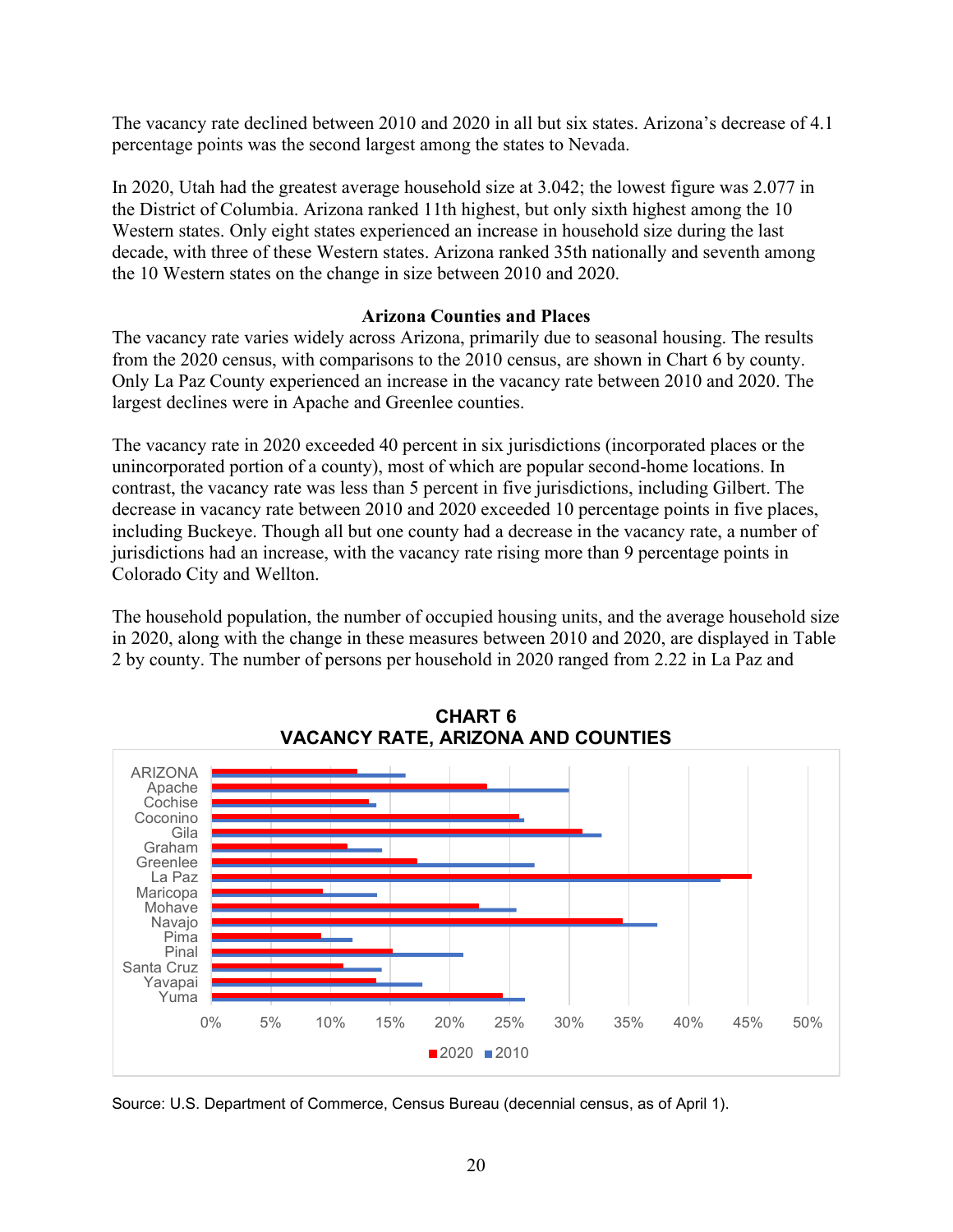#### **TABLE 2 HOUSEHOLD POPULATION, OCCUPIED HOUSING UNITS, AND AVERAGE HOUSEHOLD SIZE, ARIZONA AND COUNTIES**

|                |                   | <b>2020 Census</b> |                  | Change Between 2010 and 2020 |                |                  |  |  |
|----------------|-------------------|--------------------|------------------|------------------------------|----------------|------------------|--|--|
|                |                   | Occupied           | <b>Persons</b>   |                              | Occupied       | <b>Persons</b>   |  |  |
|                | <b>Household</b>  | <b>Housing</b>     | Per              | <b>Household</b>             | <b>Housing</b> | Per              |  |  |
|                | <b>Population</b> | <b>Units</b>       | <b>Household</b> | <b>Population</b>            | <b>Units</b>   | <b>Household</b> |  |  |
| <b>ARIZONA</b> | 6,991,233         | 2.705.878          | 2.584            | 738,600                      | 324,888        | $-0.042$         |  |  |
| Apache         | 64.814            | 22,103             | 2.932            | -5,763                       | -668           | -0.167           |  |  |
| Cochise        | 120,344           | 50,936             | 2.363            | $-4,731$                     | 71             | $-0.096$         |  |  |
| Coconino       | 133,091           | 51,320             | 2.593            | 7,504                        | 4,609          | $-0.095$         |  |  |
| Gila           | 52,427            | 22,312             | 2.350            | $-253$                       | 312            | $-0.045$         |  |  |
| Graham         | 35,860            | 12,150             | 2.951            | 2.391                        | 1,030          | $-0.058$         |  |  |
| Greenlee       | 9.531             | 3,634              | 2.623            | 1,129                        | 446            | $-0.013$         |  |  |
| La Paz         | 16,381            | 7,370              | 2.223            | $-3,720$                     | $-1,828$       | 0.037            |  |  |
| Maricopa       | 4,350,538         | 1,643,579          | 2.647            | 586,598                      | 231,996        | $-0.019$         |  |  |
| Mohave         | 208,927           | 91,270             | 2.289            | 11,370                       | 8,731          | $-0.104$         |  |  |
| Navajo         | 104.677           | 36.836             | 2.842            | -545                         | 1.178          | $-0.109$         |  |  |
| Pima           | 1,015,933         | 427,021            | 2.379            | 59,809                       | 38,361         | $-0.081$         |  |  |
| Pinal          | 402,494           | 146.663            | 2.744            | 52,969                       | 21.073         | $-0.039$         |  |  |
| Santa Cruz     | 47,509            | 16,670             | 2.850            | 473                          | 1,233          | $-0.197$         |  |  |
| Yavapai        | 232,174           | 104,425            | 2.223            | 24,666                       | 13,522         | $-0.059$         |  |  |
| Yuma           | 196,533           | 69,589             | 2.824            | 6,703                        | 4,822          | $-0.107$         |  |  |

Source: U.S. Department of Commerce, Census Bureau (decennial censuses, as of April 1).

Yavapai counties to 2.93 in Apache County and 2.95 in Graham County. The change in average household size between 2010 and 2020 varied from a decrease of 0.17 in Apache County to an increase of 0.04 in La Paz County.

Among the incorporated places and the unincorporated area of each county, nine had an average household size of less than 2 in 2020, while 17 had an average of at least 3. The highest figure was in Colorado City at 5.25, followed by San Luis at 3.90. The lowest figure was in Quartzsite at 1.68. While average household size dropped between 2010 and 2020 in all but one county, 23 jurisdictions had an increase, though most were slight. The largest increases were 8.3 percent in Litchfield Park and 7.7 percent in Youngtown. The largest decrease was 37.4 percent in Colorado City.

Of those geographic areas that experienced an increase in the household population, each county and 77 percent of the incorporated places and the unincorporated portion of a county had an increase in the number of occupied housing units and a decrease in the average household size. In the other places with an increase in population, both the number of occupied units and the average household size rose.

Among the five counties that had a decrease in the number living in households between 2010 and 2020, three had a gain in the number of occupied units but a loss in average household size that more than offset the positive effect of the increase in occupied units. One county had a decline in the number of households but an increase in average household size. The other county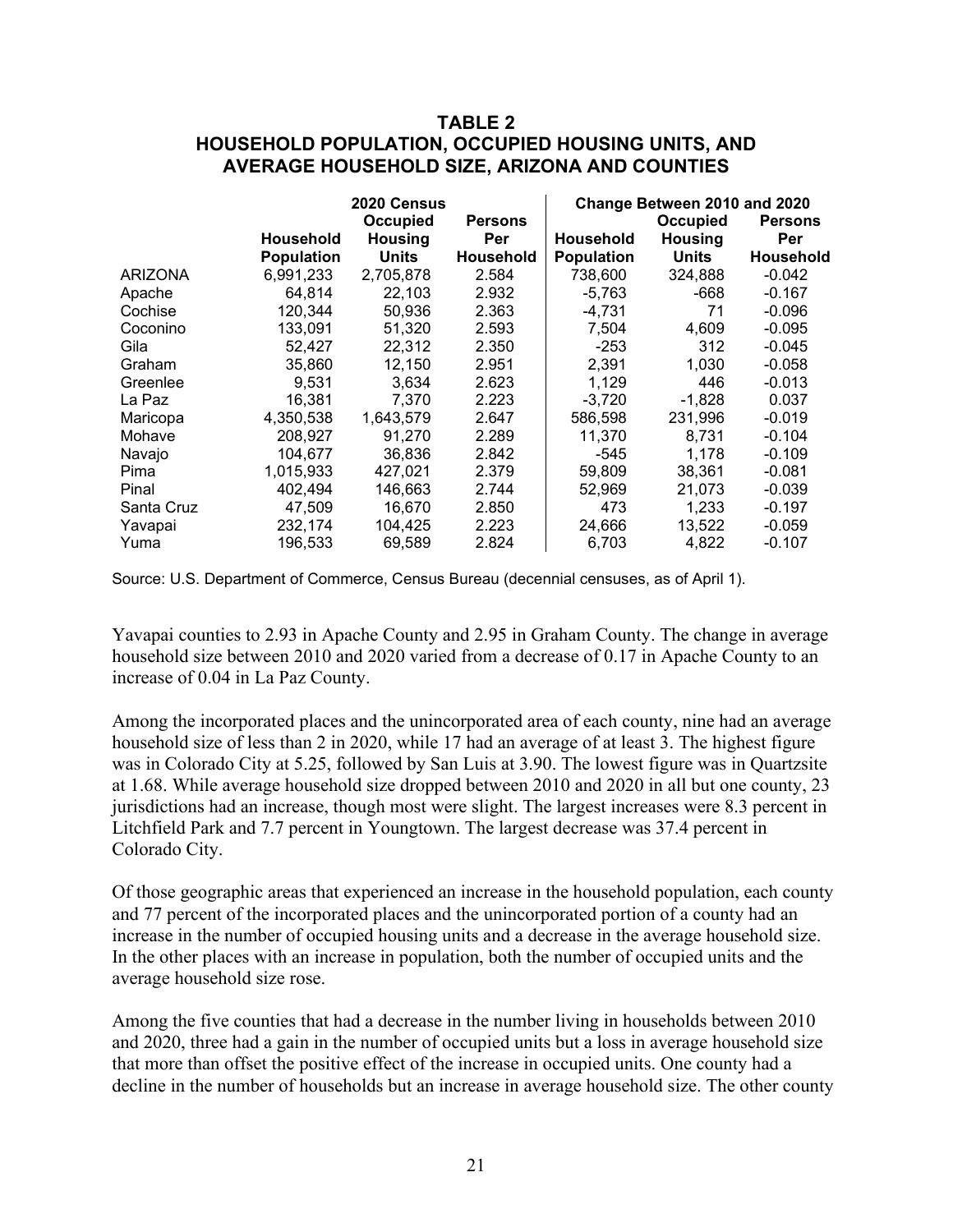experienced a decrease in each component, with the drop in household size the larger contributor to the decline in household population.

Among the incorporated places and the unincorporated portion of a county that lost population between 2010 and 2020, half experienced a decline in both the number of occupied units and average household size, with the latter accounting for more than half of the population loss in the majority of cases. Among the other half of places that lost population, a gain in the number of occupied units that was more than offset by a decrease in average household size was more common than an increase in household size that was more than offset by a decrease in the number of households.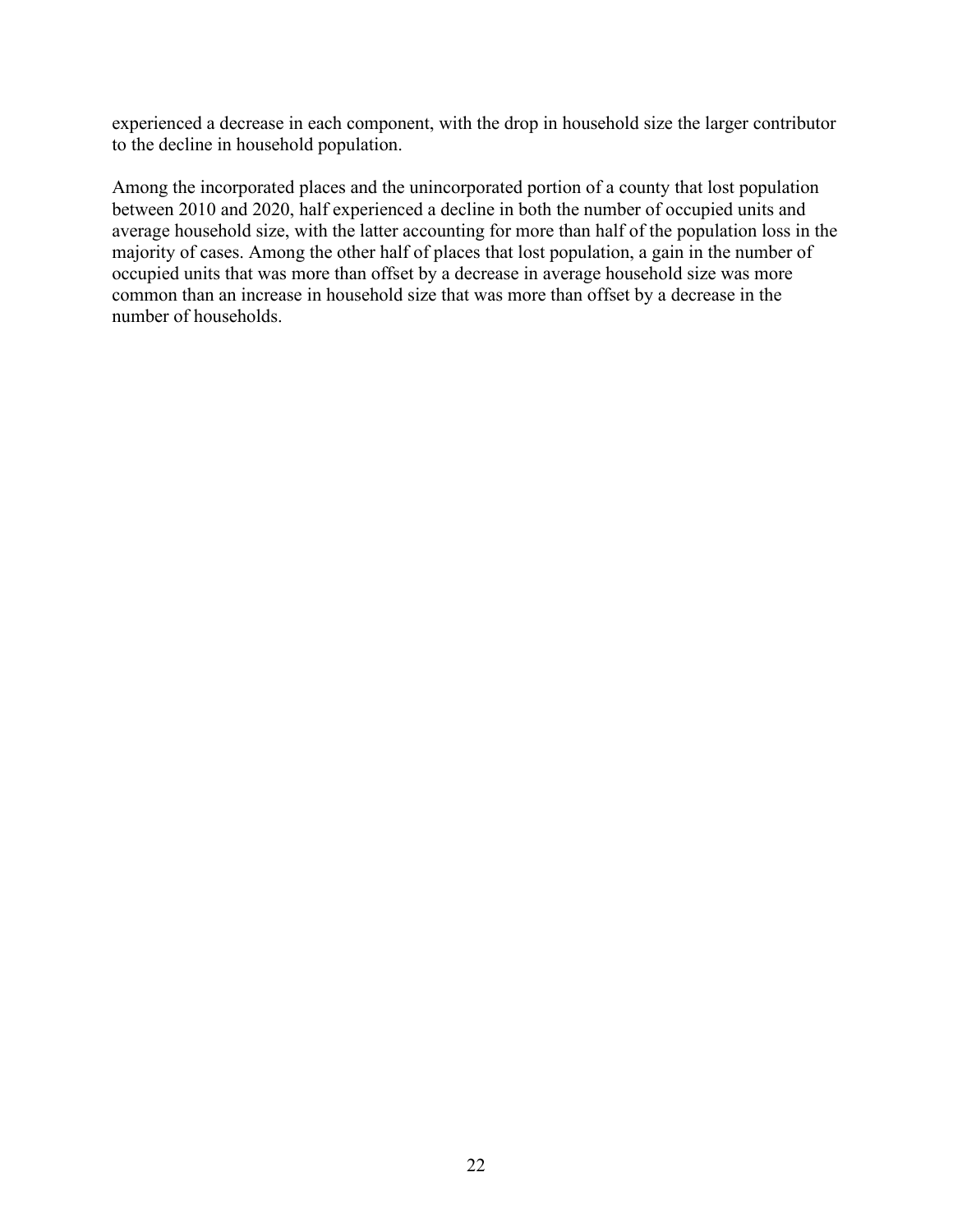#### **COMPARISON OF 2020 POPULATION COUNTS TO ESTIMATES**

Annual estimates of the population, expressed as of July 1, are produced by the Census Bureau for the nation, states, counties, and incorporated places. Estimates for Arizona, its counties, and its incorporated places as of July 1 also are produced by the Arizona Office of Economic Opportunity.

The accuracy of the estimates for 2020 is discussed in this section. In order to make comparisons between the estimates and the April 1 census count, the Census Bureau has provided estimates for April 1, 2020. To compare the OEO's estimates to the census count, the author of this report produced April 1, 2020 estimates by assuming that three-fourths of the annual change between the July 1, 2019 and July 1, 2020 estimates had occurred by April 1, 2020.

The Census Bureau's estimate of the nation's population on April 1, 2020 was 2,050,539 too low. This represents an error of 0.6 percent relative to the 2020 count but 9 percent relative to the change between the 2010 and 2020 censuses. Thus, the magnitude of the slowdown in the nation's population growth was not as large as the Census Bureau had estimated.

Both the Census Bureau and the OEO overestimated Arizona's population relative to the census count in both 2010 and 2020. The Census Bureau's estimate of the Arizona population on the census date of April 1, 2010 was approximately 262,000 (4.1 percent) higher than the census count. The 2020 population estimate was 242,398 (3.4 percent) higher than the count. The overestimate for Arizona in 2020 was the largest of any state.

The magnitude of the overestimate of Arizona's population in 2020 by the OEO — 116,693, or 1.6 percent — was less than half that of the Census Bureau. Expressed relative to the actual population change between the 2010 and 2020 censuses of 759,485, the error was 31.9 percent for the Census Bureau's estimate and 15.4 percent for the OEO's estimate. Thus, the slowdown in population growth that occurred in the state between 2010 and 2020 was greater than either agency had expected.

#### **Methodologies and Data Used to Produce Population Estimates**

In general, the percentage error of the estimates is least for highly populous jurisdictions and highest for areas with a small number of residents. The accuracy of population estimates at the state and substate level is greatly restricted by the unavailability or late availability of data for key indicators of population size. These data limitations affect each of the several methods that can be used to estimate the population.

The Census Bureau and the OEO each estimate the population by county; the Census Bureau controls the sum of its county estimates for the entire nation to the national population estimate previously produced. The estimated population by state is the sum of the counties. Each agency separately estimates the household population and the group quarters population. The method used for group quarters by the OEO and the Census Bureau is similar. However, the two agencies use different methods to estimate the household population by county.

The OEO uses a "composite method" that uses indicator data to estimate the population in each of four age groups: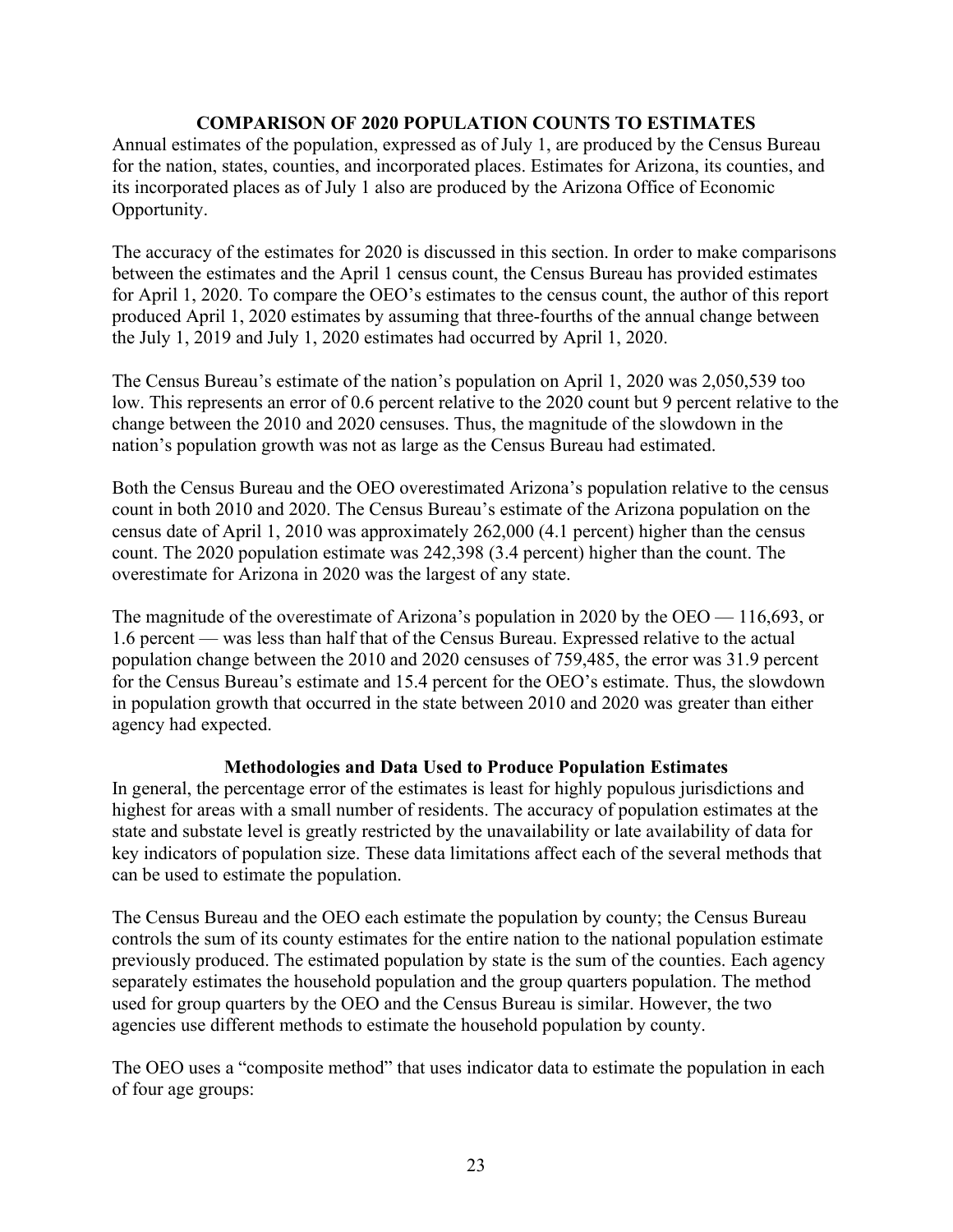- Ages 0 to 4: based on the number of births and the number of deaths in this age group.
- Ages 5 to 17: school enrollment is the indicator used.
- Ages 18 to 64: driver's licenses is the indicator used.
- Ages 65 and older: based on Medicare and Social Security enrollments.<sup>[8](#page-25-0)</sup>

The Census Bureau uses births, deaths, and net international migration to estimate the population of the nation. Net international migration consists of the immigration and emigration of the foreign born, net migration between the United States and Puerto Rico, net movement of armed forces personnel, and the net movement of other native-born Americans. For counties, births, deaths, net domestic migration, and net international migration are used. The estimate of net domestic migration uses data from the Internal Revenue Service, Medicare, and Social Security.<sup>[9](#page-25-1)</sup>

Estimates for incorporated places and the unincorporated portion of the county are controlled to the county estimate by each agency, separately for the household and group quarters populations. The method used by the Census Bureau and the OEO for the subcounty household estimates is essentially the same: the housing unit method (HUM), which has three components: the number of housing units, the vacancy rate, and the average number of people living in an occupied housing unit.

An estimate of the number of housing units can be produced based on the count of housing units in the prior census and the number of new housing units permitted or completed since then, less the number of units demolished. However, the accuracy of the permit/completion and demolition data varies by jurisdiction.

The only source of information on housing vacancy rates and persons per household is the last decennial census. Lacking any current data, each agency assumes that the vacancy rate and household size was the same throughout the 2010-to-2020 decade as in the 2010 census. However, as discussed in the prior section, the vacancy rate and average household size each dropped between 2010 and 2020 in most jurisdictions.

For places, the error in the 2020 estimate versus the census count can derive from an error in the HUM estimate, due to an inaccurate estimate of the number of housing units, outdated data on the occupancy rate, and outdated data on average household size. In addition, since the place estimates are controlled to the county estimate, any error in the county estimate affects the accuracy of the place estimates.

#### **States**

The Census Bureau overestimated the 2020 population of 14 states. The error for Arizona of 3.4 percent was the most of any state, followed by the District of Columbia (3.3 percent), South Carolina (1.7 percent), and North Carolina (1.4 percent). Most of the states that were overestimated are located in the Sun Belt.

<span id="page-25-0"></span><sup>8</sup> For more information on the OEO's methodology, go to

[https://www.azcommerce.com/media/1546587/pop-estimates2020-az-oeo-method.pdf.](https://www.azcommerce.com/media/1546587/pop-estimates2020-az-oeo-method.pdf)

<span id="page-25-1"></span><sup>9</sup> Detail on the Census Bureau's methodology is available at [https://www.census.gov/programs](https://www.census.gov/programs-surveys/popest/technical-documentation/methodology.html)[surveys/popest/technical-documentation/methodology.html.](https://www.census.gov/programs-surveys/popest/technical-documentation/methodology.html)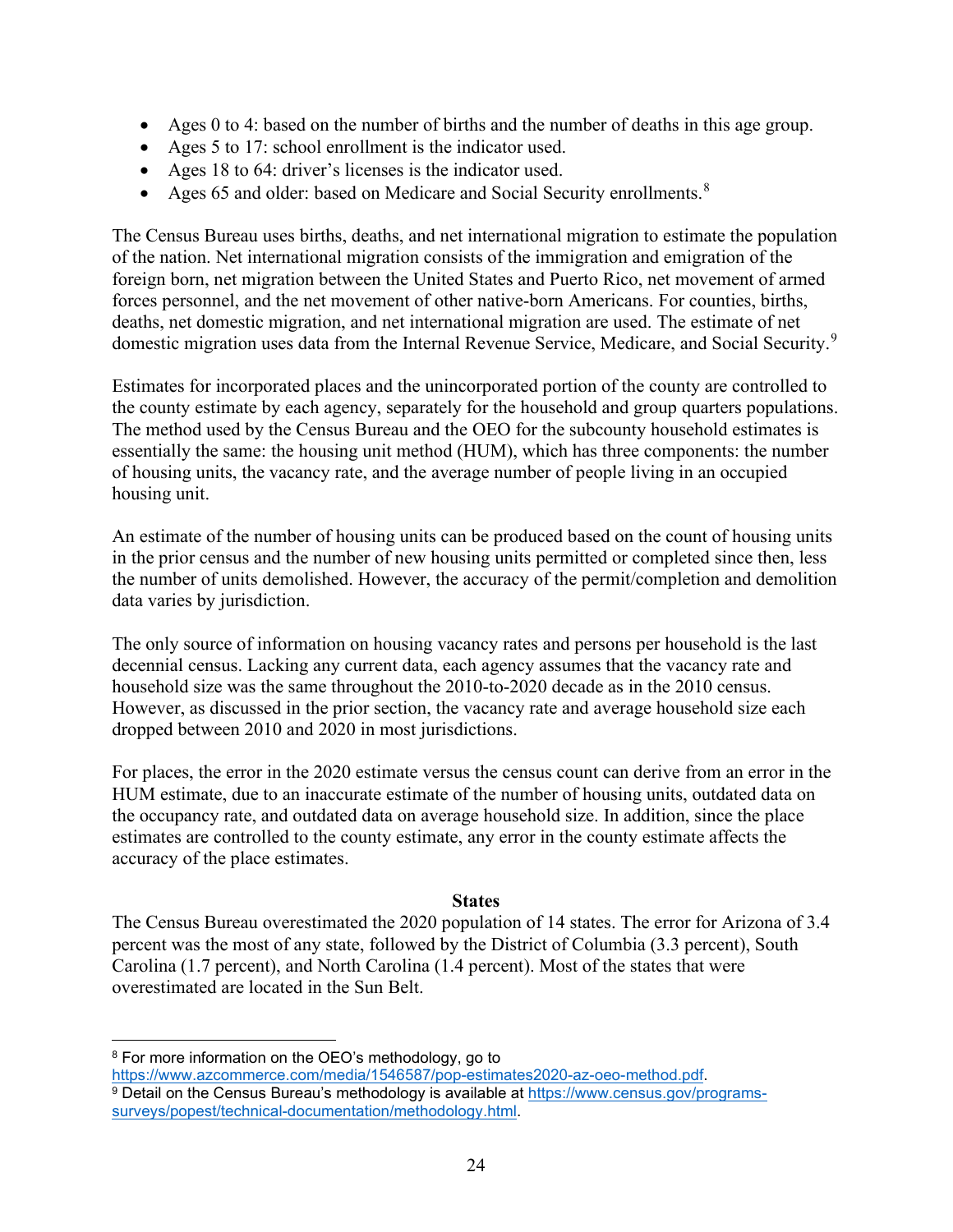In contrast, in most states and for the nation as a whole, the Census Bureau's estimate for April 1, 2020 was *less* than the census count. The largest underestimates were in New Jersey (-4.3 percent) and New York (-4.1 percent). Most of the other states with a large underestimate are in the northeastern portion of the country.

#### **Arizona Counties and Places**

The number of incorporated places and unincorporated portion of counties in Arizona whose 2020 population was overestimated was double the number underestimated by both the Census Bureau and the OEO. In most places, the direction of the error was the same for the OEO and the Census Bureau (see Table 3).

#### **Estimate Errors in the Phoenix and Tucson Areas**

The OEO's estimate was more accurate than the Census Bureau's estimate in each of Arizona's three populous counties. The Census Bureau overestimated the population of Maricopa County but the OEO's estimate was nearly identical to the census count. Estimates were too high, especially by the Census Bureau, for some cities in the core of the county (Phoenix, Scottsdale, and Tempe) and for the small communities that lost population. In contrast, estimates were too low for a few of the rapidly growing suburbs (Buckeye, Goodyear, and Peoria).

The Census Bureau and the OEO significantly overestimated the 2020 population of Pinal County. In most of the county's places the population was considerably overestimated, but the number of residents in the city of Maricopa was underestimated.

Pima County's population was slightly overestimated by each agency. The population of South Tucson was considerably overestimated but the estimates for the suburbs were too low.

#### **Estimate Errors in the Balance of State**

The OEO overestimated the number of residents in 11 of the 12 less-populous counties, with errors of more than 5 percent in Apache, Navajo, La Paz, Yuma, Santa Cruz, and Greenlee counties. The Census Bureau overestimated the population in nine of the 12 counties, with errors in excess of 5 percent in Apache, La Paz, and Yuma counties. The Census Bureau's estimate was closer to the census count than the OEO's estimate in nine counties.

In Apache and Navajo counties, the OEO overestimated the population in each place, with the Census Bureau's estimate too high in most places. The percentage magnitude of the error was large in Eager, Springerville, Holbrook, Pinetop-Lakeside, Taylor, Winslow, and unincorporated Navajo County.

For Coconino and Yavapai counties, the estimates of each agency were quite accurate. The direction of the error by place was mixed. Estimates were a little high for Mohave County, with a large overestimate for Colorado City.

The estimates for Yuma and especially La Paz County were far too high. Each place except Parker was overestimated.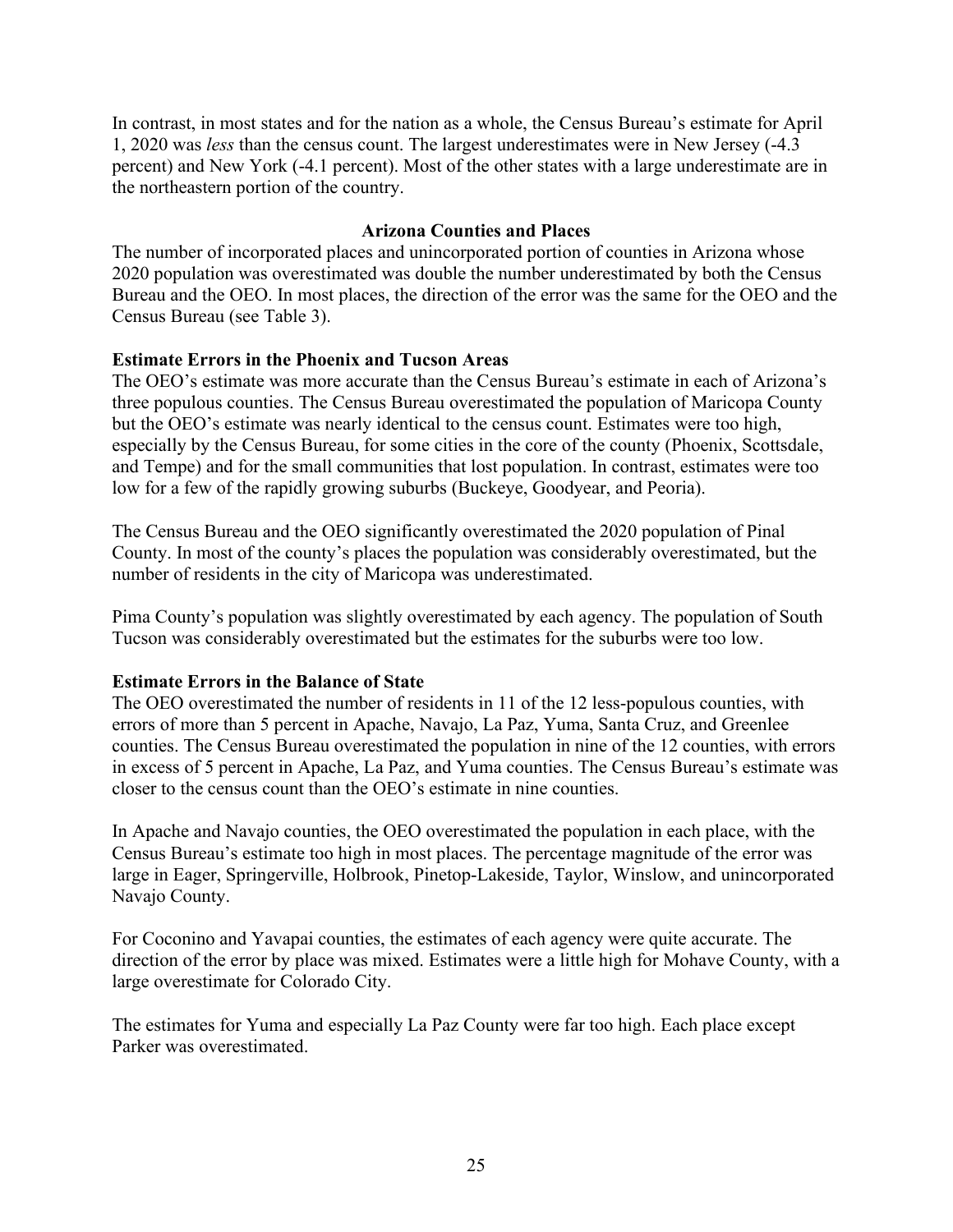The OEO's estimate for Santa Cruz County was considerably too high, with each place overestimated, but the Census Bureau slightly underestimated the county's population. For Cochise County, the estimates were too high, though not by a substantial amount by the Census Bureau. Huachuca City, Willcox, and the unincorporated area were overestimated, but the population of Benson was underestimated.

The Census Bureau's estimate for Greenlee County was a little low but the OEO's estimate was considerably high, with the differential largely occurring in the estimate for Clifton. The estimates for Graham County were close to the census count, with the direction of error varying by place. The estimates were a little high for Gila County, with the mining towns of Hayden, Miami, and Winkelman overestimated, but the populations of Star Valley and Payson were underestimated.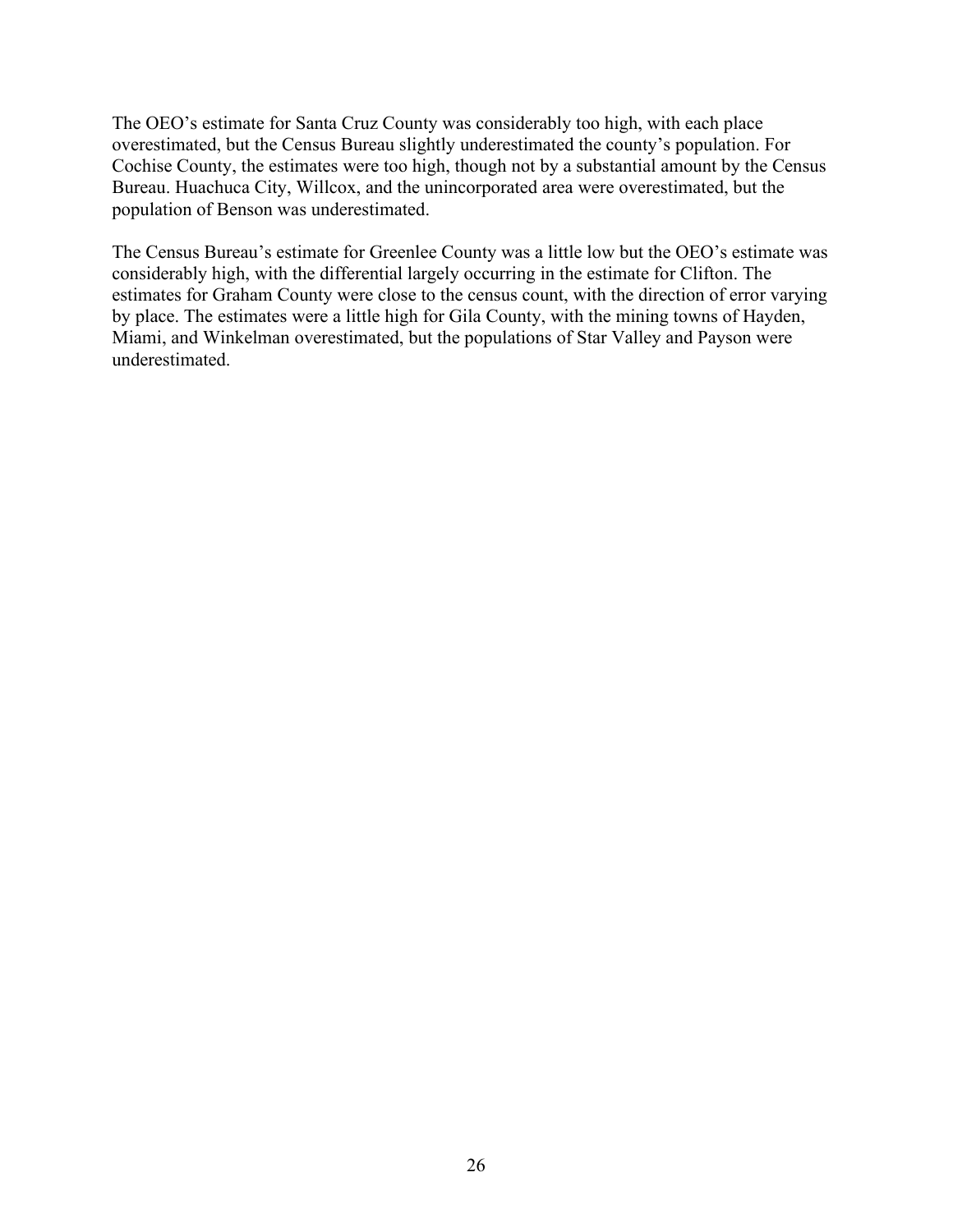|                    |           | <b>Decennial Census</b> |                       | <b>Difference in Estimate</b><br>From Decennial Census, 2020 |                           |               |                      |  |
|--------------------|-----------|-------------------------|-----------------------|--------------------------------------------------------------|---------------------------|---------------|----------------------|--|
|                    |           |                         | <b>Change Between</b> |                                                              | <b>Office of Economic</b> |               |                      |  |
|                    |           |                         | 2010 and 2020*        |                                                              | <b>Opportunity</b>        |               | <b>Census Bureau</b> |  |
|                    | 2020      | <b>Number</b>           | <b>Percent</b>        | <b>Number</b>                                                | <b>Percent</b>            | <b>Number</b> | <b>Percent</b>       |  |
| <b>ARIZONA</b>     | 7,151,502 | 759,485                 | 11.9%                 | 116,693                                                      | 1.6%                      | 242,398       | 3.4%                 |  |
| <b>APACHE</b>      | 66,021    | $-5,497$                | $-7.7$                | 6,414                                                        | 9.7                       | 5,908         | 8.9                  |  |
| Eagar              | 4,395     | $-490$                  | $-10.0$               | 582                                                          | 13.2                      | 561           | 12.8                 |  |
| St. Johns          | 3,417     | $-63$                   | $-1.8$                | 106                                                          | 3.1                       | 108           | 3.2                  |  |
| Springerville      | 1,717     | $-244$                  | $-12.4$               | 283                                                          | 16.5                      | 269           | 15.7                 |  |
| Unincorporated     | 56,492    | $-4,700$                | $-7.7$                | 5,443                                                        | 9.6                       | 4,970         | 8.8                  |  |
| <b>COCHISE</b>     | 125,447   | $-5,899$                | $-4.5$                | 6,026                                                        | 4.8                       | 2,068         | 1.6                  |  |
| Benson             | 5,355     | 250                     | 4.9                   | $-281$                                                       | $-5.2$                    | $-458$        | $-8.6$               |  |
| <b>Bisbee</b>      | 4,923     | $-652$                  | $-11.7$               | 408                                                          | 8.3                       | 240           | 4.9                  |  |
| Douglas            | 16,534    | $-844$                  | $-4.9$                | 348                                                          | 2.1                       | $-52$         | $-0.3$               |  |
| Huachuca City      | 1,626     | $-227$                  | $-12.3$               | 170                                                          | 10.5                      | 111           | 6.8                  |  |
| Sierra Vista       | 45,308    | 1,420                   | 3.2                   | $-212$                                                       | $-0.5$                    | $-1,342$      | $-3.0$               |  |
| Tombstone          | 1,308     | $-72$                   | $-5.2$                | 38                                                           | 2.9                       | 3             | 0.2                  |  |
| Willcox            | 3,213     | $-544$                  | $-14.5$               | 439                                                          | 13.7                      | 302           | 9.4                  |  |
| Unincorporated     | 47,180    | $-5,230$                | $-10.0$               | 5,116                                                        | 10.8                      | 3,264         | 6.9                  |  |
| <b>COCONINO</b>    | 145,101   | 10,680                  | 7.9                   | 712                                                          | 0.5                       | $-2,172$      | $-1.5$               |  |
| Flagstaff          | 76,831    | 10,961                  | 16.6                  | $-1,332$                                                     | $-1.7$                    | $-2,737$      | $-3.6$               |  |
| Fredonia           | 1,323     | 9                       | 0.7                   | $-31$                                                        | $-2.3$                    | $-43$         | $-3.3$               |  |
| Page               | 7,440     | 193                     | 2.7                   | 143                                                          | 1.9                       | 113           | 1.5                  |  |
| Sedona (part)      | 2,547     | $-295$                  | $-10.4$               | 293                                                          | 11.5                      | 258           | 10.1                 |  |
| Tusayan            | 603       | 45                      | 8.1                   | $-22$                                                        | $-3.7$                    | $-24$         | $-4.0$               |  |
| Williams           | 3,202     | 179                     | 5.9                   | 170                                                          | 5.3                       | 118           | 3.7                  |  |
| Unincorporated     | 53,155    | $-412$                  | $-0.8$                | 1,492                                                        | 2.8                       | 143           | 0.3                  |  |
| <b>GILA</b>        | 53,272    | $-325$                  | $-0.6$                | 1,988                                                        | 3.7                       | 1,027         | 1.9                  |  |
| Globe              | 7,249     | $-283$                  | $-3.8$                | 274                                                          | 3.8                       | 139           | 1.9                  |  |
| Hayden             | 512       | $-150$                  | $-22.7$               | 133                                                          | 25.9                      | 122           | 23.8                 |  |
| Miami              | 1,541     | $-296$                  | $-16.1$               | 270                                                          | 17.5                      | 255           | 16.5                 |  |
| Payson             | 16,351    | 1,050                   | 6.9                   | $-131$                                                       | $-0.8$                    | $-424$        | $-2.6$               |  |
| <b>Star Valley</b> | 2,484     | 174                     | 7.5                   | $-120$                                                       | $-4.8$                    | $-158$        | $-6.4$               |  |
| Winkelman (part)   | 294       | $-59$                   | $-16.7$               | 61                                                           | 20.7                      | 55            | 18.7                 |  |
| Unincorporated     | 24,841    | $-761$                  | $-3.0$                | 1,501                                                        | 6.0                       | 1,038         | 4.2                  |  |
| <b>GRAHAM</b>      | 38,533    | 1,313                   | 3.5                   | 86                                                           | 0.2                       | 607           | 1.6                  |  |
| Pima               | 2,847     | 460                     | 19.3                  | $-300$                                                       | $-10.5$                   | $-264$        | $-9.3$               |  |
| Safford            | 10,129    | 563                     | 5.9                   | $-226$                                                       | $-2.2$                    | $-191$        | $-1.9$               |  |
| Thatcher           | 5,231     | 366                     | 7.5                   | 54                                                           | 1.0                       | 18            | 0.3                  |  |
| Unincorporated     | 20,326    | $-76$                   | $-0.4$                | 558                                                          | 2.7                       | 1,044         | 5.1                  |  |

## **TABLE 3 POPULATION, ARIZONA, COUNTIES, AND PLACES**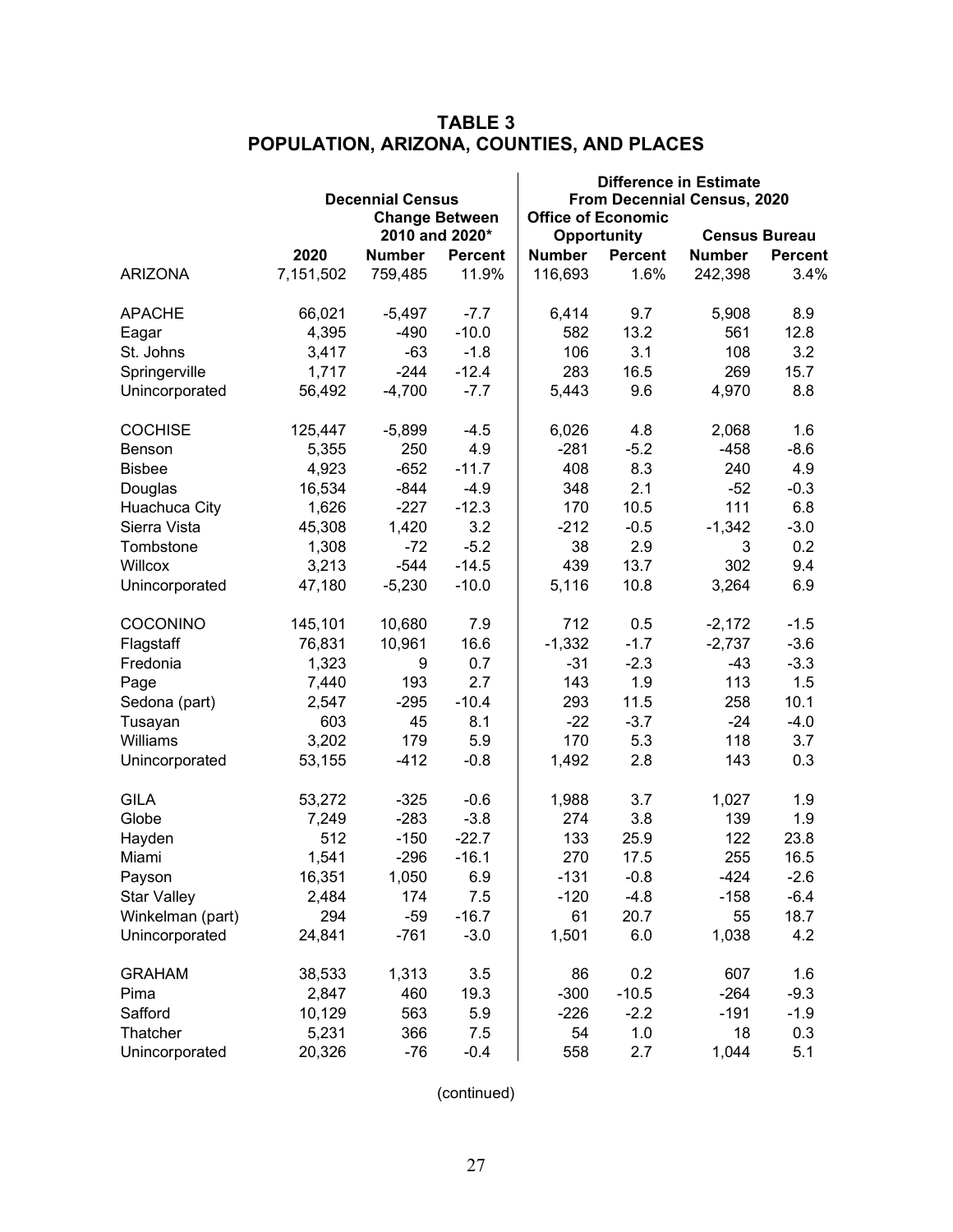|                        |           |                         |                       | <b>Difference in Estimate</b> |                           |                      |                |  |  |
|------------------------|-----------|-------------------------|-----------------------|-------------------------------|---------------------------|----------------------|----------------|--|--|
|                        |           | <b>Decennial Census</b> |                       | From Decennial Census, 2020   |                           |                      |                |  |  |
|                        |           |                         | <b>Change Between</b> |                               | <b>Office of Economic</b> |                      |                |  |  |
|                        |           |                         | 2010 and 2020*        |                               | Opportunity               | <b>Census Bureau</b> |                |  |  |
|                        | 2020      | <b>Number</b>           | <b>Percent</b>        | <b>Number</b>                 | <b>Percent</b>            | <b>Number</b>        | <b>Percent</b> |  |  |
| <b>GREENLEE</b>        | 9,563     | 1,126                   | 13.3%                 | 949                           | 9.9%                      | $-200$               | $-2.1%$        |  |  |
| Clifton                | 3,933     | 622                     | 18.8                  | 588                           | 14.9                      | $-284$               | $-7.2$         |  |  |
| Duncan                 | 694       | $-2$                    | $-0.3$                | 87                            | 12.5                      | 82                   | 11.8           |  |  |
| Unincorporated         | 4,936     | 506                     | 11.4                  | 275                           | 5.6                       | $\overline{2}$       | 0.0            |  |  |
| LA PAZ                 | 16,557    | $-3,932$                | $-19.2$               | 5,871                         | 35.5                      | 4,887                | 29.5           |  |  |
| Parker                 | 3,417     | 334                     | 10.8                  | -9                            | $-0.3$                    | $-149$               | $-4.4$         |  |  |
| Quartzsite             | 2,413     | $-1,264$                | $-34.4$               | 1,586                         | 65.7                      | 1,399                | 58.0           |  |  |
| Unincorporated         | 10,727    | $-3,002$                | $-21.9$               | 4,294                         | 40.0                      | 3,637                | 33.9           |  |  |
| <b>MARICOPA</b>        | 4,420,568 | 603,451                 | 15.8                  | 806                           | 0.0                       | 139,692              | 3.2            |  |  |
| Apache Jct (part)      | 393       | 99                      | 33.7                  | $-67$                         | $-16.9$                   | $-52$                | $-13.2$        |  |  |
| Avondale               | 89,334    | 13,096                  | 17.2                  | $-4,354$                      | $-4.9$                    | $-584$               | $-0.7$         |  |  |
| <b>Buckeye</b>         | 91,502    | 40,626                  | 79.9                  | $-5,486$                      | $-6.0$                    | $-7,793$             | $-8.5$         |  |  |
| Carefree               | 3,690     | 327                     | 9.7                   | 98                            | 2.7                       | 276                  | 7.5            |  |  |
| <b>Cave Creek</b>      | 4,892     | $-123$                  | $-2.5$                | 1,022                         | 20.9                      | 1,065                | 21.8           |  |  |
| Chandler               | 275,987   | 39,864                  | 16.9                  | $-5,278$                      | $-1.9$                    | $-11,642$            | $-4.2$         |  |  |
| El Mirage              | 35,805    | 4,008                   | 12.6                  | $-1,073$                      | $-3.0$                    | 537                  | 1.5            |  |  |
| <b>Fountain Hills</b>  | 23,820    | 1,331                   | 5.9                   | 845                           | 3.5                       | 2,088                | 8.8            |  |  |
| Gila Bend              | 1,892     | $-30$                   | $-1.6$                | 132                           | 7.0                       | 224                  | 11.8           |  |  |
| Gilbert                | 267,918   | 59,465                  | 28.5                  | $-5,476$                      | $-2.0$                    | $-11,142$            | $-4.2$         |  |  |
| Glendale               | 248,325   | 21,604                  | 9.5                   | $-3,960$                      | $-1.6$                    | 6,598                | 2.7            |  |  |
| Goodyear               | 95,294    | 30,019                  | 46.0                  | $-3,428$                      | $-3.6$                    | $-5,596$             | $-5.9$         |  |  |
| Guadalupe              | 5,322     | $-201$                  | $-3.6$                | 1,071                         | 20.1                      | 1,367                | 25.7           |  |  |
| <b>Litchfield Park</b> | 6,847     | 1,371                   | 25.0                  | 62                            | 0.9                       | $-304$               | $-4.4$         |  |  |
| Mesa                   | 504,258   | 65,217                  | 14.9                  | $-1,591$                      | $-0.3$                    | 21,930               | 4.3            |  |  |
| Paradise Valley        | 12,658    | $-162$                  | $-1.3$                | 1,569                         | 12.4                      | 2,158                | 17.0           |  |  |
| Peoria (part)          | 190,985   | 36,927                  | 24.0                  | $-7,593$                      | $-4.0$                    | $-12,083$            | $-6.3$         |  |  |
| Phoenix                | 1,608,139 | 162,507                 | 11.2                  | 21,743                        | 1.4                       | 94,852               | 5.9            |  |  |
| Queen Creek (part)     | 50,190    | 24,278                  | 93.7                  | $-954$                        | $-1.9$                    | $-2,377$             | $-4.7$         |  |  |
| Scottsdale             | 241,361   | 23,976                  | 11.0                  | 8,802                         | 3.6                       | 20,464               | 8.5            |  |  |
| Surprise               | 143,148   | 25,631                  | 21.8                  | $-2,985$                      | $-2.1$                    | 3,472                | 2.4            |  |  |
| Tempe                  | 180,587   | 18,868                  | 11.7                  | 10,573                        | 5.9                       | 18,792               | 10.4           |  |  |
| Tolleson               | 7,216     | 671                     | 10.3                  | $-25$                         | $-0.3$                    | 306                  | 4.2            |  |  |
| Wickenburg (part)      | 6,614     | 251                     | 3.9                   | 412                           | 6.2                       | 680                  | 10.3           |  |  |
| Youngtown              | 7,056     | 900                     | 14.6                  | $-445$                        | $-6.3$                    | $-147$               | $-2.1$         |  |  |
| Unincorporated         | 317,335   | 32,931                  | 11.6                  | $-2,811$                      | $-0.9$                    | 16,603               | 5.2            |  |  |

#### **TABLE 3 (continued) POPULATION, ARIZONA, COUNTIES, AND PLACES**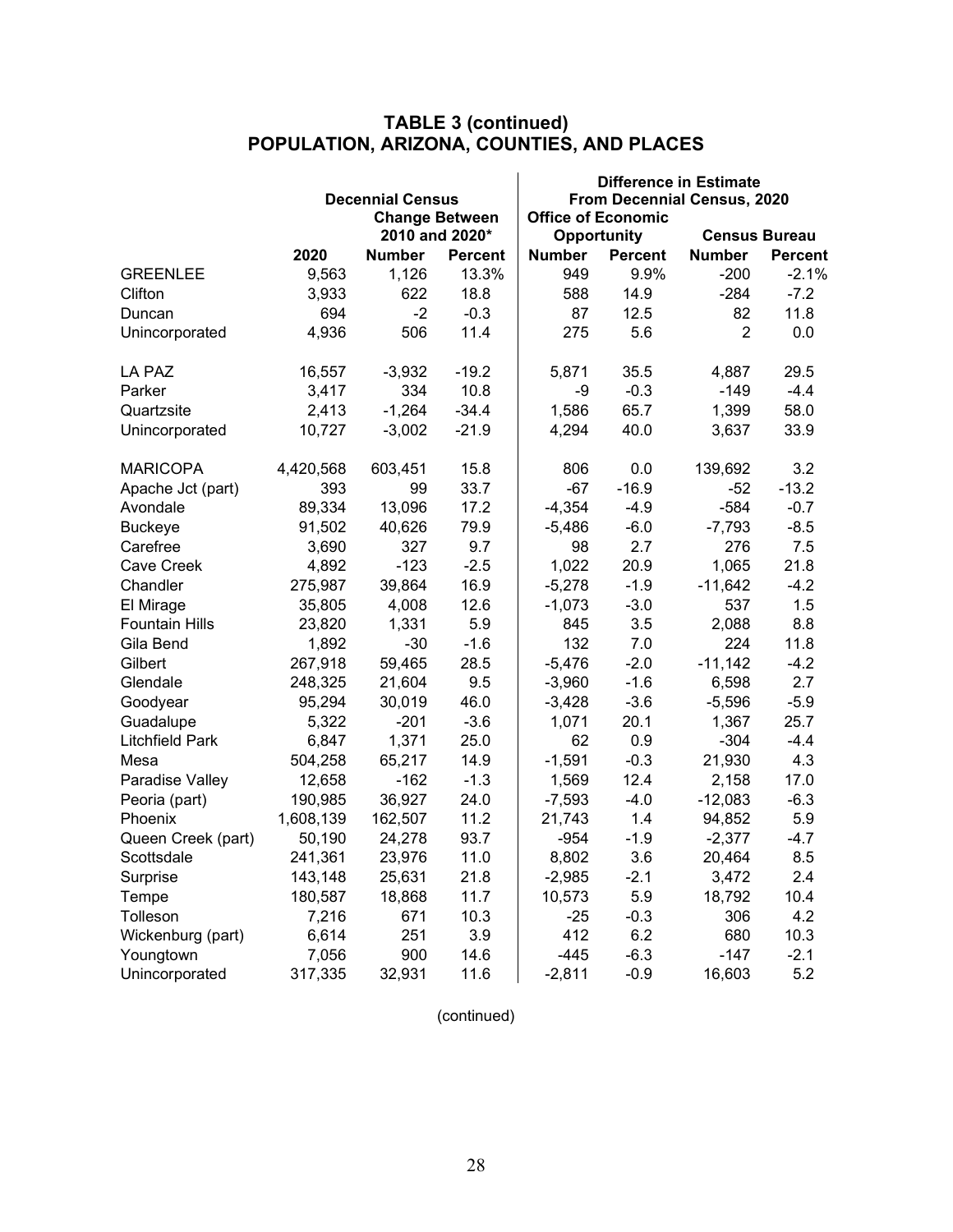|                      |           |                         |                       | <b>Difference in Estimate</b>                            |                    |                      |                |  |  |
|----------------------|-----------|-------------------------|-----------------------|----------------------------------------------------------|--------------------|----------------------|----------------|--|--|
|                      |           | <b>Decennial Census</b> |                       | From Decennial Census, 2020<br><b>Office of Economic</b> |                    |                      |                |  |  |
|                      |           |                         | <b>Change Between</b> |                                                          |                    |                      |                |  |  |
|                      |           |                         | 2010 and 2020*        |                                                          | <b>Opportunity</b> | <b>Census Bureau</b> |                |  |  |
|                      | 2020      | <b>Number</b>           | <b>Percent</b>        | <b>Number</b>                                            | <b>Percent</b>     | <b>Number</b>        | <b>Percent</b> |  |  |
| <b>MOHAVE</b>        | 213,267   | 13,081                  | 6.5%                  | 5,667                                                    | 2.7%               | 3,272                | 1.5%           |  |  |
| <b>Bullhead City</b> | 41,348    | 1,808                   | 4.6                   | 130                                                      | 0.3                | 291                  | 0.7            |  |  |
| Colorado City        | 2,478     | $-2,343$                | $-48.6$               | 2,445                                                    | 98.6               | 2,428                | 98.0           |  |  |
| Kingman              | 32,689    | 4,621                   | 16.5                  | $-872$                                                   | $-2.7$             | $-1,053$             | $-3.2$         |  |  |
| Lake Havasu City     | 57,144    | 4,617                   | 8.8                   | 139                                                      | 0.2                | $-46$                | $-0.1$         |  |  |
| Unincorporated       | 79,608    | 4,378                   | 5.8                   | 3,825                                                    | 4.8                | 1,652                | 2.1            |  |  |
| <b>NAVAJO</b>        | 106,717   | $-732$                  | $-0.7$                | 6,446                                                    | 6.0                | 5,169                | 4.8            |  |  |
| <b>Holbrook</b>      | 4,858     | $-195$                  | $-3.9$                | 353                                                      | 7.3                | 231                  | 4.8            |  |  |
| Pinetop-Lakeside     | 4,030     | $-252$                  | $-5.9$                | 529                                                      | 13.1               | 473                  | 11.7           |  |  |
| Show Low             | 11,732    | 1,072                   | 10.1                  | 99                                                       | 0.8                | $-192$               | $-1.6$         |  |  |
| Snowflake            | 6,104     | 514                     | 9.2                   | 97                                                       | 1.6                | $-27$                | $-0.4$         |  |  |
| Taylor               | 3,995     | $-117$                  | $-2.8$                | 459                                                      | 11.5               | 358                  | 9.0            |  |  |
| Winslow              | 9,005     | $-650$                  | $-6.7$                | 694                                                      | 7.7                | 648                  | 7.2            |  |  |
| Unincorporated       | 66,993    | $-1,104$                | $-1.6$                | 4,215                                                    | 6.3                | 3,678                | 5.5            |  |  |
| <b>PIMA</b>          | 1,043,433 | 63,170                  | 6.4                   | 7,017                                                    | 0.7                | 15,572               | 1.5            |  |  |
| Marana               | 51,908    | 16,947                  | 48.5                  | $-1,102$                                                 | $-2.1$             | $-1,124$             | $-2.2$         |  |  |
| Oro Valley           | 47,070    | 6,059                   | 14.8                  | $-890$                                                   | $-1.9$             | $-497$               | $-1.1$         |  |  |
| Sahuarita            | 34,134    | 8,875                   | 35.1                  | $-2,136$                                                 | $-6.3$             | $-1,995$             | $-5.8$         |  |  |
| South Tucson         | 4,613     | $-1,039$                | $-18.4$               | 1,089                                                    | 23.6               | 1,128                | 24.5           |  |  |
| Tucson               | 542,629   | 22,513                  | 4.3                   | 5,777                                                    | 1.1                | 10,233               | 1.9            |  |  |
| Unincorporated       | 363,079   | 9,815                   | 2.8                   | 4,279                                                    | 1.2                | 7,827                | 2.2            |  |  |
| <b>PINAL</b>         | 425,264   | 49,494                  | 13.2                  | 39,488                                                   | 9.3                | 51,085               | 12.0           |  |  |
| Apache Jct (part)    | 38,106    | 2,560                   | 7.2                   | 3,497                                                    | 9.2                | 5,030                | 13.2           |  |  |
| Casa Grande          | 53,658    | 5,087                   | 10.5                  | 4,743                                                    | 8.8                | 6,940                | 12.9           |  |  |
| Coolidge             | 13,218    | 1,393                   | 11.8                  | $-126$                                                   | $-0.9$             | 406                  | 3.1            |  |  |
| Eloy                 | 15,635    | $-996$                  | $-6.0$                | 1,976                                                    | 12.6               | 1,647                | 10.5           |  |  |
| Florence             | 26,785    | 1,249                   | 4.9                   | 625                                                      | 2.3                | 1,258                | 4.7            |  |  |
| Kearny               | 1,741     | $-209$                  | $-10.7$               | 386                                                      | 22.2               | 457                  | 26.2           |  |  |
| Mammoth              | 1,076     | $-350$                  | $-24.5$               | 480                                                      | 44.6               | 635                  | 59.0           |  |  |
| Maricopa             | 58,125    | 14,643                  | 33.7                  | $-1,104$                                                 | $-1.9$             | $-4,140$             | $-7.1$         |  |  |
| Queen Creek (part)   | 9,329     | 8,880                   | 1977.7                | 1,015                                                    | 10.9               | 1,609                | 17.2           |  |  |
| Superior             | 2,407     | $-430$                  | $-15.2$               | 679                                                      | 28.2               | 811                  | 33.7           |  |  |
| Winkelman (part)     | 2         | 2                       | ÷,                    | -2                                                       | $-100.0$           | 1                    | 50.0           |  |  |
| Unincorporated       | 205,182   | 17,665                  | 9.4                   | 27,319                                                   | 13.3               | 36,431               | 17.8           |  |  |

#### **TABLE 3 (continued) POPULATION, ARIZONA, COUNTIES, AND PLACES**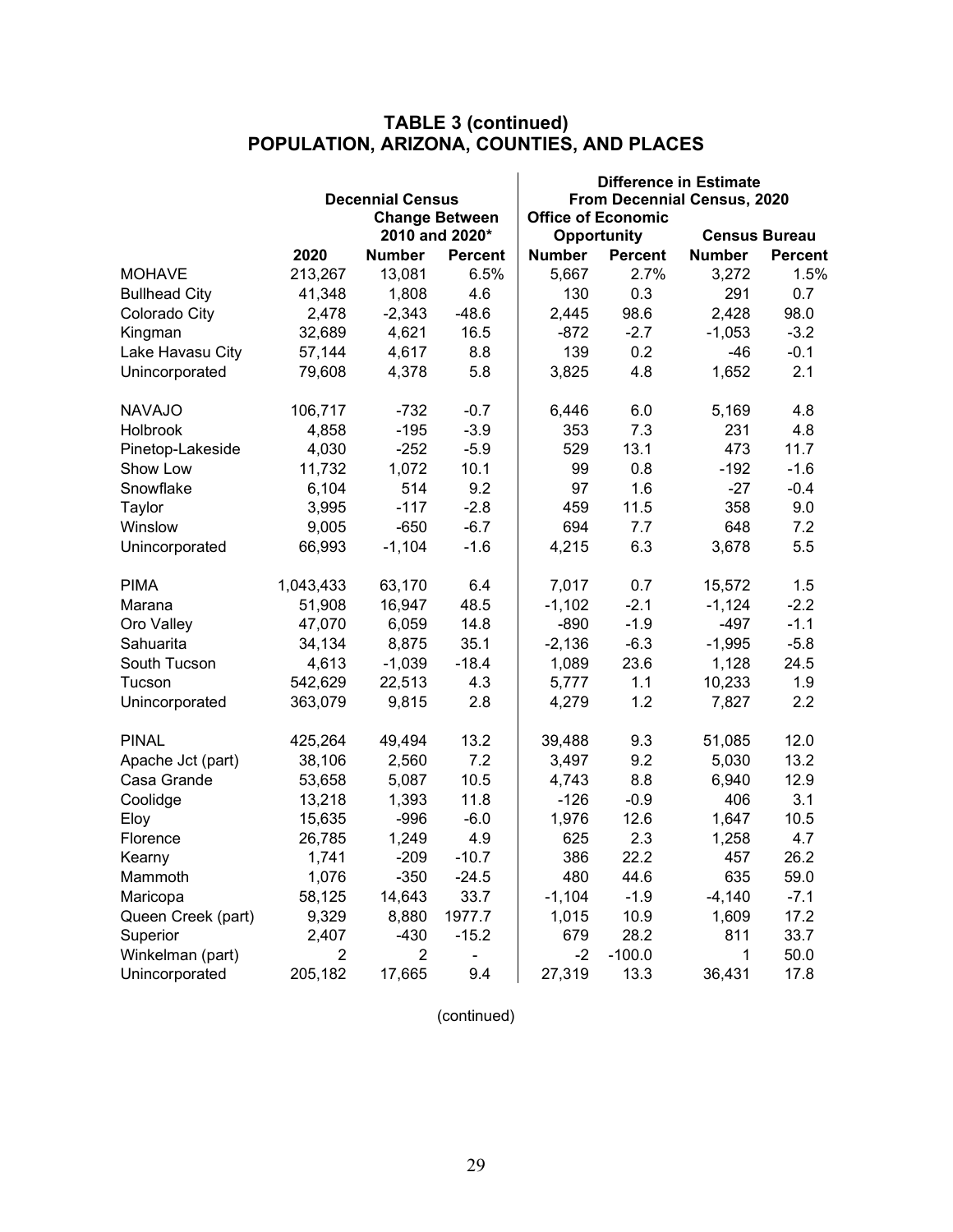|                        |         |                         |                          | <b>Difference in Estimate</b> |                             |               |                      |  |  |
|------------------------|---------|-------------------------|--------------------------|-------------------------------|-----------------------------|---------------|----------------------|--|--|
|                        |         | <b>Decennial Census</b> |                          |                               | From Decennial Census, 2020 |               |                      |  |  |
|                        |         |                         | <b>Change Between</b>    |                               | <b>Office of Economic</b>   |               |                      |  |  |
|                        |         |                         | 2010 and 2020*           |                               | Opportunity                 |               | <b>Census Bureau</b> |  |  |
|                        | 2020    | <b>Number</b>           | <b>Percent</b>           | <b>Number</b>                 | <b>Percent</b>              | <b>Number</b> | <b>Percent</b>       |  |  |
| <b>SANTA CRUZ</b>      | 47,669  | 249                     | 0.5%                     | 5,920                         | 12.4%                       | $-845$        | $-1.8%$              |  |  |
| Nogales                | 19,770  | $-1,067$                | $-5.1$                   | 3,233                         | 16.4                        | 354           | 1.8                  |  |  |
| Patagonia              | 804     | $-109$                  | $-11.9$                  | 205                           | 25.5                        | 78            | 9.7                  |  |  |
| Unincorporated         | 27,095  | 1,425                   | 5.6                      | 2,482                         | 9.2                         | $-1,277$      | $-4.7$               |  |  |
| YAVAPAI                | 236,209 | 25,176                  | 11.9                     | $-793$                        | $-0.3$                      | 3,135         | 1.3                  |  |  |
| Camp Verde             | 12,147  | 1,274                   | 11.7                     | $-1,050$                      | $-8.6$                      | $-896$        | $-7.4$               |  |  |
| Chino Valley           | 13,020  | 2,203                   | 20.4                     | $-861$                        | $-6.6$                      | $-279$        | $-2.1$               |  |  |
| Clarkdale              | 4,424   | 327                     | 8.0                      | 132                           | 3.0                         | 78            | 1.8                  |  |  |
| Cottonwood             | 12,029  | 764                     | 6.8                      | 555                           | 4.6                         | 618           | 5.1                  |  |  |
| Dewey-Humboldt         | 4,326   | 432                     | 11.1                     | $-142$                        | $-3.3$                      | $-104$        | $-2.4$               |  |  |
| Jerome                 | 464     | 20                      | 4.5                      | $-15$                         | $-3.2$                      | -5            | $-1.1$               |  |  |
| Prescott               | 45,827  | 5,984                   | 15.0                     | $-2,357$                      | $-5.1$                      | $-1,136$      | $-2.5$               |  |  |
| <b>Prescott Valley</b> | 46,785  | 7,963                   | 20.5                     | 439                           | 0.9                         | 870           | 1.9                  |  |  |
| Sedona (part)          | 7,137   | $-52$                   | $-0.7$                   | 342                           | 4.8                         | 408           | 5.7                  |  |  |
| Wickenburg (part)      | 860     | 860                     | $\overline{\phantom{0}}$ | 48                            | 5.6                         | 147           | 17.1                 |  |  |
| Unincorporated         | 89,190  | 5,408                   | 6.5                      | 2,116                         | 2.4                         | 3,434         | 3.9                  |  |  |
| <b>YUMA</b>            | 203,881 | 8,130                   | 4.2                      | 30,099                        | 14.8                        | 13,193        | 6.5                  |  |  |
| San Luis               | 35,257  | 7,348                   | 26.3                     | 4,019                         | 11.4                        | 735           | 2.1                  |  |  |
| Somerton               | 14,197  | $-90$                   | $-0.6$                   | 3,757                         | 26.5                        | 2,477         | 17.4                 |  |  |
| Wellton                | 2,375   | $-507$                  | $-17.6$                  | 954                           | 40.2                        | 772           | 32.5                 |  |  |
| Yuma                   | 95,548  | 4,888                   | 5.4                      | 11,801                        | 12.4                        | 3,930         | 4.1                  |  |  |
| Unincorporated         | 56,504  | $-3,509$                | $-5.8$                   | 9,568                         | 16.9                        | 5,279         | 9.3                  |  |  |

### **TABLE 3 (continued) POPULATION, ARIZONA, COUNTIES, AND PLACES**

\* The change is calculated between the original 2010 census count and the 2020 count and thus does not reflect minor corrections to the 2010 count.

Source: U.S. Department of Commerce, Census Bureau (decennial census and population estimate as of April 1), and Arizona Office of Economic Opportunity (interpolated population estimate as of April 1).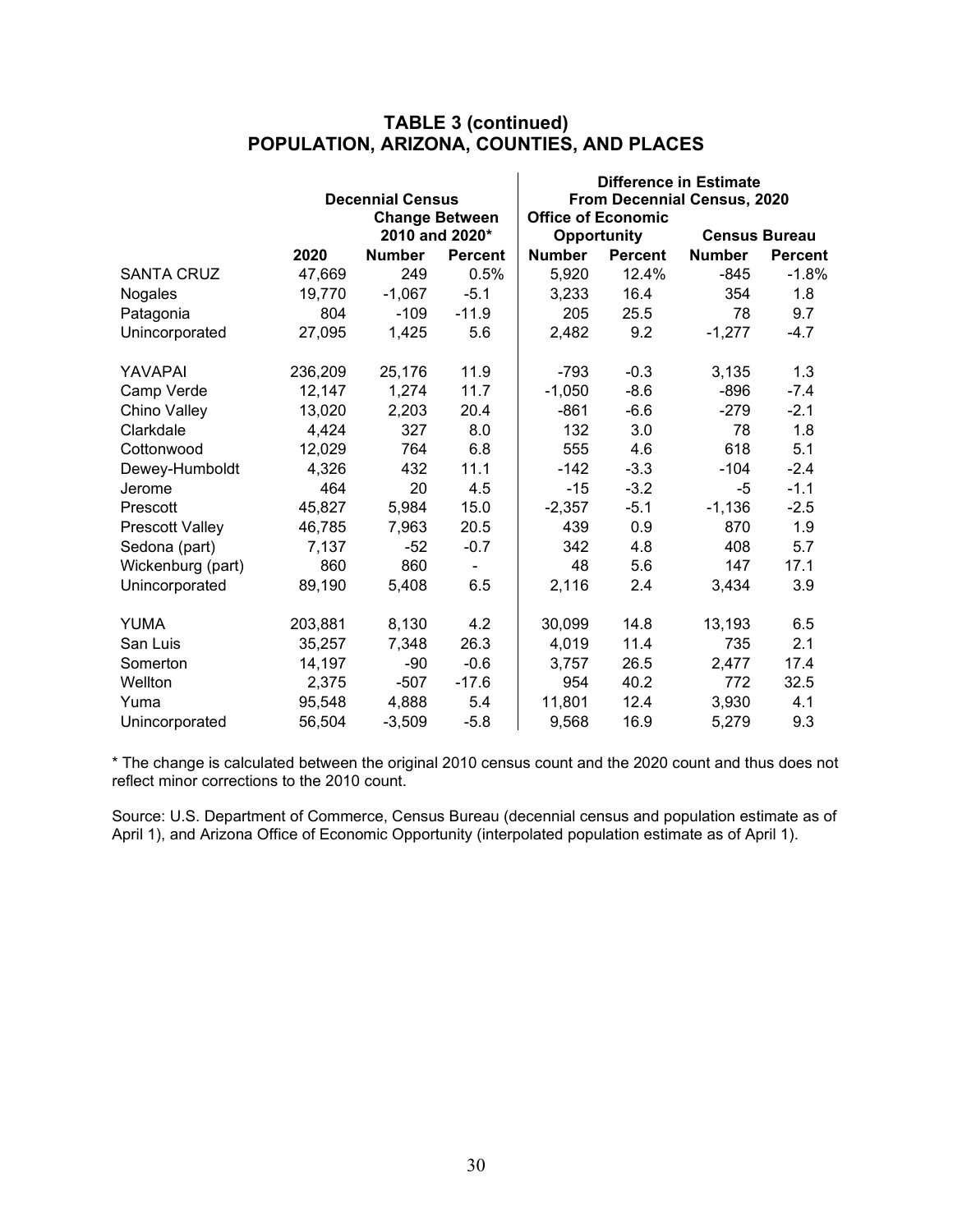#### **COMPARISON OF 2020 POPULATION COUNTS TO PROJECTIONS**

The OEO issued population projections for the state, counties, incorporated places, and larger CDPs in 2012, 2015, and 2018.<sup>[10](#page-32-0)</sup> The U.S. Census Bureau has not produced projections by state since 2005, but does make projections for the nation.

The Census Bureau issued national population projections seven times between 2000 and 2017. In some years, multiple projection series were produced, including low, middle, and high scenarios. Focusing on the middle scenario, the projection for 2020 made in 2000 was too low. Subsequent projections for 2020 were too high, particularly those issued in 2004 and 2008. Projections made in 2012, 2014, and 2017 interpolated to April 1 were between 0.2 percent (0.6 million) in 2017 to 0.7 percent (2.4 million) in 2014 higher than the April 1, 2020 census count.

Another way of evaluating the accuracy of the projections is to compare the change between the 2010 and 2020 censuses to the projected change. The actual U.S. population change was 22,703,743. The projected change was 8.0 percent too high for the projections issued in 2012, 10.6 percent too high for the projections released in 2014, and 2.6 percent too high for the series circulated in 2017.

The OEO issues three projection series: high, middle, and low. Using the middle series, the projection made by the OEO in 2012 of the population in Arizona in 2020 (interpolated to April 1) was 299,100 (4.2 percent) too high. The magnitude of the overprojection narrowed to 165,100 (2.3 percent) for the series issued in 2015 and to 109,000 (1.5 percent) for the series released in 2018. Even for the projections released in 2018, this represents a 14 percent overprojection of the actual population change between 2010 and 2020.

Each of the OEO's projections issued in 2012, 2015, and 2018 was higher than the census count in nearly all counties, as seen in Table 4. Expressed as a percentage, the magnitude of the error was consistently quite small for Maricopa County, and small for Pima County except in the 2012 projection series. In contrast, the projected population was considerably too high in most of the less-populous counties.

The numeric error of the projection for 2020 was consistently large in Pinal and Yuma counties. Using the 2018 projection series by place, the projections were too high for most places, including Apache Junction, Casa Grande, Eloy, Florence, the mining towns of Kearny, Mammoth, and Superior, and the unincorporated area. In contrast, the projections for Coolidge and Maricopa were quite accurate, and the projected population in the Pinal County portion of Queen Creek was too low. The projections issued in 2018 for Yuma County were too high for every community, including each of the larger CDPs.

For Maricopa and Pima counties, the projections made in 2018 were quite accurate at the county level. Some cities were overprojected while others were underprojected. In Maricopa County, the projections were too high for some of the larger and older cities, including Phoenix, Scottsdale, and Tempe. The projections were too low for most of the rapidly growing cities in the West Valley and Southeast Valley. This pattern also was present in Pima County, with an

<span id="page-32-0"></span><sup>&</sup>lt;sup>10</sup> In some parts of the state, the subcounty projections are made by the local Council of Governments.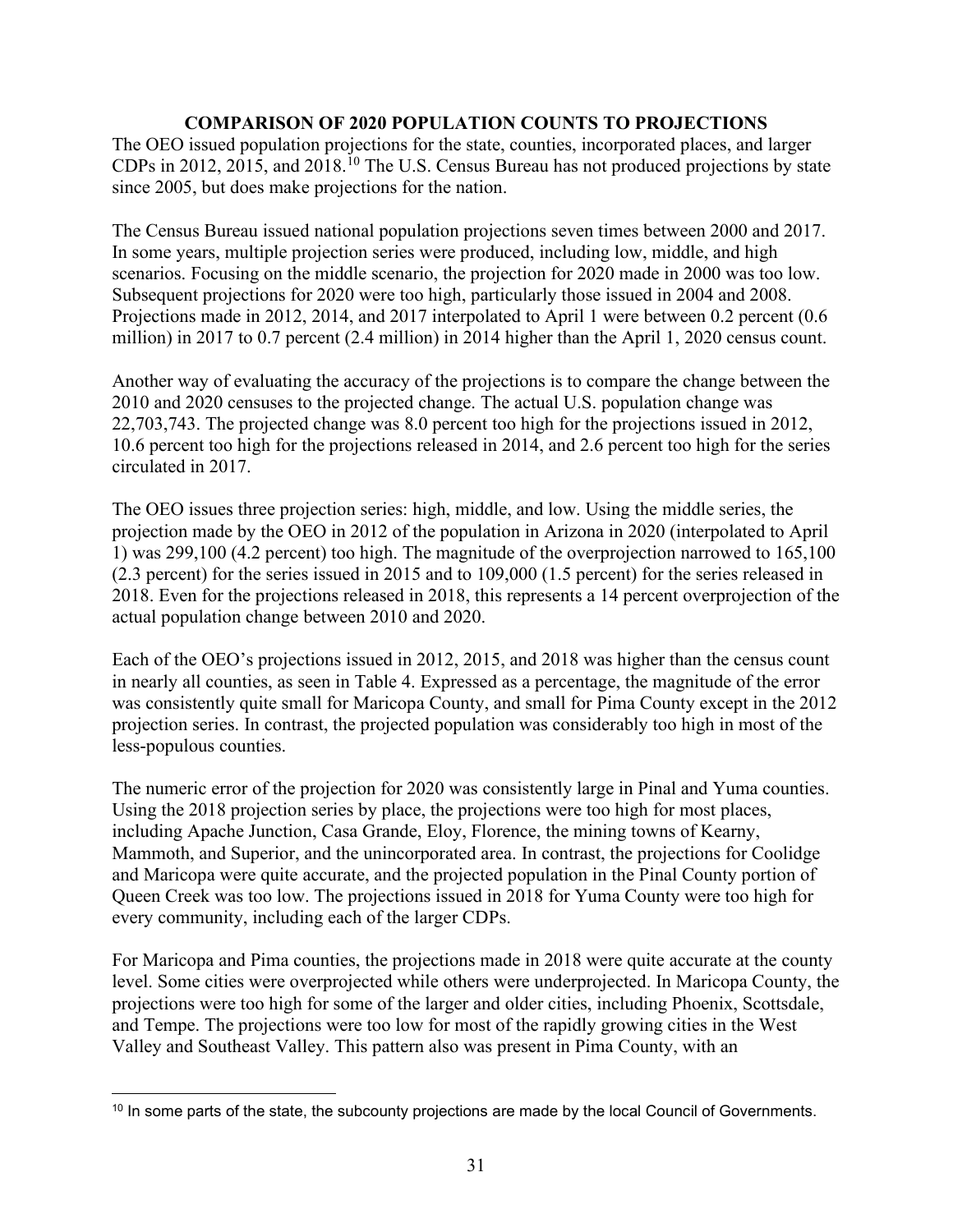overprojection for Tucson and South Tucson and an underprojection for Marana, Oro Valley, and Sahuarita.

For the less-populous counties, the population projection was too high in nearly every community in Apache, Cochise, Gila, La Paz, Navajo, and Santa Cruz counties. In Mohave County, the projection was too high for most communities, but Kingman and Lake Havasu City were exceptions. In Yavapai County, the population projection was too low for most of the incorporated cities, but too high for most of the unincorporated communities.

#### **TABLE 4 COMPARISON OF DECENNIAL CENSUS COUNT AND POPULATION PROJECTIONS FOR 2020, ARIZONA AND COUNTIES (Numbers in Thousands as of April 1)**

|                |               |        | <b>Population Projection Less Census Count by Year Projection Issued</b> |        |         |                |        |  |  |
|----------------|---------------|--------|--------------------------------------------------------------------------|--------|---------|----------------|--------|--|--|
|                | <b>Census</b> |        | <b>Number</b>                                                            |        |         | <b>Percent</b> |        |  |  |
|                | Count         | 2012   | 2015                                                                     | 2018   | 2012    | 2015           | 2018   |  |  |
| <b>ARIZONA</b> | 7,151.5       | 299.1  | 165.1                                                                    | 109.0  | 4.2%    | 2.3%           | 1.5%   |  |  |
| Maricopa       | 4,420.6       | 64.7   | 39.7                                                                     | $-1.2$ | 1.5     | 0.9            | $-0.0$ |  |  |
| Pinal          | 425.3         | 63.9   | 35.3                                                                     | 37.7   | 15.0    | 8.3            | 8.9    |  |  |
| Pima           | 1,043.4       | 52.9   | 18.0                                                                     | 5.4    | 5.1     | 1.7            | 0.5    |  |  |
| Apache         | 66.0          | 7.5    | 6.7                                                                      | 7.6    | 11.3    | 10.1           | 11.5   |  |  |
| Navajo         | 106.7         | 9.8    | 6.2                                                                      | 7.4    | 9.2     | 5.8            | 7.0    |  |  |
| Coconino       | 145.1         | $-1.1$ | 4.3                                                                      | 3.0    | $-0.8$  | 3.0            | 2.0    |  |  |
| Yavapai        | 236.2         | 10.5   | $-2.4$                                                                   | $-2.4$ | 4.5     | $-1.0$         | $-1.0$ |  |  |
| Mohave         | 213.3         | 26.5   | 6.6                                                                      | 4.4    | 12.4    | 3.1            | 2.1    |  |  |
| La Paz         | 16.6          | 5.0    | 4.9                                                                      | 5.4    | 30.3    | 29.7           | 32.9   |  |  |
| Yuma           | 203.9         | 31.3   | 28.0                                                                     | 27.1   | 15.3    | 13.7           | 13.3   |  |  |
| Santa Cruz     | 47.7          | 7.8    | 6.1                                                                      | 5.9    | 16.4    | 12.7           | 12.3   |  |  |
| Cochise        | 125.4         | 16.6   | 6.8                                                                      | 5.9    | 13.2    | 5.4            | 4.7    |  |  |
| Greenlee       | 9.6           | $-1.1$ | 1.1                                                                      | 1.1    | $-11.1$ | 11.9           | 11.6   |  |  |
| Graham         | 38.5          | 2.5    | 1.9                                                                      | $-0.0$ | 6.6     | 5.0            | $-0.0$ |  |  |
| Gila           | 53.3          | 2.4    | 1.8                                                                      | 1.8    | 4.4     | 3.4            | 3.4    |  |  |

Notes:

- The population projections from the OEO are expressed as of July 1. A value for April 1 was interpolated.
- Counties are listed geographically.

Source: U.S. Department of Commerce, Census Bureau (decennial census as of April 1), and Arizona Office of Economic Opportunity (projections interpolated to April 1).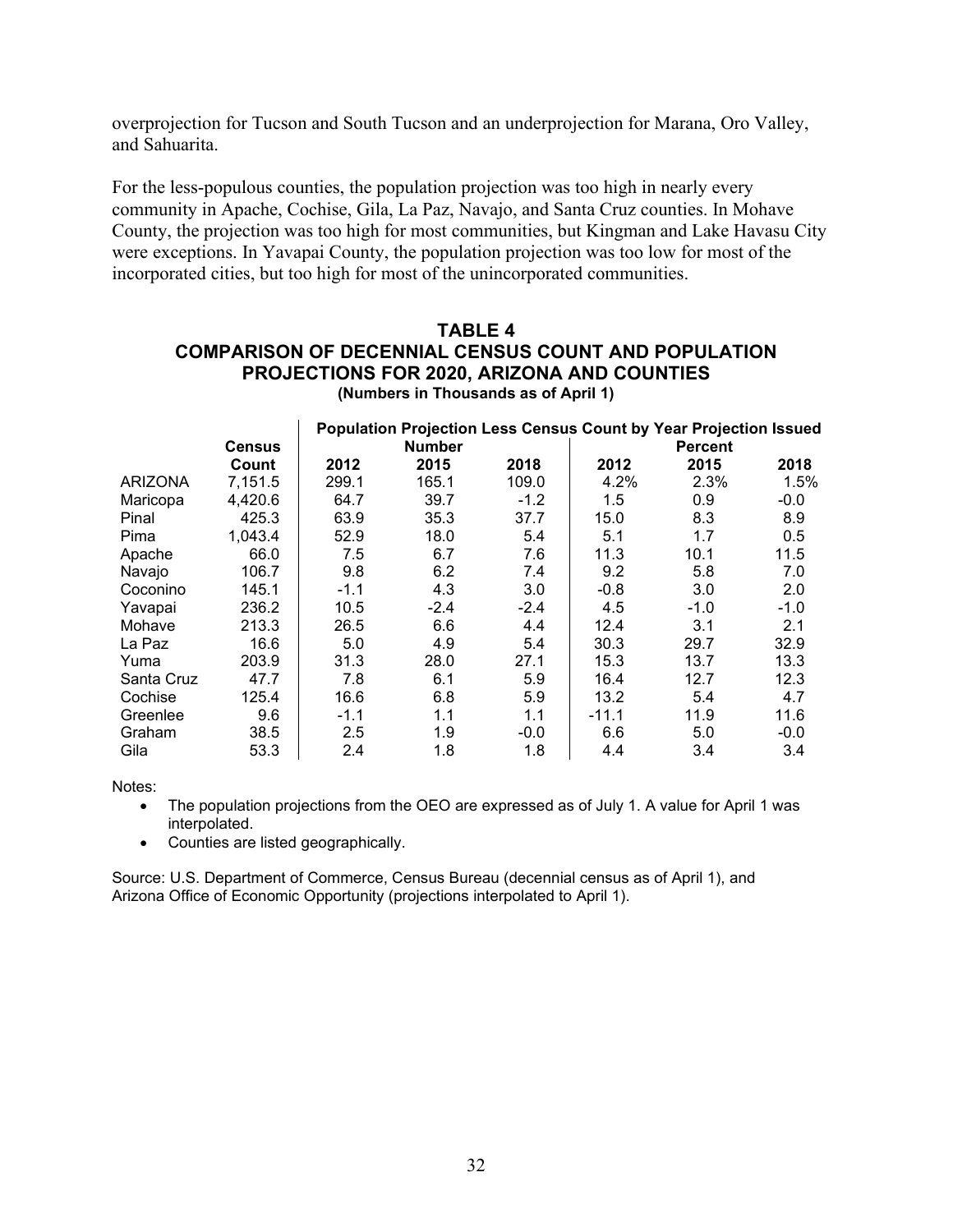#### **COMPONENTS OF POPULATION CHANGE IN ARIZONA**

The change in population consists of two parts:

- Net natural change: the difference between births and deaths.
- Net migration: the number of people moving into an area minus the number moving out. Total net migration in a county consists of net intrastate migration, net interstate migration, and net international migration.

Using the change in population between decennial censuses and the number of births and deaths reported by the Arizona Department of Health Services (DHS), total net migration over a decade can be estimated. Such estimates have been made for the last seven decades in Arizona by county. $^{11}$  $^{11}$  $^{11}$ 

Net natural change and net migration in each of the last seven decades are shown in Chart 7 for Arizona. Net migration peaked in the 1990s and net natural increase peaked in the 2000s.



**CHART 7 NET MIGRATION AND NET NATURAL CHANGE BY DECADE, ARIZONA (Numbers in Thousands as of April 1)**

Note: The population change is as of April 1, while net natural increase is as of December 31 of the prior year. Thus, estimates of total decadal net migration — the difference between the population change and the net natural change — are not precise.

Sources: Calculated from U.S. Department of Commerce, Census Bureau (decennial censuses as of April 1) and Arizona Department of Health Services (births and deaths as of December 31).

<span id="page-34-0"></span><sup>11</sup> Monthly birth and death figures are not readily available from the DHS except for recent years. Therefore, the annual figures from January through December are used. The calculated net natural increase for 2010 through 2019 is three months different from that implied in the decennial census counts. In addition, since some births and deaths are not assigned to a specific county, the figures for Arizona do not exactly equal the sum of the 15 counties. Thus, the estimates of total decadal net migration are not precise.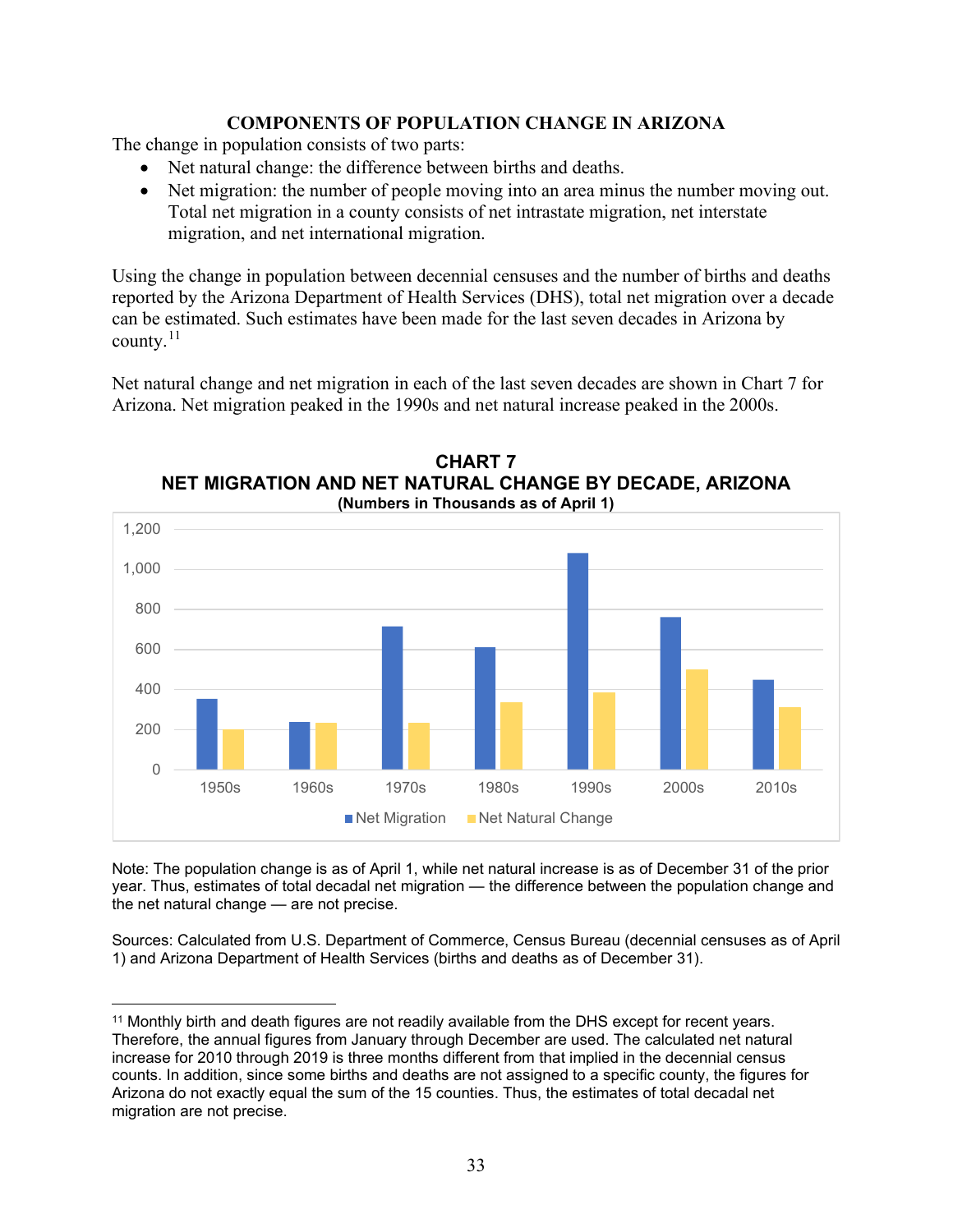The decadal population change, net natural change, and net migration are displayed in Table 5 for various geographies in Arizona, rounded to the nearest 100. Relative to the prior decade, net natural change rose considerably in the 1980s, 1990s, and 2000s in Arizona. However, in Arizona and in 13 of its counties, net natural change was less in the 2010s than in the 2000s, reflecting an aging population and declines in fertility rates. The number of births in Arizona in the 2010s was 10 percent less than in the 2000s. In contrast, the number of deaths was 22 percent higher.<sup>[12](#page-35-0)</sup> The decrease in net natural change between the 2000s and 2010s was 38 percent in the state but 54 percent in Pima County and 68 percent in the 12 less-populous counties taken together. Deaths outnumbered births in Gila, Mohave, and Yavapai counties.

Net migration to Arizona decreased at a similar rate (41 percent) as net natural change from the 2000s to the 2010s. Net migration to Arizona between 2010 and 2020 was less than in each of the four prior decades and 58 percent less than in the peak decade of the 1990s. While net migration to Maricopa County fell only 8 percent between the 2000s and 2010s, the decline was 82 percent in Pinal County to a figure less than in the 1990s. Net migration fell 53 percent in Pima County to a figure less than in the six prior decades, and 81 percent in the balance of the state. In six of the 12 less-populous counties, net migration was negative in the 2010s.

The numeric population change in Arizona in the 2010s was 501,900 less than in the 2000s. Net migration accounted for 62 percent of the total drop, with births and deaths each contributing 19 percent.

<span id="page-35-0"></span> $12$  The rise in the number of deaths does not include the sharp increase in the number of deaths in 2020 due to the pandemic.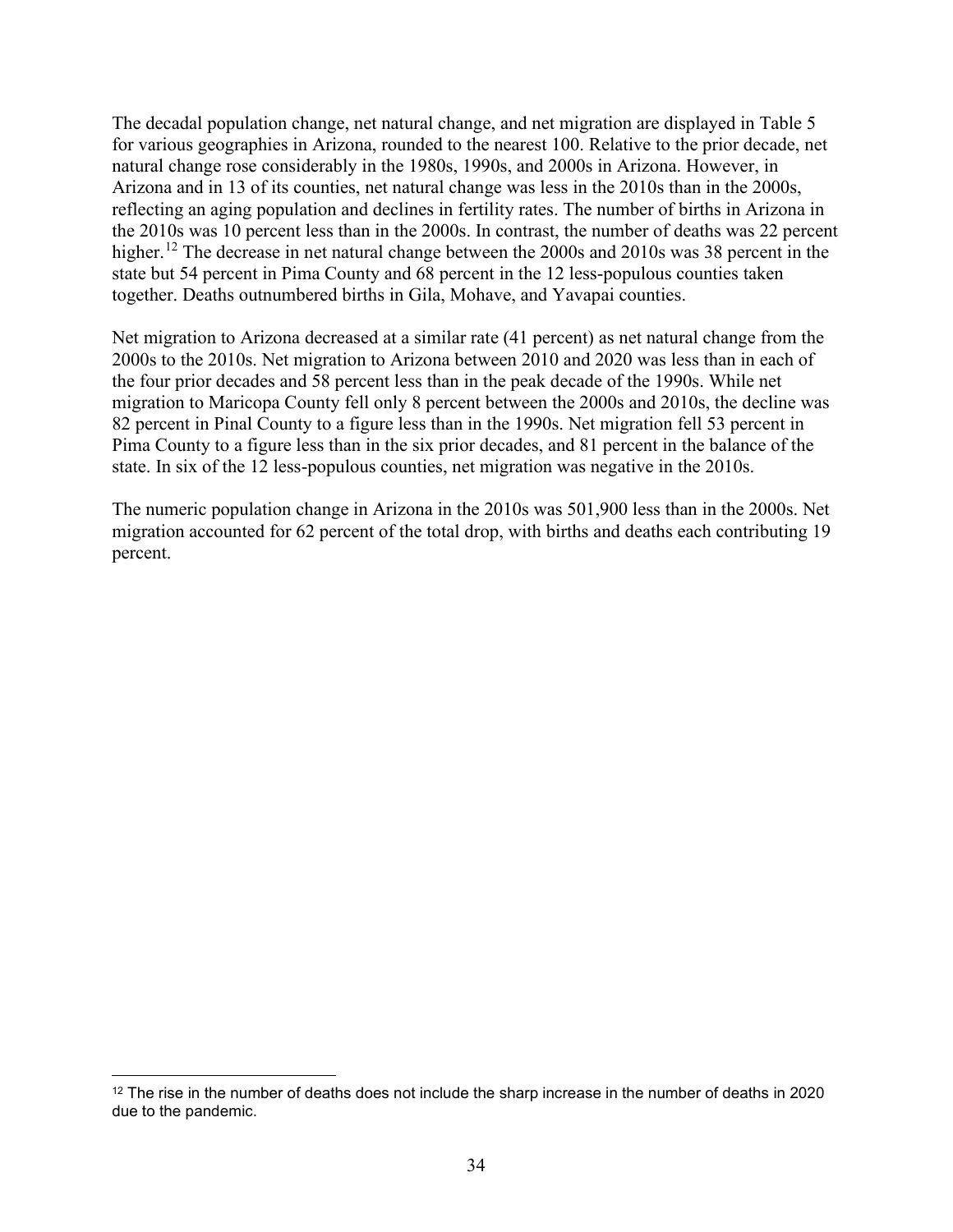#### **TABLE 5 POPULATION CHANGE, NET NATURAL CHANGE, AND NET MIGRATION BY DECADE, ARIZONA AND COUNTIES (Numbers in Thousands)**

|                           | <b>ARIZONA</b> | <b>Metro Phoenix</b> | <b>Maricopa</b> | <b>Pinal</b> | Pima  | <b>Balance of</b><br><b>State</b> |
|---------------------------|----------------|----------------------|-----------------|--------------|-------|-----------------------------------|
| <b>Population Change</b>  |                |                      |                 |              |       |                                   |
| 1950s                     | 552.6          | 351.2                | 331.7           | 19.5         | 124.4 | 76.9                              |
| 1960s                     | 468.7          | 313.6                | 307.7           | 5.9          | 86.0  | 73.6                              |
| 1970s                     | 947.3          | 560.4                | 538.0           | 22.3         | 179.8 | 202.9                             |
| 1980s                     | 947.0          | 638.3                | 612.8           | 25.5         | 135.4 | 173.1                             |
| 1990s                     | 1,465.4        | 1,013.4              | 950.0           | 63.3         | 176.9 | 275.1                             |
| 2000s                     | 1,261.4        | 941.0                | 745.0           | 196.0        | 136.5 | 183.9                             |
| 2010s                     | 759.5          | 652.9                | 603.5           | 49.5         | 63.2  | 43.4                              |
| <b>Net Natural Change</b> |                |                      |                 |              |       |                                   |
| 1950s                     | 198.1          | 103.2                | 89.3            | 13.8         | 39.8  | 55.1                              |
| 1960s                     | 230.3          | 124.2                | 113.1           | 11.1         | 38.4  | 66.7                              |
| 1970s                     | 231.3          | 124.8                | 114.6           | 10.2         | 38.6  | 67.8                              |
| 1980s                     | 335.7          | 202.0                | 190.7           | 11.3         | 52.6  | 81.2                              |
| 1990s                     | 383.7          | 261.0                | 252.0           | 9.1          | 49.0  | 75.8                              |
| 2000s                     | 499.8          | 382.1                | 361.8           | 20.3         | 52.3  | 65.6                              |
| 2010s                     | 310.3          | 267.8                | 249.9           | 17.9         | 23.9  | 20.9                              |
| <b>Net Migration</b>      |                |                      |                 |              |       |                                   |
| 1950s                     | 354.5          | 248.1                | 242.4           | 5.7          | 84.6  | 21.8                              |
| 1960s                     | 238.4          | 189.4                | 194.6           | $-5.2$       | 47.6  | 6.9                               |
| 1970s                     | 716.0          | 435.5                | 423.4           | 12.1         | 141.2 | 135.1                             |
| 1980s                     | 611.3          | 436.3                | 422.1           | 14.2         | 82.9  | 91.9                              |
| 1990s                     | 1,081.7        | 752.3                | 698.1           | 54.3         | 127.9 | 199.3                             |
| 2000s                     | 761.6          | 558.9                | 383.2           | 175.7        | 84.2  | 118.3                             |
| 2010s                     | 449.2          | 385.1                | 353.5           | 31.6         | 39.2  | 22.5                              |

Note: Metropolitan Phoenix consists of Maricopa and Pinal counties.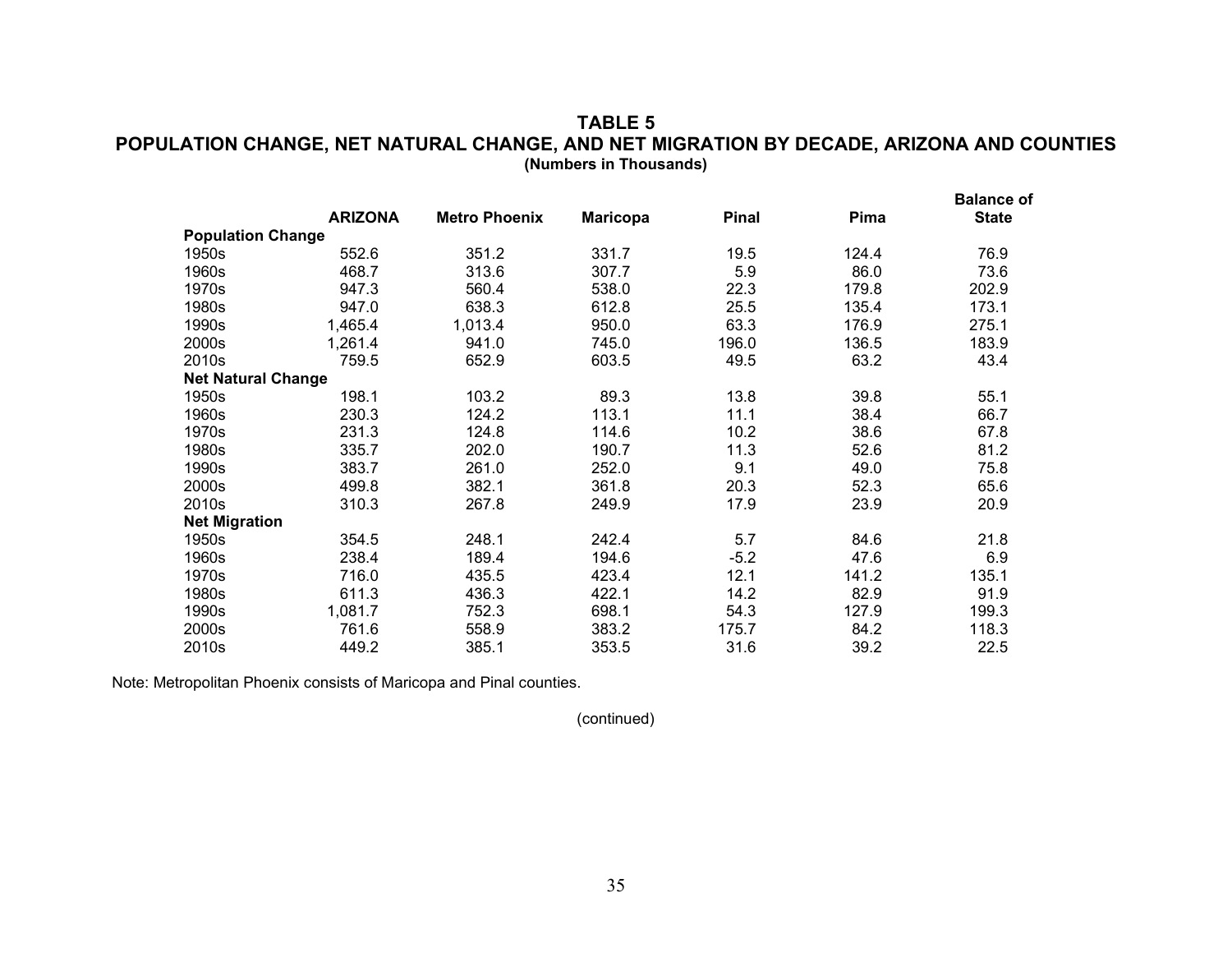#### **TABLE 5 (continued) POPULATION CHANGE, NET NATURAL CHANGE, AND NET MIGRATION BY DECADE, ARIZONA AND COUNTIES (Numbers in Thousands)**

|                           |         |        | Coco-  |         |               | Yuma +  | <b>Santa</b> |                |        | Green- |        |
|---------------------------|---------|--------|--------|---------|---------------|---------|--------------|----------------|--------|--------|--------|
|                           | Apache  | Navajo | nino   | Yavapai | <b>Mohave</b> | La Paz  | Cruz         | <b>Cochise</b> | Graham | lee    | Gila   |
| <b>Population Change</b>  |         |        |        |         |               |         |              |                |        |        |        |
| 1950s                     | 2.7     | 8.5    | 17.9   | 3.9     | $-0.8$        | 18.2    | 1.5          | 23.6           | 1.1    | $-1.3$ | 1.6    |
| 1960s                     | 1.9     | 9.6    | 6.5    | 8.1     | 18.1          | 14.6    | 3.2          | 6.9            | 2.5    | $-1.2$ | 3.5    |
| 1970s                     | 19.8    | 20.1   | 26.7   | 31.1    | 30.0          | 29.7    | 6.5          | 23.8           | 6.3    | 1.1    | 7.8    |
| 1980s                     | 9.5     | 10.0   | 21.6   | 39.6    | 37.6          | 30.2    | 9.2          | 11.9           | 3.7    | $-3.4$ | 3.1    |
| 1990s                     | 7.8     | 19.8   | 19.7   | 59.8    | 61.5          | 59.0    | 8.7          | 20.1           | 6.9    | 0.5    | 11.1   |
| 2000s                     | 2.1     | 10.0   | 18.1   | 43.5    | 45.2          | 36.5    | 9.0          | 13.6           | 3.7    | $-0.1$ | 2.3    |
| 2010s                     | $-5.5$  | $-0.7$ | 10.7   | 25.2    | 13.1          | 4.2     | 0.2          | $-5.9$         | 1.3    | 1.1    | $-0.3$ |
| <b>Net Natural Change</b> |         |        |        |         |               |         |              |                |        |        |        |
| 1950s                     | 8.0     | 8.0    | 7.7    | 1.9     | 1.0           | 8.7     | 1.8          | 7.1            | 2.6    | 3.1    | 5.0    |
| 1960s                     | 12.0    | 11.8   | 11.6   | 0.8     | 1.6           | 8.7     | 2.2          | 9.9            | 2.2    | 1.4    | 4.5    |
| 1970s                     | 11.4    | 12.0   | 11.8   | 0.5     | 1.8           | 9.9     | 2.6          | 9.7            | 2.5    | 2.0    | 3.5    |
| 1980s                     | 14.7    | 14.6   | 15.2   | 0.8     | 3.0           | 13.1    | 3.9          | 9.1            | 2.6    | 1.2    | 2.9    |
| 1990s                     | 10.5    | 11.9   | 13.7   | $-1.4$  | 2.8           | 20.0    | 6.1          | 7.9            | 2.0    | 0.9    | 1.4    |
| 2000s                     | 7.2     | 10.2   | 13.6   | $-1.3$  | $-0.3$        | 20.9    | 5.4          | 6.6            | 2.4    | 0.5    | 0.3    |
| 2010s                     | 3.6     | 5.6    | 8.4    | $-9.9$  | $-10.4$       | 15.6    | 3.5          | 2.7            | 2.7    | 0.7    | $-1.6$ |
| <b>Net Migration</b>      |         |        |        |         |               |         |              |                |        |        |        |
| 1950s                     | $-5.4$  | 0.5    | 10.2   | 2.0     | $-1.8$        | 9.6     | $-0.4$       | 16.5           | $-1.5$ | $-4.4$ | $-3.5$ |
| 1960s                     | $-10.1$ | $-2.2$ | $-5.2$ | 7.3     | 16.5          | 5.9     | 1.0          | $-3.1$         | 0.4    | $-2.6$ | $-1.0$ |
| 1970s                     | 8.4     | 8.1    | 14.8   | 30.7    | 28.2          | 19.8    | 3.9          | 14.1           | 3.8    | $-0.9$ | 4.3    |
| 1980s                     | $-5.2$  | $-4.6$ | 6.4    | 38.8    | 34.6          | 17.1    | 5.3          | 2.8            | 1.1    | $-4.6$ | 0.3    |
| 1990s                     | $-2.7$  | 7.9    | 6.0    | 61.2    | 58.7          | 39.0    | 2.6          | 12.2           | 4.9    | $-0.3$ | 9.7    |
| 2000s                     | $-5.1$  | $-0.3$ | 4.5    | 44.8    | 45.4          | 15.6    | 3.6          | 7.0            | 1.3    | $-0.6$ | 2.0    |
| 2010s                     | $-9.1$  | $-6.3$ | 2.3    | 35.1    | 23.5          | $-11.4$ | $-3.3$       | $-8.6$         | $-1.4$ | 0.4    | 1.2    |

Notes:

- Counties are listed geographically.
- The original Yuma County was split into La Paz County and a smaller Yuma County in 1983.
- The population change is as of April 1, while net natural increase is as of December 31 of the prior year. Thus, estimates of total decadal net migration — the difference between the population change and the net natural change — are not precise.

Sources: Calculated from U.S. Department of Commerce, Census Bureau (decennial censuses as of April 1) and Arizona Department of Health Services (births and deaths as of December 31).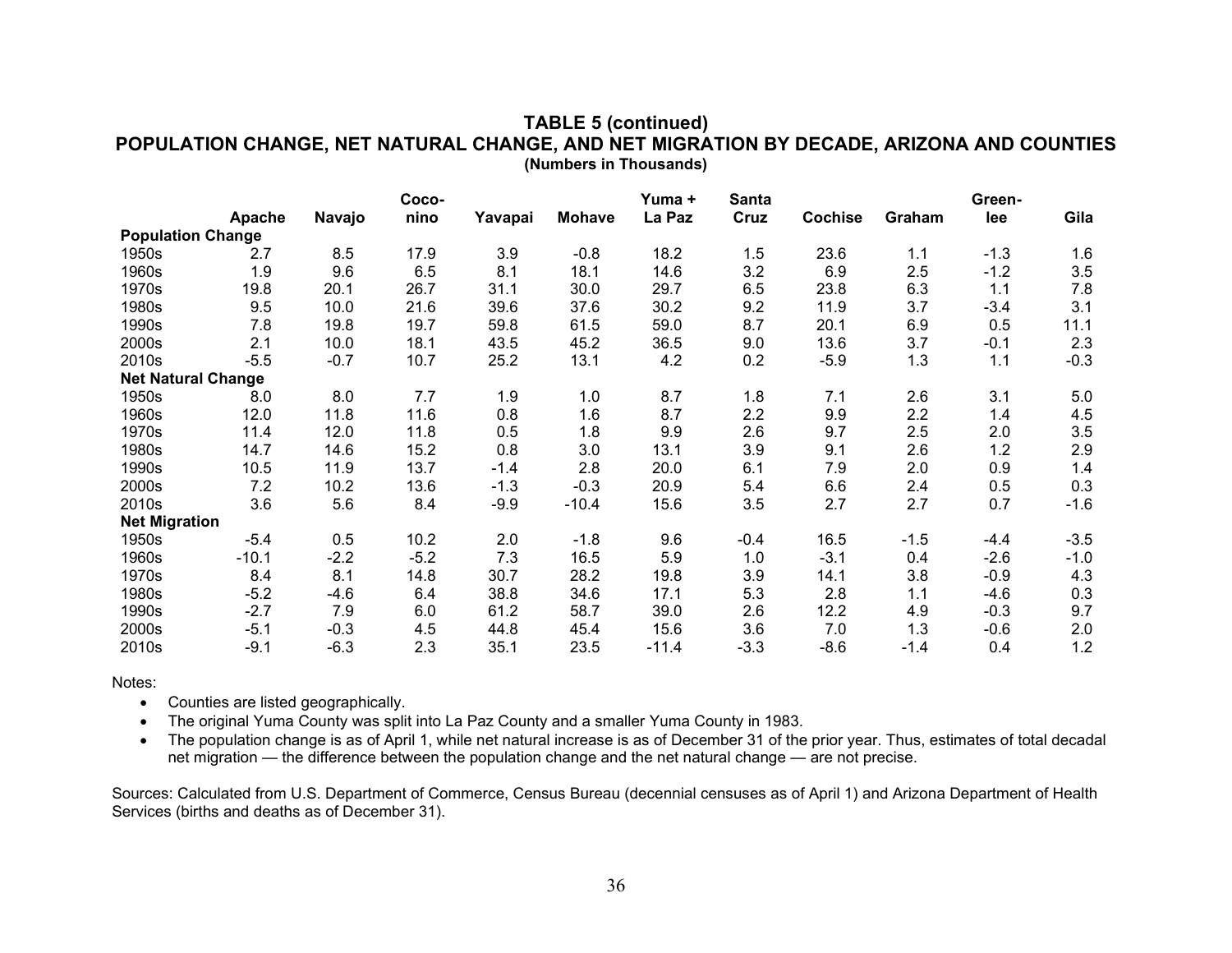#### **RACE AND ETHNICITY**

The Census Bureau defines two ethnicities — Hispanic and non-Hispanic — and six races: white, black, American Indian, Asian, Pacific Islander, and other. Respondents to the decennial census could specify more than one race. For the analysis in this paper, three categories were defined: Hispanic, non-Hispanic of one race, and non-Hispanic of two or more races. The non-Hispanic-of-one-race category is divided into the six races.

Most of this section focuses on the ethnic/racial composition as a share of the total population, both in 2020 and the change between 2010 and 2020. The national figures are shown in Table 6. The change can also be examined using percent changes in the number of people in each racial/ethnic classification.

#### **States**

#### **2020**

Arizona is compared to the nation in Table 6. In 2020, Arizona had a much higher proportion of Hispanics and a larger proportion of non-Hispanic American Indians, but lesser shares of non-Hispanic whites, non-Hispanic blacks, and non-Hispanic Asians. Arizona's Hispanic proportion was fourth highest among both the 51 "states" and the 10 Western states. Its non-Hispanic American Indian proportion was seventh highest in the nation and second highest among the 10 Western states. In contrast, Arizona's non-Hispanic white share ranked 40th nationally and seventh among the 10 Western states.

The Hispanic share in 2020 was highest in the four states that share a border with Mexico, with Arizona's 30.7 percent less than the shares in New Mexico (47.7 percent), California (39.4 percent), and Texas (39.3 percent). Four other states had a share in excess of 20 percent: Nevada, Florida, Colorado, and New Jersey. In contrast, the Hispanic share was less than 5 percent in 11 states, as low as 1.9 percent in West Virginia.

|       | RACE AND ETHNICITY AS A SHARE OF THE TOTAL POPULATION,<br><b>ARIZONA AND UNITED STATES</b> |         |       |                                |                                    |                   |
|-------|--------------------------------------------------------------------------------------------|---------|-------|--------------------------------|------------------------------------|-------------------|
|       |                                                                                            | 2020    |       |                                | 2010-20 Percentage-Point<br>Change |                   |
|       | <b>United</b><br><b>States</b>                                                             | Arizona | Rank* | <b>United</b><br><b>States</b> | Arizona                            | Rank <sup>*</sup> |
| panic | 18.7%                                                                                      | 30.7%   |       | 2.4                            |                                    | 46                |

# **TABLE 6 RACE AND ETHNICITY AS A SHARE OF THE TOTAL POPULATION,**

|                                |               | 2020    |       |               | Change  |       |
|--------------------------------|---------------|---------|-------|---------------|---------|-------|
|                                | <b>United</b> |         |       | <b>United</b> |         |       |
|                                | <b>States</b> | Arizona | Rank* | <b>States</b> | Arizona | Rank* |
| Hispanic                       | 18.7%         | 30.7%   | 4     | 2.4           | 1.0     | 46    |
| Non-Hispanic One Race          | 77.2          | 65.6    | 48    | $-4.5$        | $-2.9$  | 4     |
| White                          | 57.8          | 53.4    | 40    | $-5.9$        | $-4.4$  | 11    |
| <b>Black</b>                   | 12.1          | 4.4     | 34    | $-0.2$        | 0.7     | 8     |
| American Indian                | 0.7           | 3.7     |       | $-0.0$        | $-0.3$  | 49    |
| Asian                          | 5.9           | 3.5     | 21    | 1.2           | 0.8     | 23    |
| Pacific Islander               | 0.2           | 0.2     | 10    | 0.0           | 0.0     | 16    |
| Other                          | 0.5           | 0.4     | 21    | 0.3           | 0.3     | 19    |
| Non-Hispanic Two or More Races | 4.1           | 3.7     | 35    | 2.2           | 1.9     | 42    |

\* Arizona's rank among the 51 "states" (including the District of Columbia); 1 = highest.

Source: U.S. Department of Commerce, Census Bureau (decennial censuses as of April 1).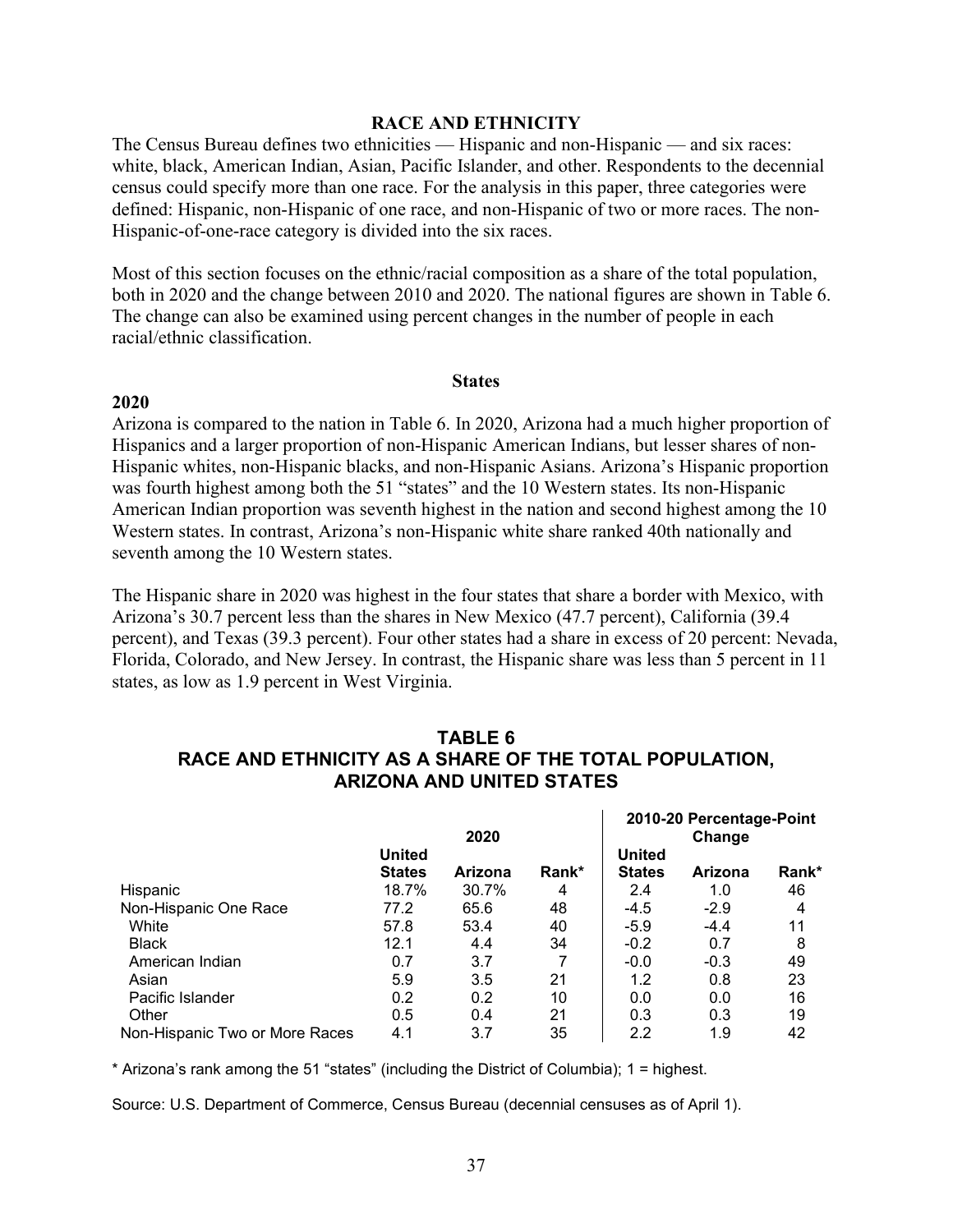The non-Hispanic white share in 2020 was highest primarily in states across the northern tier of the country, led by Maine's 90.2 percent. Eight other states had a share in excess of 80 percent. In contrast, the share was less than 50 percent in eight states, as low as 21.6 percent in Hawaii.

The non-Hispanic black share in 2020 was highest in southern states, stretching as far north as Delaware and Maryland. The highest shares were in the District of Columbia (40.9 percent) and Mississippi (36.4 percent). Seven other states had a share in excess of 20 percent. In contrast, the share was less than 2 percent in 10 states, mostly located across the northern tier of the country. The share was as low as 0.5 percent in Montana.

The non-Hispanic American Indian share in 2020 was highest in Western and Plains states. The highest shares were in Alaska (14.8 percent) and New Mexico (8.9 percent). Seven other states had a share in excess of 1 percent. In contrast, the share was less than 0.5 percent in half of the states, as low as 0.1 percent in four states.

The non-Hispanic Asian share in 2020 was highest in the Pacific region and along the Mid-Atlantic Coast. The highest shares were in Hawaii (36.5 percent) and California (15.1 percent). Seven other states had a share in excess of 6 percent. In contrast, the share was 1.5 percent or less in eight states scattered across the country, as low as 0.7 percent in Montana.

Little geographic pattern was present in the share of non-Hispanics of two or more races in 2020. All but five states had a share between 2.8-and-5.4 percent. States with a higher share were Hawaii (20.1 percent), Alaska (9.8 percent), Oklahoma (9.4 percent), Washington (6.6 percent), and Oregon (6.1 percent).

The Census Bureau created a diversity index that provides the probability that two people chosen at random will be from different race and ethnicity groups. A value of zero indicates no diversity and a value of 100 means complete diversity. The national average in 2020 was 61.1. Arizona's figure was similar at 61.5, but the state ranked 13th most diverse — only 13 states, including several of the most-populous states, were more diverse than the national average. The mostdiverse states were Hawaii (76.0), California (69.7), and Nevada (68.8). Generally, the Mid-Atlantic region had high diversity while the northern tier of states had the least diversity. The states with the least diversity were Maine (18.5), Vermont (20.2), West Virginia (20.2), and New Hampshire (23.6).

#### **Change Between 2010 and 2020**

Compared to the nation on the change in share between 2010 and 2020, Arizona had a larger gain in non-Hispanic blacks, a lesser decline in non-Hispanic whites, and a lesser increase in Hispanics. Arizona's increase in the Hispanic proportion was sixth lowest among the 51 "states" and the lowest among the 10 Western states. Its change in the non-Hispanic American Indian proportion was third lowest in the nation and lowest among the 10 Western states. In contrast, despite the decrease in the non-Hispanic white share, Arizona ranked 11th nationally and second among the 10 Western states on the change in share. The change in Arizona's non-Hispanic black share ranked eighth nationally and second among the 10 Western states.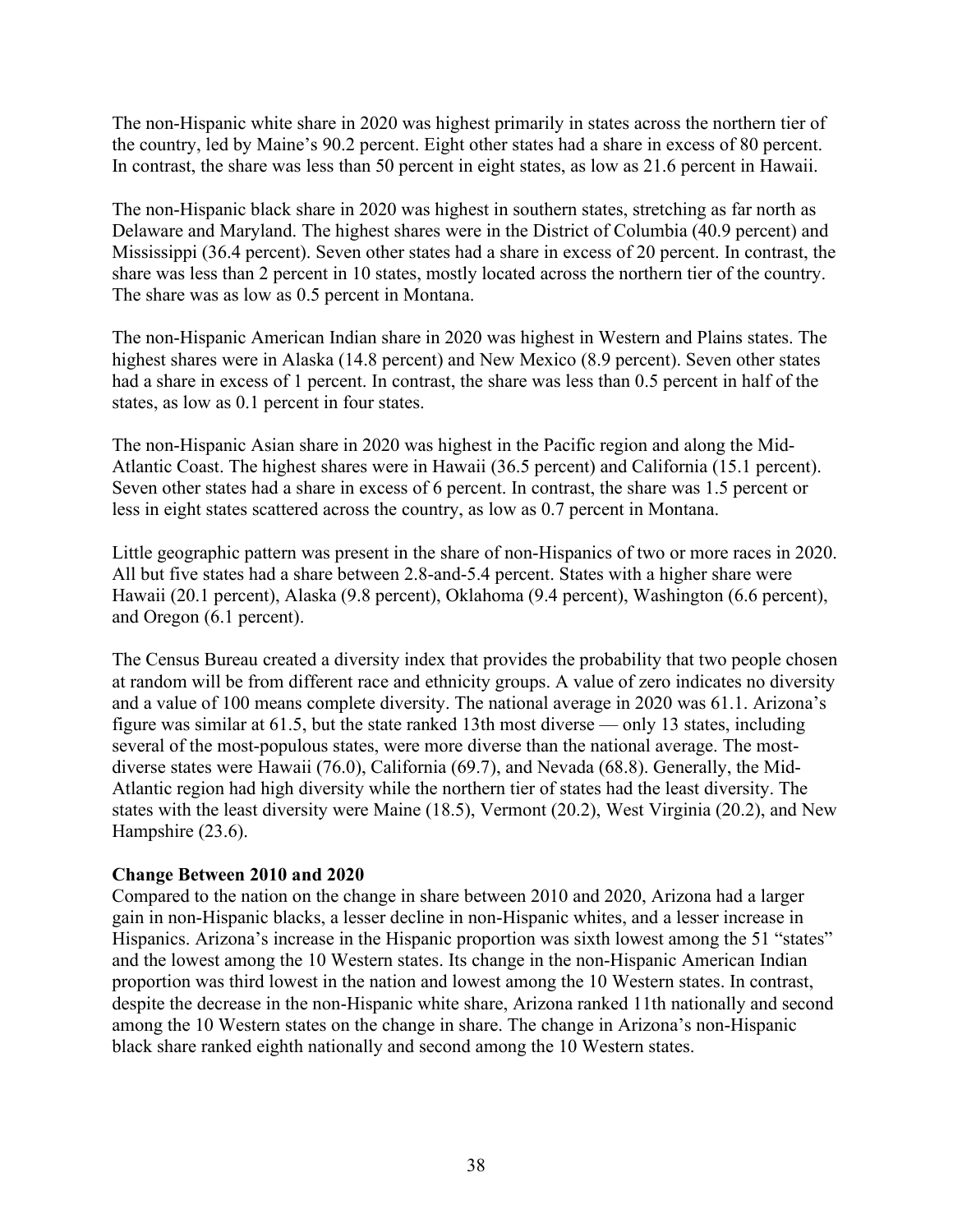All states experienced an increase in the Hispanic share between 2010 and 2020. Ten states had an increase of more than 2.5 percentage points. Most of the states with the largest increase are located along the Atlantic Coast, with Rhode Island highest at 4.2 percentage points. Six states had an increase of 1.0 percentage point or less. Most of the states with the least increase were states with a low percentage of Hispanics in 2020. However, Arizona and Colorado were exceptions.

All states experienced a decrease in the non-Hispanic white share between 2010 and 2020 except for the District of Columbia, which had a gain of 3.2 percentage points. Otherwise, the change ranged from -1.1 percentage points in Hawaii to -8.7 points in Washington. Six states had a decrease of 4.0-or-fewer percentage points; nine states saw a loss of more than 7 percentage points. There was no regional pattern to the magnitude of the changes, nor were the changes related to the non-Hispanic white share.

The states were split in the direction of the change in the non-Hispanic black share between 2010 and 2020, but the magnitude of the change generally was small. The only states with an increase of more than 1 percentage point were North Dakota (2.2), Minnesota (1.8), Nevada (1.7), and Iowa (1.2). The only states with a decrease of more than 1 percentage point were the District of Columbia (-9.1) and South Carolina (-2.9). States with the largest decrease in share were states that still had a high share of non-Hispanic blacks in 2020. The states with the largest decline were contiguous: South Carolina, North Carolina, Tennessee, Virginia, and the District of Columbia. Four of the five largest increases in share were in the contiguous states of North Dakota, South Dakota, Minnesota, and Iowa.

In 45 states, the 2010-20 change in the share of non-Hispanic American Indians was either 0.0 or -0.1 percentage points. The exceptions were Alaska and New Mexico (each +0.4) and North Dakota, Oklahoma, Arizona, and North Carolina, which had losses between 0.2-and-0.5 percentage points. The states losing share generally still were highly ranked on the 2020 share.

Other than Hawaii, which had a loss in share of 1.2 percentage points during the 2010s, every state experienced an increase in the share of non-Hispanic Asians. The increase ranged from 2.3 percentage points in Washington and California to 0.1 in Montana and Wyoming. A positive correlation is present between the change in share and the 2020 share.

Every state experienced an increase in the share of non-Hispanics of two or more races. The increase ranged from 4.3 percentage points in Oklahoma to 0.7 in Hawaii. A positive correlation is present between the change in share and the 2020 share, though Hawaii is an exception.

Nationally, the population became more diverse between 2010 and 2020, with the diversity index rising by 6.2. The diversity index rose in all states, but the range was broad, from 0.9 in Hawaii to 12.0 in North Dakota. In general, the states with the largest increase in the diversity index still did not rank that highly in 2020. In contrast, the states with the least increase between 2010 and 2020 still ranked relatively high in 2020. Arizona's 4.1 increase in the diversity index was the eighth lowest in the nation.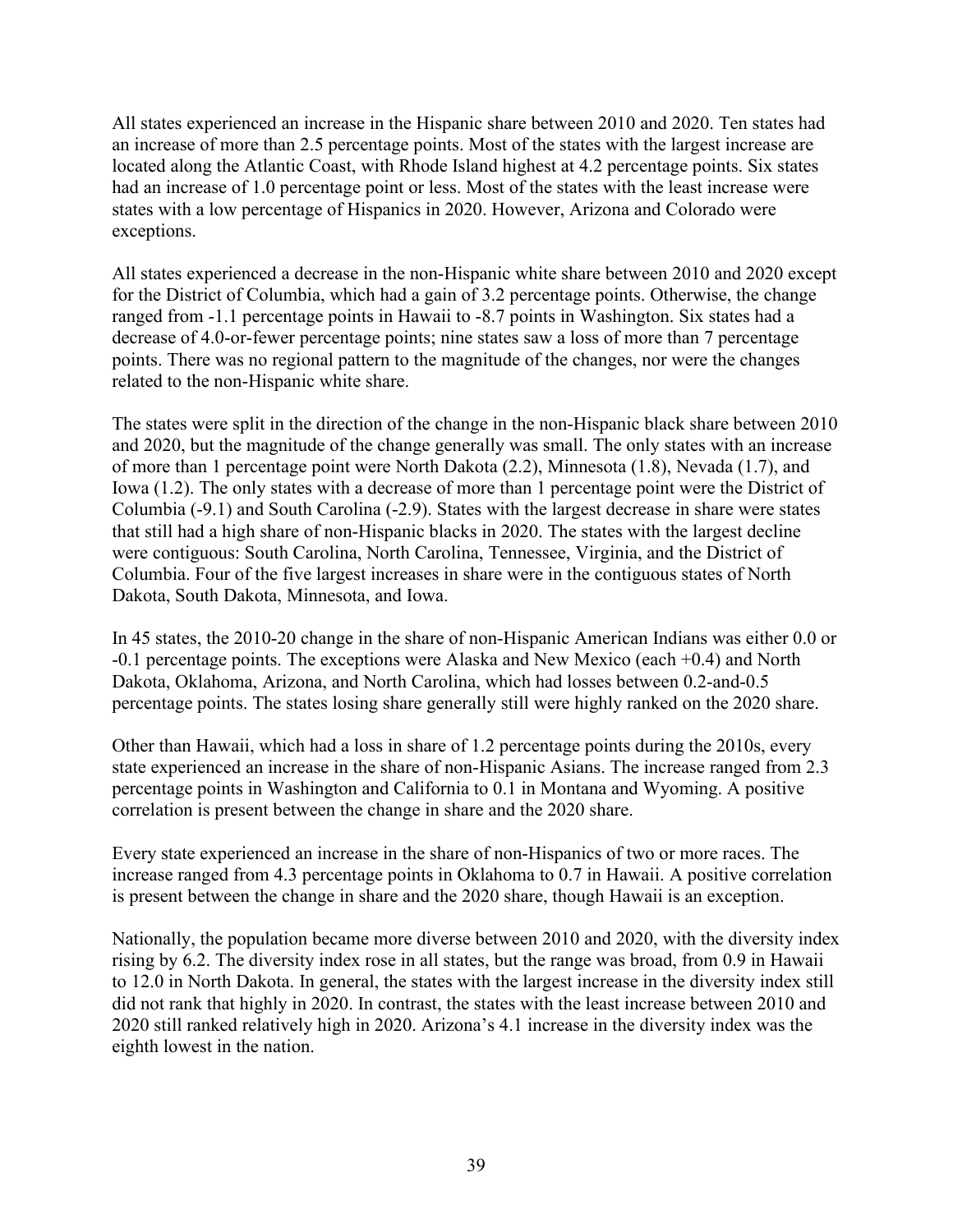#### **Arizona Counties and Places**

The racial and ethnic breakdown by county is shown in Table 7 for 2020 and for the 2010-to-2020 change. Because of the small numbers in some counties, the non-Hispanic Asian and Pacific Islander races have been combined, as have the non-Hispanic other race and two-ormore-races categories.

#### **Counties**

The Hispanic proportion in 2020 varied widely by county, from 5.8 percent in Apache County to 83.1 percent in Santa Cruz County. In the three populous counties, the share ranged from 28.6 to-35.7 percent. Between 2010 and 2020, the Hispanic share rose in 11 counties, including the three populous counties, and fell in four counties. The largest increase was in Yuma County.

The non-Hispanic white proportion also varied widely by county in 2020, from 14.9 percent in Santa Cruz County to 77.6 percent in Yavapai County. The share was between 51.5-and-56.4 percent in the three populous counties. The non-Hispanic white share dropped between 2010 and 2020 in 13 of the 15 counties, including decreases of 8.0 percentage points in La Paz County and 5.4 points in Maricopa County. The share also fell in Pima and Pinal counties.

In 2020, the non-Hispanic black proportion varied from 0.2 percent in Santa Cruz County to 5.5 percent in Maricopa County. Other counties with a share greater than 2 percent were Cochise, Pima, and Pinal. Between 2010 and 2020, the non-Hispanic black share increased in eight counties, was unchanged in three counties, and fell in four counties. The largest increases were in the three populous counties.

The non-Hispanic Native American proportion in 2020 was 4.0 percent or less in nine counties, including the three populous counties, but was 70.4 percent in Apache County, 43.6 percent in Navajo County, and 24.2 percent in Coconino County. Between 2010 and 2020, the non-Hispanic American Indian share increased in five counties, was unchanged in two counties, and fell in eight counties, including each of the three populous counties.

In 2020, the non-Hispanic Asian and Pacific Islander proportion was less than 2.5 percent in each county except Maricopa and Pima. Between 2010 and 2020, the non-Hispanic Asian and Pacific Islander share increased in 12 counties, including Maricopa and Pima, was unchanged in one county, and fell in two counties, including Pinal.

Combing the non-Hispanic other race alone and non-Hispanic two-or-more-races categories, the highest share in 2020 was 5.1 percent in Cochise County. The three populous counties had shares between 4.0-and-4.3 percent. The lowest share was 0.9 percent in Santa Cruz County. Each county experienced an increase in share between 2010 and 2020, led by Mohave (2.9 percentage points) and Yavapai (2.8) counties; the smallest increase was 0.4 percentage points in Apache County.

The 2010-to-2020 percent change in population by race/ethnicity is shown in Table 8. Though the non-Hispanic white and non-Hispanic Native American shares in Arizona fell between 2010 and 2020, each of these groups did experience an increase in the number of residents. However,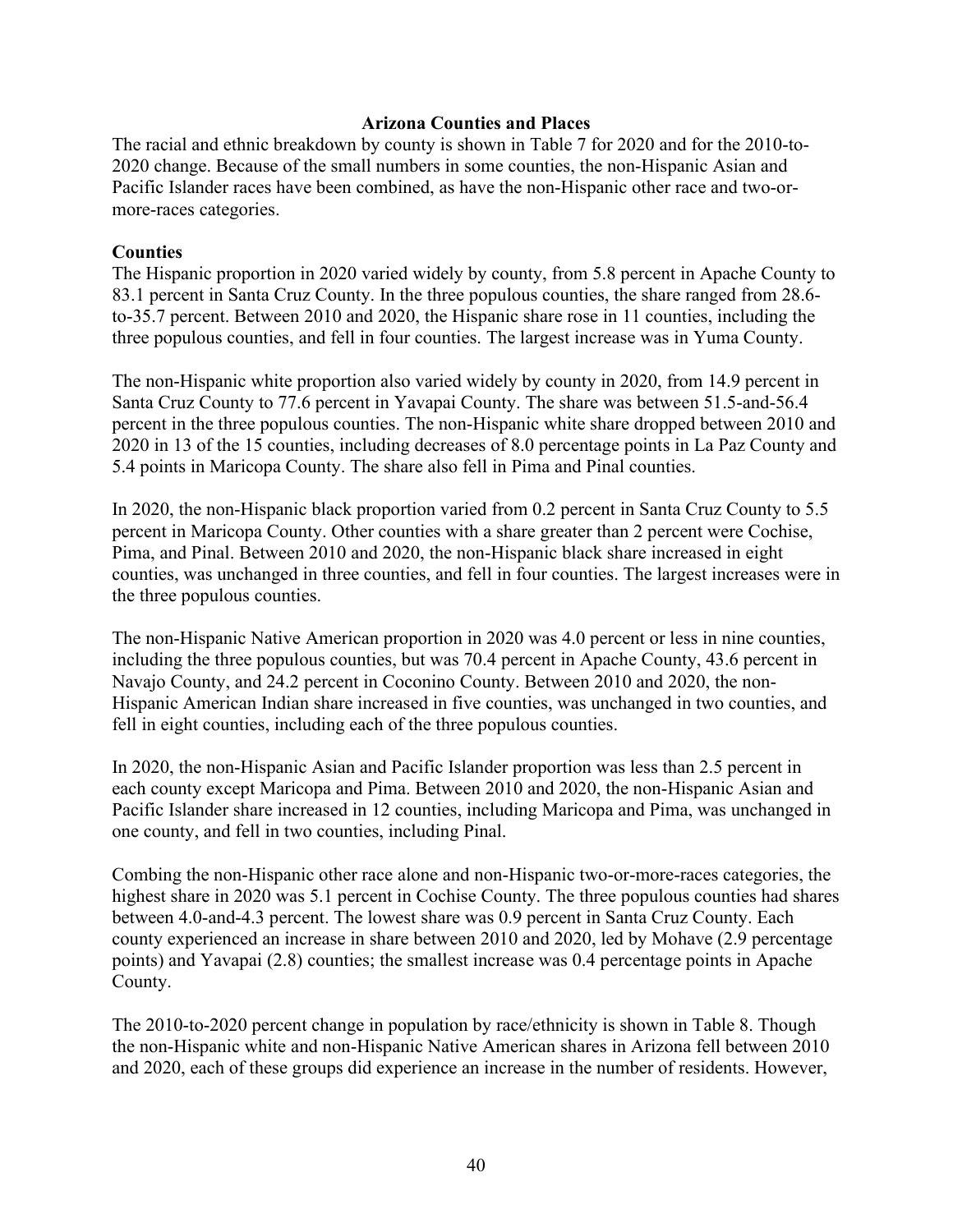## **TABLE 7 RACE AND ETHNICITY AS A SHARE OF THE TOTAL POPULATION, ARIZONA AND COUNTIES**

|            |                 | <b>Non-Hispanic of One Race</b>               | Non-Hispanic |                         |                                              |                                        |
|------------|-----------------|-----------------------------------------------|--------------|-------------------------|----------------------------------------------|----------------------------------------|
|            | <b>Hispanic</b> | <b>White</b>                                  | <b>Black</b> | Amer-<br>ican<br>Indian | Asian &<br><b>Pacific</b><br><b>Islander</b> | Other & Two<br>or More<br><b>Races</b> |
| 2020       |                 |                                               |              |                         |                                              |                                        |
| Arizona    | 30.7%           | 53.4%                                         | 4.4%         | 3.7%                    | 3.7%                                         | 4.2%                                   |
| Apache     | 5.8             | 20.9                                          | 0.3          | 70.4                    | 0.5                                          | 2.0                                    |
| Cochise    | 34.0            | 54.4                                          | 3.5          | 0.6                     | 2.4                                          | 5.1                                    |
| Coconino   | 15.0            | 53.0                                          | 1.2          | 24.2                    | 2.0                                          | 4.6                                    |
| Gila       | 17.4            | 61.5                                          | 0.4          | 16.2                    | 0.9                                          | 3.5                                    |
| Graham     | 29.7            | 52.9                                          | 1.2          | 13.3                    | 0.5                                          | 2.4                                    |
| Greenlee   | 45.8            | 46.5                                          | 0.8          | 2.9                     | 0.7                                          | 3.3                                    |
| La Paz     | 25.3            | 54.7                                          | 0.6          | 14.2                    | 0.9                                          | 4.2                                    |
| Maricopa   | 30.6            | 53.3                                          | 5.5          | 1.5                     | 4.7                                          | 4.3                                    |
| Mohave     | 16.0            | 75.1                                          | 1.0          | 1.9                     | 1.4                                          | 4.6                                    |
| Navajo     | 10.2            | 42.0                                          | 0.6          | 43.6                    | 0.6                                          | 3.0                                    |
| Pima       | 35.7            | 51.5                                          | 3.5          | 2.3                     | 3.0                                          | 4.0                                    |
| Pinal      | 28.6            | 56.4                                          | 4.9          | 4.0                     | 1.7                                          | 4.3                                    |
| Santa Cruz | 83.1            | 14.9                                          | 0.2          | 0.2                     | 0.6                                          | 0.9                                    |
| Yavapai    | 14.6            | 77.6                                          | 0.6          | 1.4                     | 1.3                                          | 4.5                                    |
| Yuma       | 63.8            | 30.0                                          | 1.7          | 0.9                     | 1.2                                          | 2.4                                    |
|            |                 | Percentage-Point Change Between 2010 and 2020 |              |                         |                                              |                                        |
| Arizona    | 1.0             | $-4.4$                                        | 0.7          | $-0.3$                  | 0.8                                          | 2.2                                    |
| Apache     | 0.1             | 0.5                                           | 0.1          | $-1.4$                  | 0.2                                          | 0.5                                    |
| Cochise    | 1.6             | $-4.1$                                        | $-0.3$       | $-0.2$                  | 0.3                                          | 2.6                                    |
| Coconino   | 1.5             | $-2.2$                                        | 0.1          | $-2.3$                  | 0.6                                          | 2.4                                    |
| Gila       | $-0.5$          | $-4.4$                                        | 0.0          | 2.0                     | 0.4                                          | 2.4                                    |
| Graham     | $-0.7$          | 0.6                                           | $-0.5$       | $-0.3$                  | $-0.2$                                       | 1.1                                    |
| Greenlee   | $-2.1$          | $-1.6$                                        | $-0.1$       | 1.2                     | 0.1                                          | 2.4                                    |
| La Paz     | 1.8             | $-8.0$                                        | 0.0          | 3.5                     | 0.4                                          | 2.2                                    |
| Maricopa   | 1.0             | $-5.4$                                        | 0.9          | $-0.1$                  | 1.2                                          | 2.3                                    |
| Mohave     | 1.2             | $-4.5$                                        | 0.1          | 0.0                     | 0.2                                          | 2.9                                    |
| Navajo     | $-0.6$          | $-1.9$                                        | $-0.2$       | 1.2                     | 0.0                                          | 1.4                                    |
| Pima       | 1.1             | $-3.8$                                        | 0.3          | $-0.1$                  | 0.4                                          | 2.0                                    |
| Pinal      | 0.1             | $-2.3$                                        | 0.6          | $-0.6$                  | $-0.3$                                       | 2.4                                    |
| Santa Cruz | 0.3             | $-1.1$                                        | 0.0          | 0.0                     | 0.1                                          | 0.6                                    |
| Yavapai    | 1.0             | $-4.4$                                        | 0.1          | 0.1                     | 0.4                                          | 2.8                                    |
| Yuma       | 4.1             | $-5.3$                                        | 0.1          | $-0.1$                  | 0.1                                          | 1.2                                    |

Source: U.S. Department of Commerce, Census Bureau (decennial censuses as of April 1).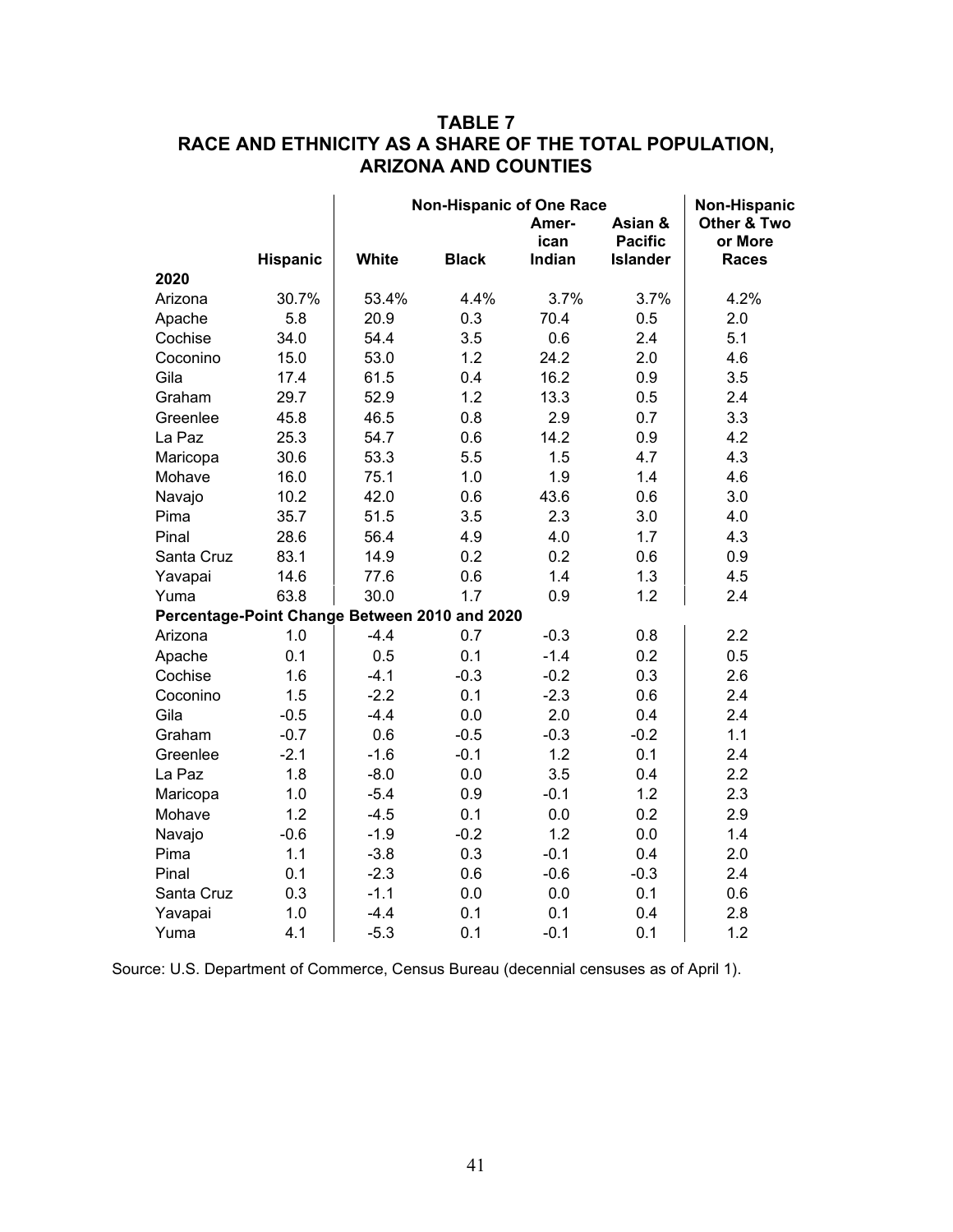the percent change was far less than for non-Hispanic other or two or more races, non-Hispanic Asians and Pacific Islanders, and non-Hispanic blacks, and also less than for Hispanics.

In Maricopa and Pima counties, as well as Greenlee, Mohave, and Yavapai counties, each racial/ethnic group had an increase in population between 2010 and 2020. The non-Hispanic other or two-or-more-races category did not see a decrease in population during the 2010s in any county. In contrast, the non-Hispanic white number decreased in eight counties and the number of non-Hispanic Native American residents dropped in six counties.

The lowest diversity indexes in 2020 were 28.6 in Santa Cruz County (most residents are Hispanic), 37.5 in Yavapai County, 40.8 in Mohave County (most residents of Yavapai and Mohave counties are non-Hispanic white), and 45.6 in Apache County (most residents are non-Hispanic American Indian). Seven counties, including the three most populous counties, had a diversity index of between 59.4 and 63.6, not much different from the state's figure of 61.5.

Twelve counties experienced an increase in diversity between 2010 and 2020; the exceptions were Graham, Santa Cruz, and Yuma. The index rose by more than 6 points in the western counties of La Paz, Mohave, and Yuma.

|            |       |              |       | Non-Hispanic                    |               |                           |                        |
|------------|-------|--------------|-------|---------------------------------|---------------|---------------------------|------------------------|
|            |       |              |       | <b>Non-Hispanic of One Race</b> | Amer-<br>ican | Asian &<br><b>Pacific</b> | Other & Two<br>or More |
|            | Total | Hispanic     | White | <b>Black</b>                    | Indian        | <b>Islander</b>           | <b>Races</b>           |
| Arizona    | 12%   | 16%          | 3%    | 33%                             | 3%            | 45%                       | 142%                   |
| Apache     | -8    | -6           | $-5$  | 17                              | -9            | 56                        | 22                     |
| Cochise    | $-5$  | $\mathbf{0}$ | $-11$ | $-11$                           | $-23$         | 8                         | 96                     |
| Coconino   | 8     | 20           | 4     | 19                              | $-1$          | 47                        | 125                    |
| Gila       | $-1$  | $-3$         | -7    | 23                              | 14            | 63                        | 205                    |
| Graham     | 4     |              | 5     | $-28$                           |               | -24                       | 98                     |
| Greenlee   | 13    | 8            | 10    |                                 | 94            | 41                        | 334                    |
| La Paz     | $-19$ | $-13$        | $-30$ | $-11$                           | 7             | 60                        | 65                     |
| Maricopa   | 16    | 20           | 5     | 38                              | 15            | 54                        | 149                    |
| Mohave     | 7     | 15           |       | 20                              | 7             | 27                        | 191                    |
| Navajo     | $-1$  | -6           | $-5$  | $-20$                           | 2             |                           | 88                     |
| Pima       | 6     | 10           | -1    | 17                              |               | 23                        | 119                    |
| Pinal      | 13    | 14           | 9     | 29                              | $-2$          | -3                        | 154                    |
| Santa Cruz | 1     | 1            | -6    | 28                              | $-32$         | 17                        | 223                    |
| Yavapai    | 12    | 20           | 6     | 28                              | 19            | 63                        | 202                    |
| Yuma       | 4     | 11           | -11   | 10                              | $-4$          | 13                        | 98                     |

## **TABLE 8 PERCENT CHANGE IN POPULATION BETWEEN 2010 AND 2020 BY RACE AND ETHNICITY, ARIZONA AND COUNTIES**

Source: U.S. Department of Commerce, Census Bureau (decennial censuses as of April 1).